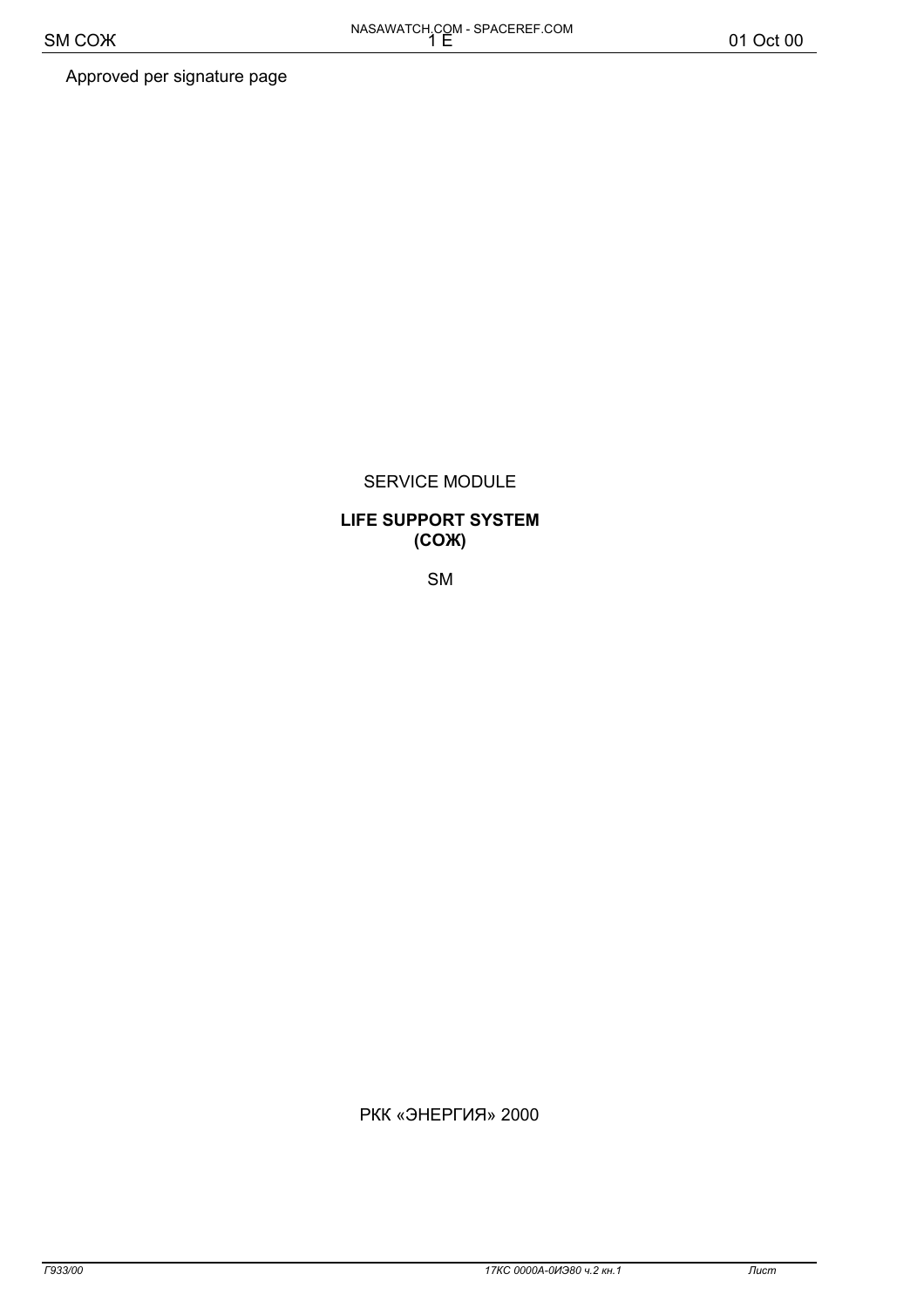#### Revision Log

| 1 E        | 01 Oct 00 | $4-1E$    | 01 Oct 00 |
|------------|-----------|-----------|-----------|
| 2E         | 01 Oct 00 | $4-2E$    | 01 Oct 00 |
| 3E         | 01 Oct 00 | $4 - 3E$  | 01 Oct 00 |
| 4 E        | 01 Oct 00 | $4 - 4E$  | 01 Oct 00 |
| 5 E        | 01 Oct 00 | $4 - 5E$  | 01 Oct 00 |
| 6 E        | 01 Oct 00 | $4 - 6E$  | 01 Oct 00 |
| 7 E        | 01 Oct 00 | $4 - 7E$  | 01 Oct 00 |
|            |           | $4 - 8E$  | 01 Oct 00 |
| $1 - 1E$   | 01 Oct 00 | $4 - 9E$  | 01 Oct 00 |
|            |           | $4 - 10E$ | 01 Oct 00 |
| $2 - 1E$   | 01 Oct 00 | $4 - 11E$ | 01 Oct 00 |
| $2 - 2E$   | 01 Oct 00 | $4 - 12E$ | 01 Oct 00 |
| $2 - 3E$   | 01 Oct 00 | $4 - 13E$ | 01 Oct 00 |
| $2-4E$     | 01 Oct 00 | $4 - 14E$ | 01 Oct 00 |
| $2 - 5E$   | 01 Oct 00 | $4 - 15E$ | 01 Oct 00 |
| $2 - 6E$   | 01 Oct 00 | $4 - 16E$ | 01 Oct 00 |
| $2 - 7E$   | 01 Oct 00 | $4 - 17E$ | 01 Oct 00 |
| $2 - 8E$   | 01 Oct 00 |           |           |
| $2 - 9E$   | 01 Oct 00 |           |           |
| $2 - 10E$  | 01 Oct 00 |           |           |
| $2 - 11E$  | 01 Oct 00 |           |           |
| $2 - 12E$  | 01 Oct 00 |           |           |
| 2-13 E     | 01 Oct 00 |           |           |
| 2-14 E     | 01 Oct 00 |           |           |
| $2 - 15E$  | 01 Oct 00 |           |           |
| $2 - 16E$  | 01 Oct 00 |           |           |
| 2-17 E     | 01 Oct 00 |           |           |
| 2-18 E     | 01 Oct 00 |           |           |
| 2-19 E     | 01 Oct 00 |           |           |
| 2-20 E     | 01 Oct 00 |           |           |
| 2-21 E     | 01 Oct 00 |           |           |
| $2 - 22E$  | 01 Oct 00 |           |           |
| $2 - 23 E$ | 01 Oct 00 |           |           |
| $2 - 24 E$ | 01 Oct 00 |           |           |
| 2-25 E     | 01 Oct 00 |           |           |
| 2—26 E     | 01 Oct 00 |           |           |
| $3 - 1E$   | 01 Oct 00 |           |           |
| $3 - 2E$   | 01 Oct 00 |           |           |
| $3 - 3E$   | 01 Oct 00 |           |           |

| 1E     | 01 Oct 00 | $4-1E$    | 01 Oct 00 |
|--------|-----------|-----------|-----------|
| 2 E    | 01 Oct 00 | $4-2E$    | 01 Oct 00 |
| 3 E    | 01 Oct 00 | $4 - 3E$  | 01 Oct 00 |
| 4 E    | 01 Oct 00 | $4 - 4E$  | 01 Oct 00 |
| 5 E    | 01 Oct 00 | $4 - 5E$  | 01 Oct 00 |
| 6 E    | 01 Oct 00 | $4 - 6E$  | 01 Oct 00 |
| 7 E    | 01 Oct 00 | $4 - 7E$  | 01 Oct 00 |
|        |           | $4 - 8E$  | 01 Oct 00 |
| $-1E$  | 01 Oct 00 | $4 - 9E$  | 01 Oct 00 |
|        |           | $4 - 10E$ | 01 Oct 00 |
| —1 E   | 01 Oct 00 | $4 - 11E$ | 01 Oct 00 |
| —2 E   | 01 Oct 00 | $4 - 12E$ | 01 Oct 00 |
| $-3 E$ | 01 Oct 00 | $4 - 13E$ | 01 Oct 00 |
| $-4E$  | 01 Oct 00 | $4 - 14E$ | 01 Oct 00 |
| —5 E   | 01 Oct 00 | $4 - 15E$ | 01 Oct 00 |
| —6 E   | 01 Oct 00 | $4 - 16E$ | 01 Oct 00 |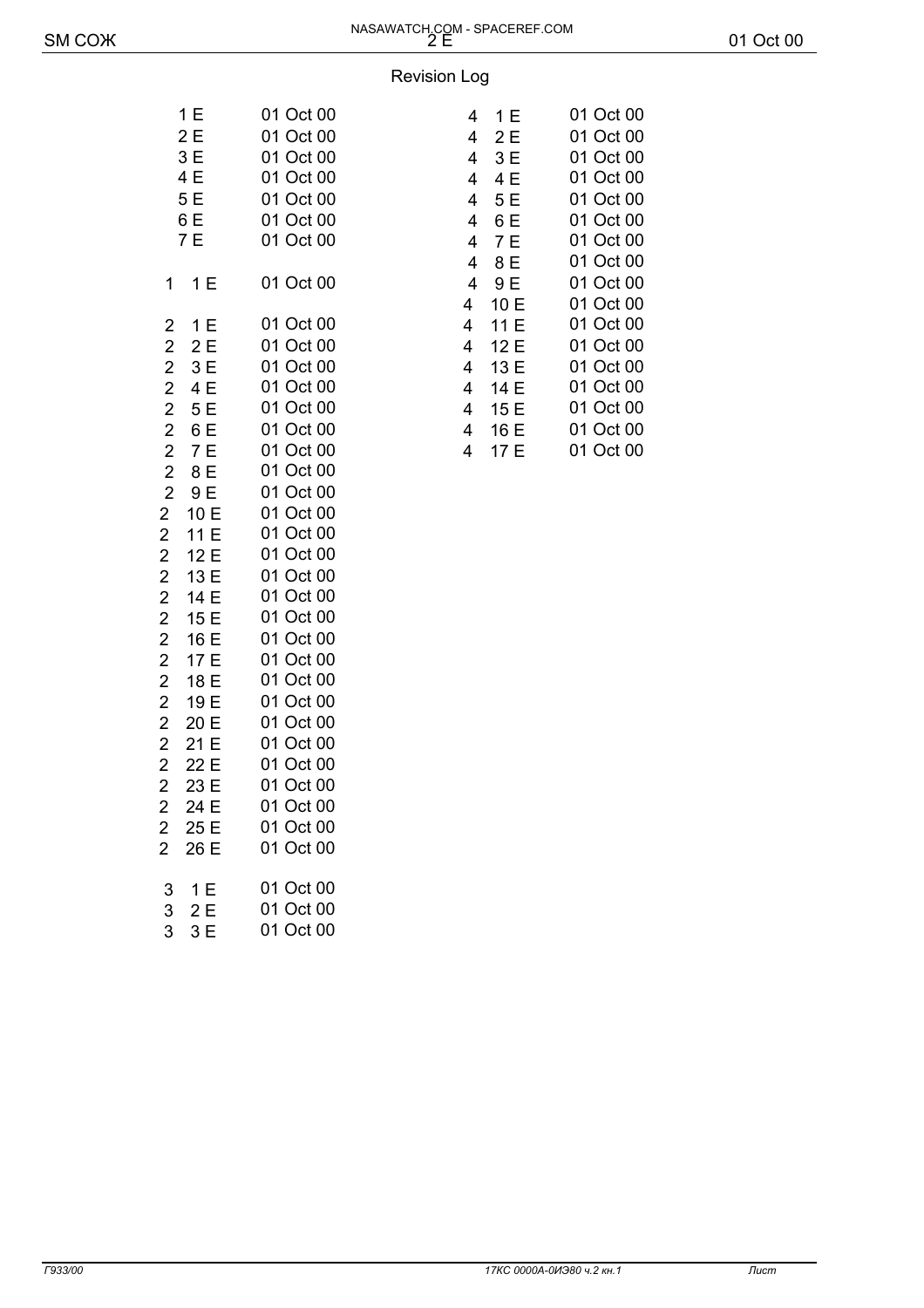## **TABLE OF CONTENTS**

| 2.1.7. WATER REGENERATION FROM EДВ OR NON-POTABLE WATER                |  |
|------------------------------------------------------------------------|--|
|                                                                        |  |
|                                                                        |  |
|                                                                        |  |
| 2.1.10. POTABLE WATER CONTAINER REFILLING FROM CWC  2-6                |  |
|                                                                        |  |
| 2.1.11.1. HUMIDITY CONDENSATE SAMPLING USING RUSSIAN SAMPLER  2-7      |  |
| 2.1.11.2. WATER SAMPLING FROM WATER DISTRIBUTION AND HEATING           |  |
|                                                                        |  |
| 2.1.11.3. WATER SAMPLING FROM EAB USING RUSSIAN WATER SAMPLER 2-8      |  |
| 2.1.11.4. WATER SAMPLING FROM POTABLE WATER CONTAINER USING            |  |
|                                                                        |  |
| 2.1.11.5. HUMIDITY CONDENSATE SAMPLING USING U.S. WATER                |  |
|                                                                        |  |
| 2.1.11.6. WATER SAMPLING FROM EAB USING U.S. WATER SAMPLER 2-12        |  |
|                                                                        |  |
|                                                                        |  |
|                                                                        |  |
|                                                                        |  |
|                                                                        |  |
|                                                                        |  |
|                                                                        |  |
|                                                                        |  |
|                                                                        |  |
| 2.3.2. EAB REFILLING BY EXPELLING WATER FROM RODNIK SYSTEM TANKS  2-20 |  |
|                                                                        |  |
| 2.3.5. SM RODNIK TANKS FILLING FROM PROGRESS RODNIK TANKS 2-23         |  |
|                                                                        |  |
| 2.3.7. DETERMINATION OF WATER AMOUNT IN RODNIK TANK  2-25              |  |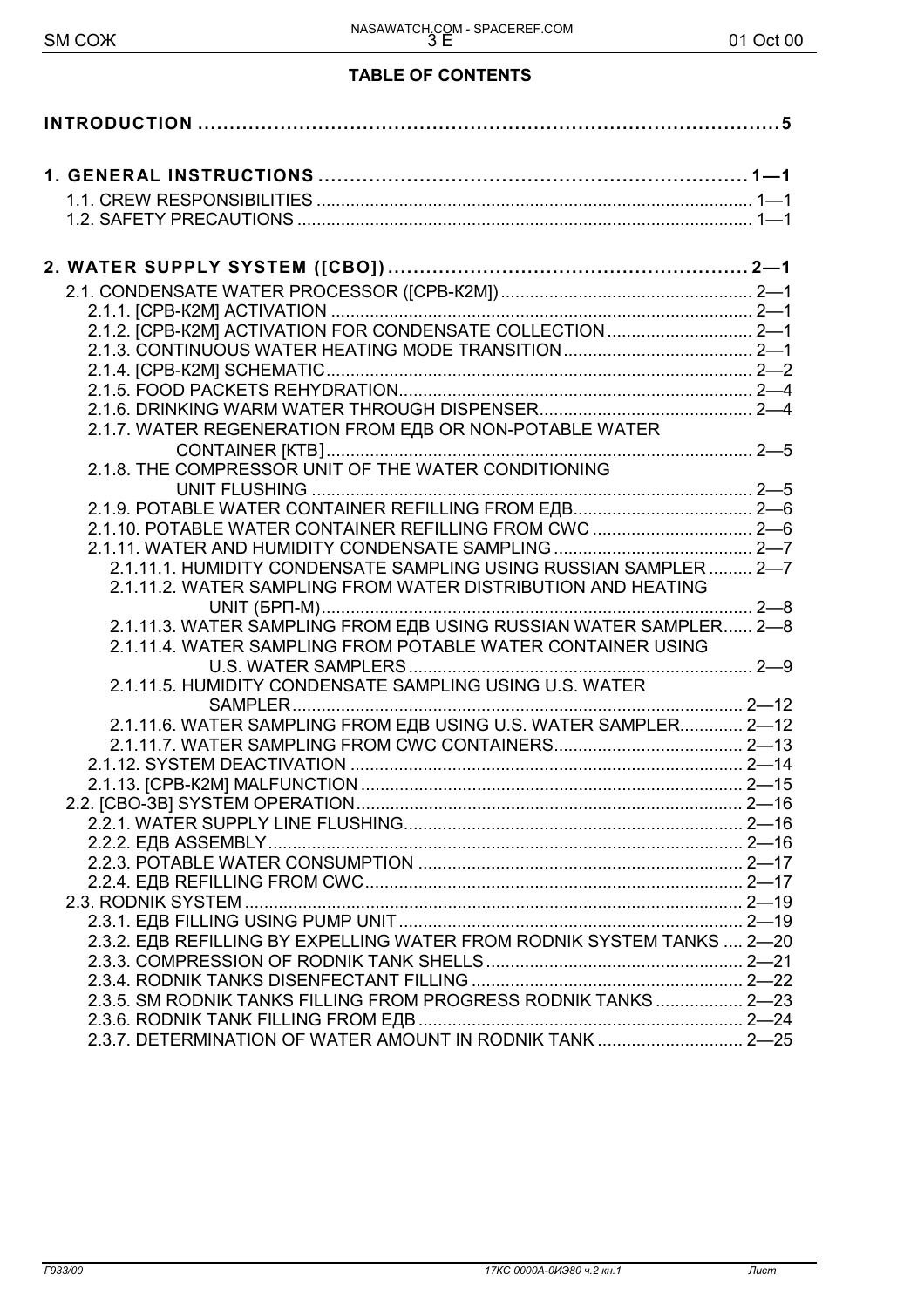| 4.1.6.1. SOLID WASTE CONTAINER ([KTO]) REPLACEMENT  4-4    |  |
|------------------------------------------------------------|--|
|                                                            |  |
|                                                            |  |
| 4.1.6.4. URINE COLLECTION TANK (ЕДВ-У) REPLACEMENT  4-5    |  |
|                                                            |  |
| 4.1.7. ACY ACTIVATION AFTER UNIT REPLACEMENT AND BREAK     |  |
|                                                            |  |
|                                                            |  |
| 4.1.9. ACY HARDWARE SETUP AFTER BREAK IN OPERATION 4-10    |  |
|                                                            |  |
|                                                            |  |
|                                                            |  |
|                                                            |  |
|                                                            |  |
|                                                            |  |
| 4.1.10.6. WEAK AIR SUCTION THROUGHT URINE RECEPTACLE  4-15 |  |
|                                                            |  |
|                                                            |  |
|                                                            |  |
|                                                            |  |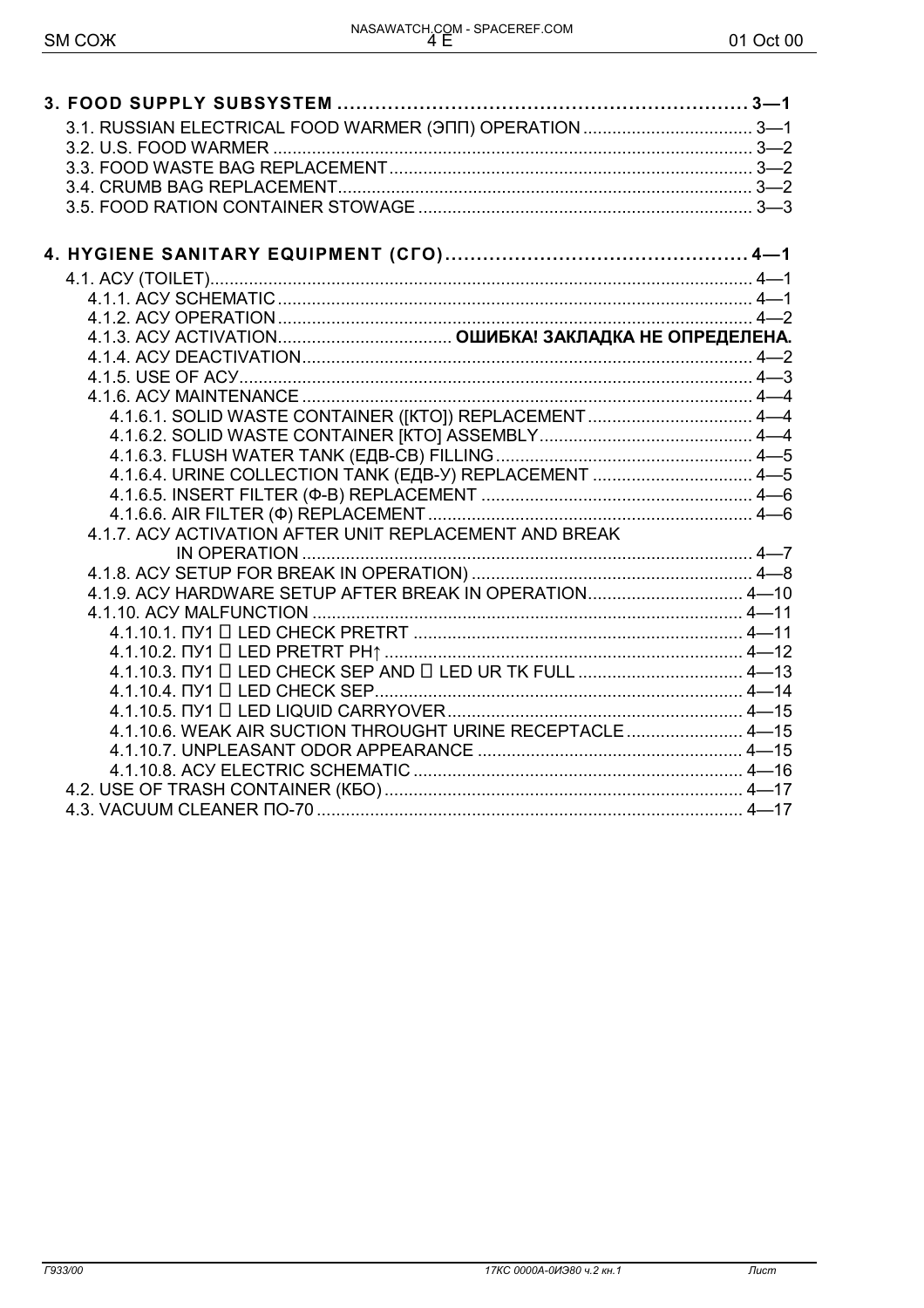## **INTRODUCTION**

- These COX crew procedures contain information for the crew about procedures and rules for water supply equipment (CBO), food supply subsystem (CON), sanitary hygiene equipment (CFO) and their schematics
- These crew procedures are intended for trained crew members who have completed the full training course and simulations
- These crew procedures may be updated pending ISS assembly, systems modification and procedure validation at simulators and training facilities
- These crew procedures are developed per BBC software release 4.30.14 and RS Laptop software dated 07.03.00

#### **ACRONYMS AND ABBREVIATIONS**

| <b>ACY</b> | - toilet                                 |
|------------|------------------------------------------|
| БВ         | - switch panel                           |
| БД-СВ      | - flush water line sensor                |
| БД-У       | - urine line sensor                      |
| <b>EKB</b> | - water conditioning unit                |
| <b>EKO</b> | - purification column unit               |
| <b>EKC</b> | - onboard cable network                  |
| БП         | - pump unit                              |
| БРПК       | - condensate separation and pumping unit |
| БРП-М      | - water distribution and heating unit    |
| <b>BCY</b> | - toilet cabin fan                       |
| ГЖС        | - gas-liquid mixture                     |
| ДКиВ       | - pretreat and water dispenser           |
| ДнаЗ-М     | - Report to MCC-M                        |
| ДпоУЗ-М    | $ \sqrt{$ MCC-M                          |
| ЕДВ        | - water container                        |
| ЕДП        | - sample container                       |
| E-K        | - pretreat container                     |
| загл       | - cap                                    |
| 3AKP       | - close, closed                          |
| ЗИП        | - spares kit                             |
| ИКР        | - Rodnik system status panel             |
| ИПЖ        | - liquid carryover indicator             |
| KAB        |                                          |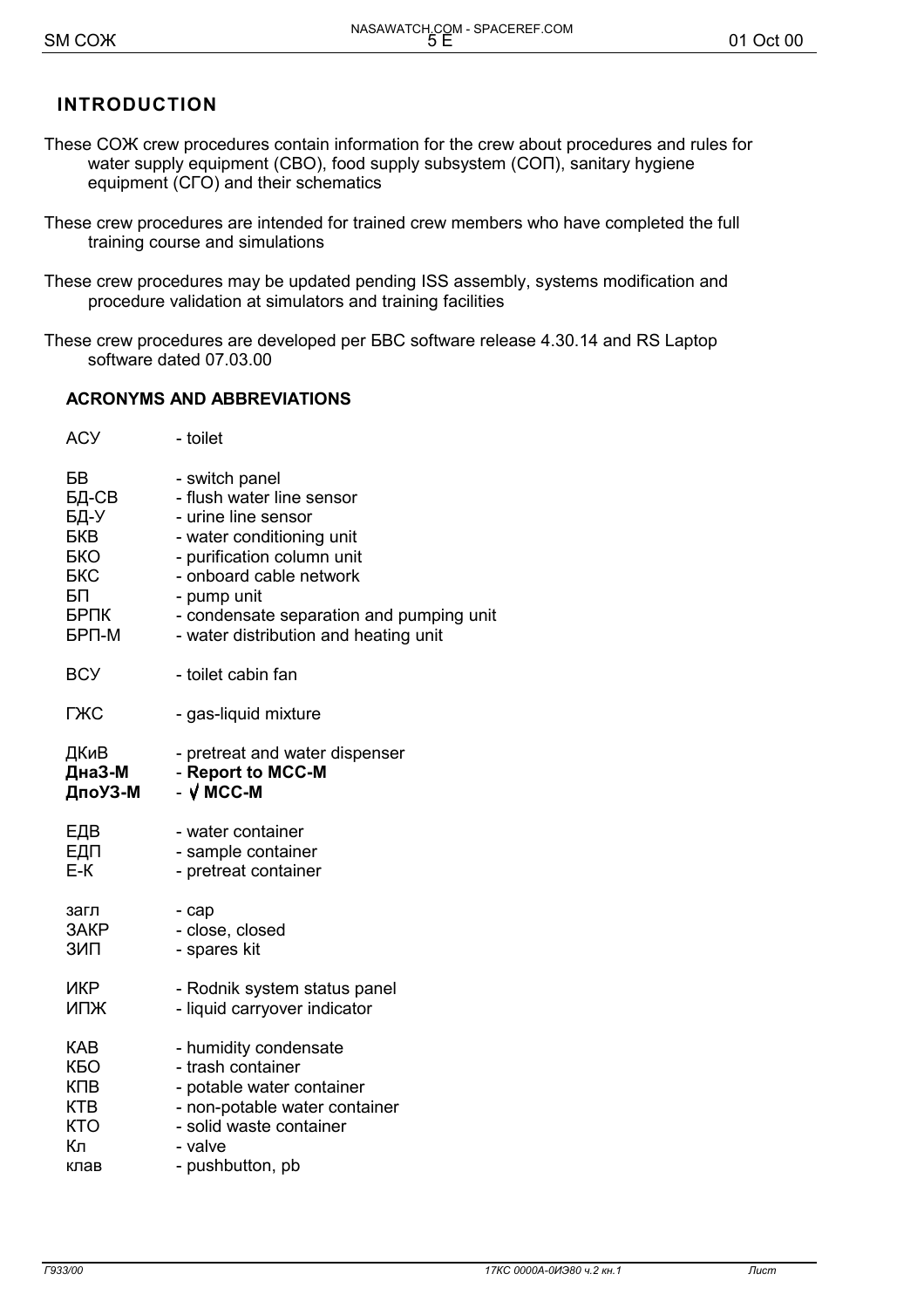| KН             | - pb, pushbutton                           |
|----------------|--------------------------------------------|
| MB             | - pressure gauge                           |
| <b>MH</b>      | - mini-pump                                |
| <b>MHP</b>     | - air-water separator (toilet system)      |
| MHP-HC         | - air-water separator assembly MHP-9       |
| <b>MOK</b>     | - condensate line                          |
| ΜП             | - urine receptacle                         |
| НОК            | - condensate pump                          |
| H/C            | - off-nominal situation                    |
| ОТКЛ           | - off, deactivate                          |
| <b>OTKP</b>    | - open, opened                             |
| поУЗ-М         | - on MCC-M GO                              |
| ППС            | - system power panel                       |
| ПP             | - receptacle (toilet solid waste)          |
| ПрК            | - transfer tunnel                          |
| $\sf{TCC}$     | - caution and warning panel                |
| ПрУ            | - dispenser                                |
| ПУРВ-К         | - condensate water processor control panel |
| $\mathsf{TxO}$ | - transfer compartment                     |
| перекл         | - sw, switch                               |
| PН             | - manual pump                              |
| PO             | - working compartment                      |
| СвД            | - LED, light emitting diode                |
| <b>CBO</b>     | - water supply system                      |
| СГО            | - sanitary hygiene equipment               |
| СЛГ            | - personal hygiene items                   |
| <b>CM</b>      | - service module                           |
| CON            | - food supply subsystem                    |
| COT            | - wring collector                          |
| СПК-У          | - urine collection and pretreat assembly   |
| <b>CNN</b>     | - water quality indicator                  |
| CPB-K2M        | - condensate water processor               |
| C/C            | - comm pass                                |
| ТКГ            | - Progress cargo vehicle                   |
| ФГБ            | - FGB (Functional Cargo Block)             |
| ФГС            | - gas-liquid mixture filter                |
| ЭПП            | - electrical food warmer                   |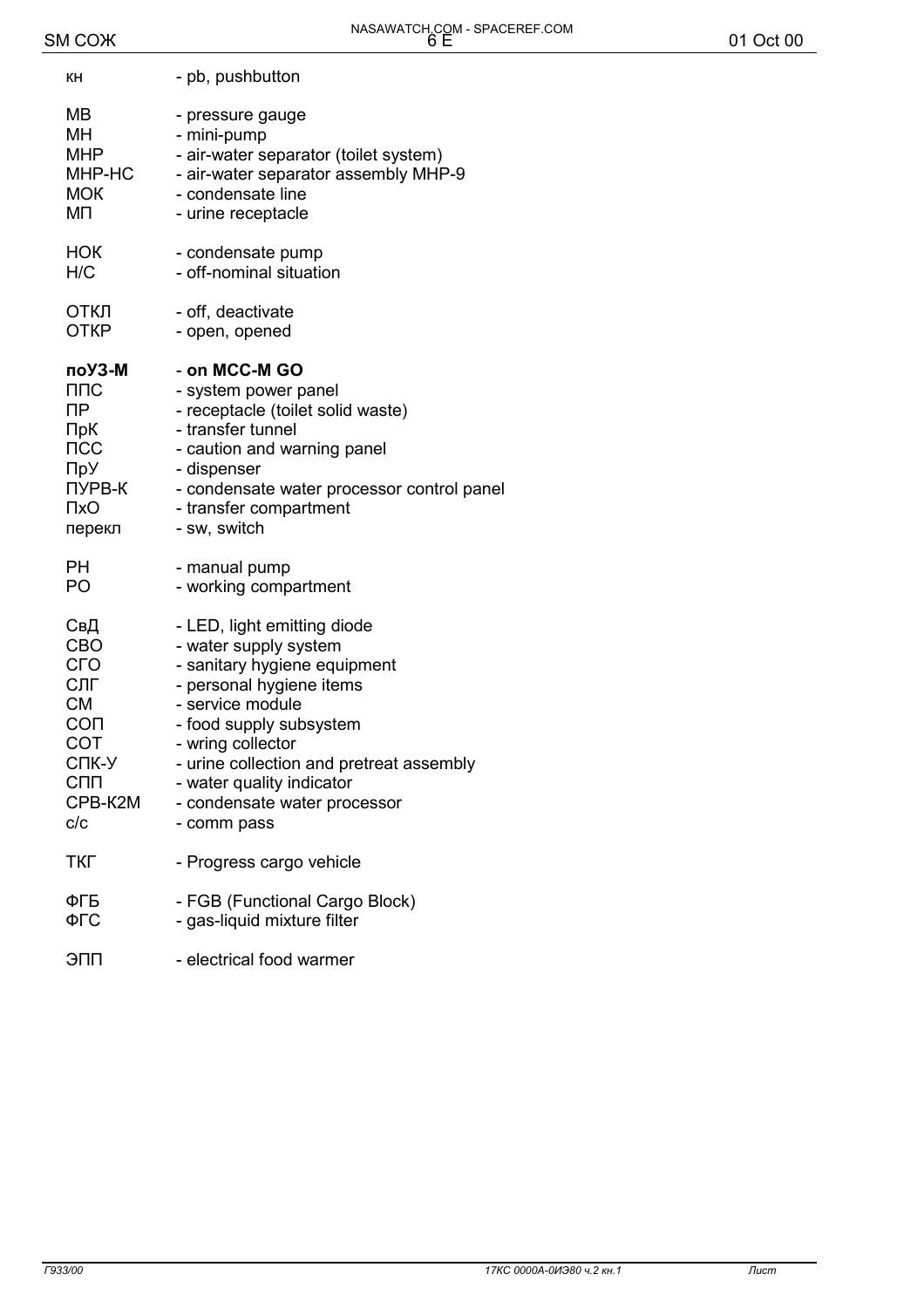#### **SYMBOLS**

| $\Box$<br>B<br>■<br>$\mathbf \Pi$<br>ရှာ<br>$\textcircled{b}$ BEHT $\rightarrow$ OCHOBH<br>$\hat{\varphi}$ BEHT $\rightarrow$ PE3EPB<br>$\supset \tau$<br>$\curvearrowleft$<br>↷<br>ᡗ<br>$\curvearrowleft$<br>$\rightarrow$<br>$\leftrightarrow$<br>$\frac{1}{\sqrt{2}}$<br>$\frac{1}{4}$<br>$\circledD$<br>3BYK<br>15:46:28 | - illuminated<br>- blinking<br>- not illuminated<br>- indicator status changes when command is issued<br>- sw $\rightarrow$ On (i.e. up relative to label on panel)<br>- sw $\rightarrow$ Off (i.e. down relative to label on panel)<br>- sw labeled BEHT $\rightarrow$ OCHOBH (if there are two<br>positions labeled OCHOBH and PE3EPB, respectively)<br>- sw labeled BEHT $\rightarrow$ PE3EPB (if there are two<br>positions labeled OCHOBH and PE3EPB, respectively)<br>- mouse left click<br>- mouse left double click<br>- mouse right click<br>- rotate clockwise<br>- rotate counterclockwise<br>- rotate clockwise to stop<br>- rotate counterclockwise to stop<br>- adjust by rotating<br>- place physical device in designated state<br>- disconnect<br>- connect<br>- press pushbutton<br>- press pushbutton to lock<br>- press pushbutton to release<br>- check (in case of discrepancy, attempt a corrective action<br>one time only<br>- verify<br>- continuously monitor<br>- verify aurally<br>- acknowledge audio alarm<br>- 15 h 46 min 28 sec |
|------------------------------------------------------------------------------------------------------------------------------------------------------------------------------------------------------------------------------------------------------------------------------------------------------------------------------|-------------------------------------------------------------------------------------------------------------------------------------------------------------------------------------------------------------------------------------------------------------------------------------------------------------------------------------------------------------------------------------------------------------------------------------------------------------------------------------------------------------------------------------------------------------------------------------------------------------------------------------------------------------------------------------------------------------------------------------------------------------------------------------------------------------------------------------------------------------------------------------------------------------------------------------------------------------------------------------------------------------------------------------------------------------------|
| *******<br>**********                                                                                                                                                                                                                                                                                                        | - off-nominal situation                                                                                                                                                                                                                                                                                                                                                                                                                                                                                                                                                                                                                                                                                                                                                                                                                                                                                                                                                                                                                                           |
| **********                                                                                                                                                                                                                                                                                                                   |                                                                                                                                                                                                                                                                                                                                                                                                                                                                                                                                                                                                                                                                                                                                                                                                                                                                                                                                                                                                                                                                   |
| POT EMTY -                                                                                                                                                                                                                                                                                                                   | - advisory annunciation<br>(not mandatory for monitoring)                                                                                                                                                                                                                                                                                                                                                                                                                                                                                                                                                                                                                                                                                                                                                                                                                                                                                                                                                                                                         |
| P.H <sub>2</sub> O<br>P.O <sub>2</sub><br>P(MB)<br>P.CO <sub>2</sub><br>∆P.O2(Laptop,PAC4)                                                                                                                                                                                                                                   | - water vapor partial pressure<br>- oxygen partial pressure<br>- pressure per pressure gauge<br>- CO <sub>2</sub> partial pressure<br>- one value pressure delta,<br>obtained by different methods<br>- repeat steps                                                                                                                                                                                                                                                                                                                                                                                                                                                                                                                                                                                                                                                                                                                                                                                                                                              |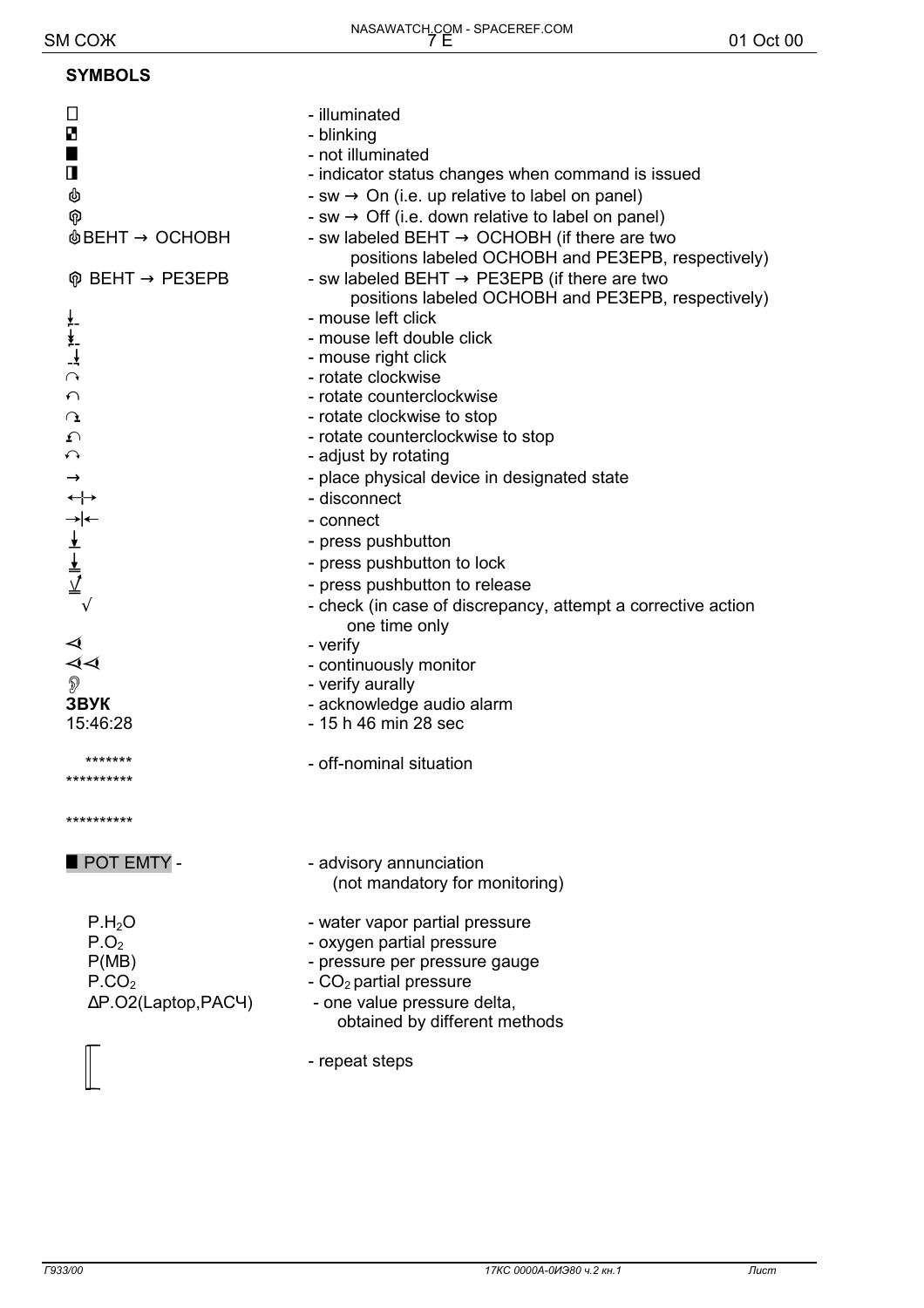## **1. GENERAL INSTRUCTIONS**

## **1.1. CREW RESPONSIBILITIES**

While performing operations, the crew is responsible for the following actions:

- 1. Perform operations per these crew procedures and **MCC-M i**nstructions in accordance with the crew functional responsibilities and current status of the onboard systems.
- 2. **Report to MCC-M** completed operations and any system problems at earliest available comm pass.
- 3. Monitor systems operation per these crew procedures and **MCC-M** instructions.
- 4. When there is a deviation from nominal systems operation, the crew is responsible for the following actions:
	- record time when the deviation (malfunction) was detected
	- record the nature of the deviation (malfunction)
	- **report to MCC-M** at the earliest available comm pass
	- 5. Upon detection of an off-nominal situation, documented in these crew procedures, take actions to eliminate or to localize it per these crew procedures.
	- 6. Prior to operations, perform indicator checks on the control panels to be used.
	- 7. Output commands via control panels using pushbuttons (no lockout feature) by pressing them to the stop for  $1 - 2$  sec.
	- 8. Record actual time spent performing operations.
	- 9. When working with hardware equipped with protective caps and covers:
		- remove caps and covers before operations
		- re-install caps and covers after operations

#### **1.2. SAFETY PRECAUTIONS**

To ensure nominal systems operation and crew safety, the crew is responsible for the following actions:

- 1. When working with the system, use only hardware, tools, and protective devices, designated by these crew procedures or on MCC-M GO
- 2. Upon detection of an off-nominal situation, not documented in these crew procedures,
	- the crew is responsible for the following actions:
	- stop working with the system
	- record time when the off-nominal situation was detected
	- record the nature of the off-nominal situation
	- report to MCC-M at earliest available comm pass
- 3. Before replacing fuses, powerdown appropriate systems and/or instruments. Replace fuse according to voltage given on the fuse. Repeat fuse replacement **on MCC-M GO**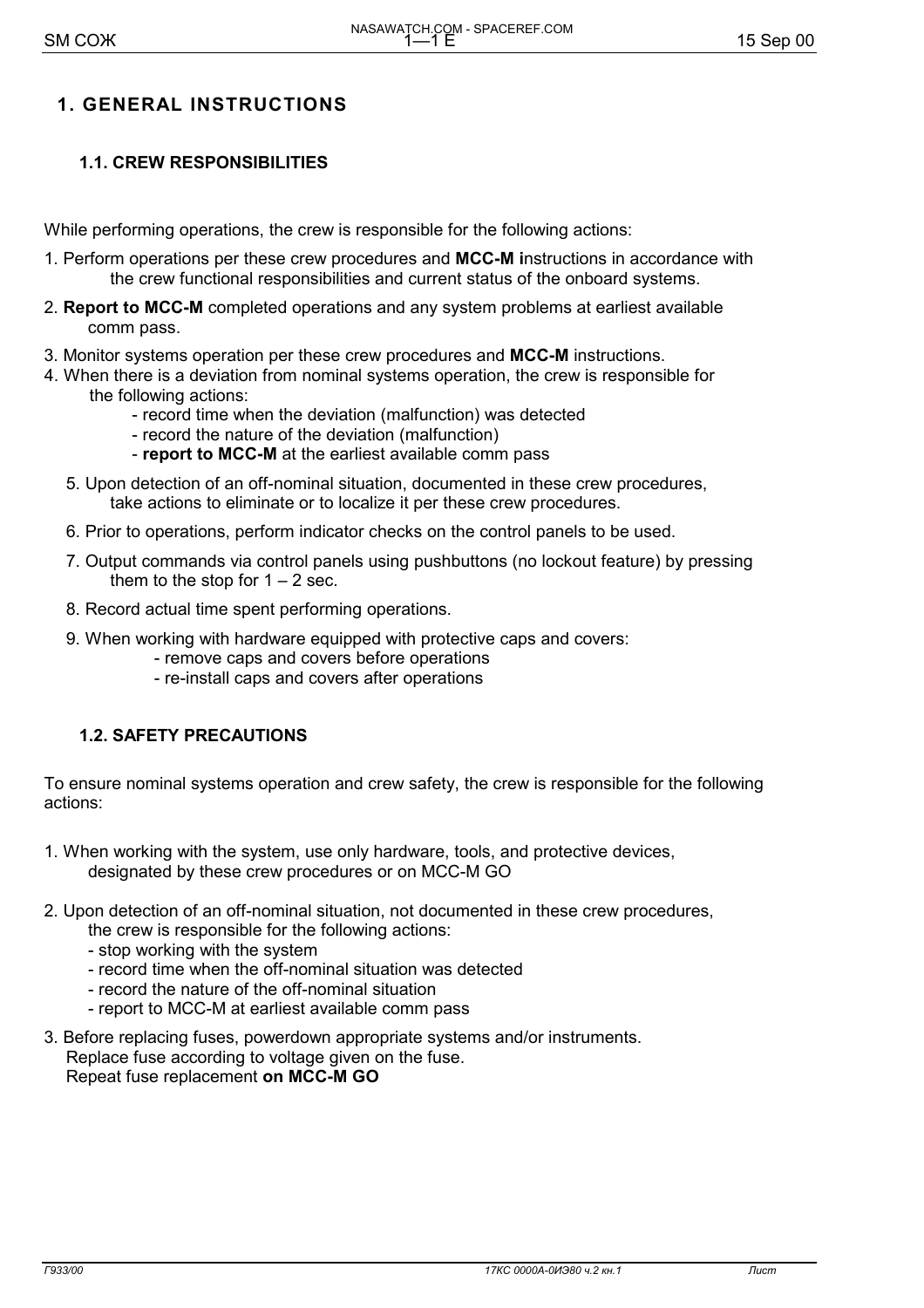## **2. WATER SUPPLY SYSTEM ([СВО])**

#### **2.1. CONDENSATE WATER PROCESSOR ([СРВ-К2М])**

NOTE

Consume water when  $\Box$  HOT READY

## **2.1.1. [СРВ-К2М] ACTIVATION**

(00:05:00)

#### NOTE

Indicator lights SYS PWR, VLV 1(3) OP, H2O HTR come on for 1 min when pb SHOW STATUS LIGHTS is depressed in conformity with the system's current status

ПУРВ-К <u>↓</u> PANEL POWER ON □ LED Д1 & H2O DISTRIB & HEAT  $\downarrow$  CNDS H2O PROC  $\Box$  SYS PWR (on call)

#### **2.1.2. [СРВ-К2М] ACTIVATION FOR CONDENSATE COLLECTION**

(00:15:00)

behind 436 **on MCC-M GO**  $K\text{II-1}(3) \rightarrow \text{OTKPBIT}$  (open)  $\Box$  VLV 1(3) OP (on call)  $201$  7Кл4 → ЗАКРЫТ (Closed)  $401$  7Kn3  $\rightarrow$  B CPB-K (to CPB-K)

#### NOTE

ИПЖ must be installed 5 days after БРПК1(2) separator activation

#### **2.1.3. CONTINUOUS WATER HEATING MODE TRANSITION**

|          | (00:02:00) |                                                                                                           |
|----------|------------|-----------------------------------------------------------------------------------------------------------|
| 00:00:00 | ПУРВ-К     | 1. $\frac{1}{2}$ H2O HEATER ON<br>$\Box$ H2O HTR (on call)<br><b>@ CONTINUOUS HEAT</b>                    |
| 00:20:00 |            | $\triangleleft$ $\Box$ HOT READY                                                                          |
|          | ПУРВ-К     | 2. CONTINUOUS WATER HEATING MODE DEACTIVATION<br><b>@ CONTINUOUS HEAT</b><br>$\frac{1}{2}$ H2O HEATER OFF |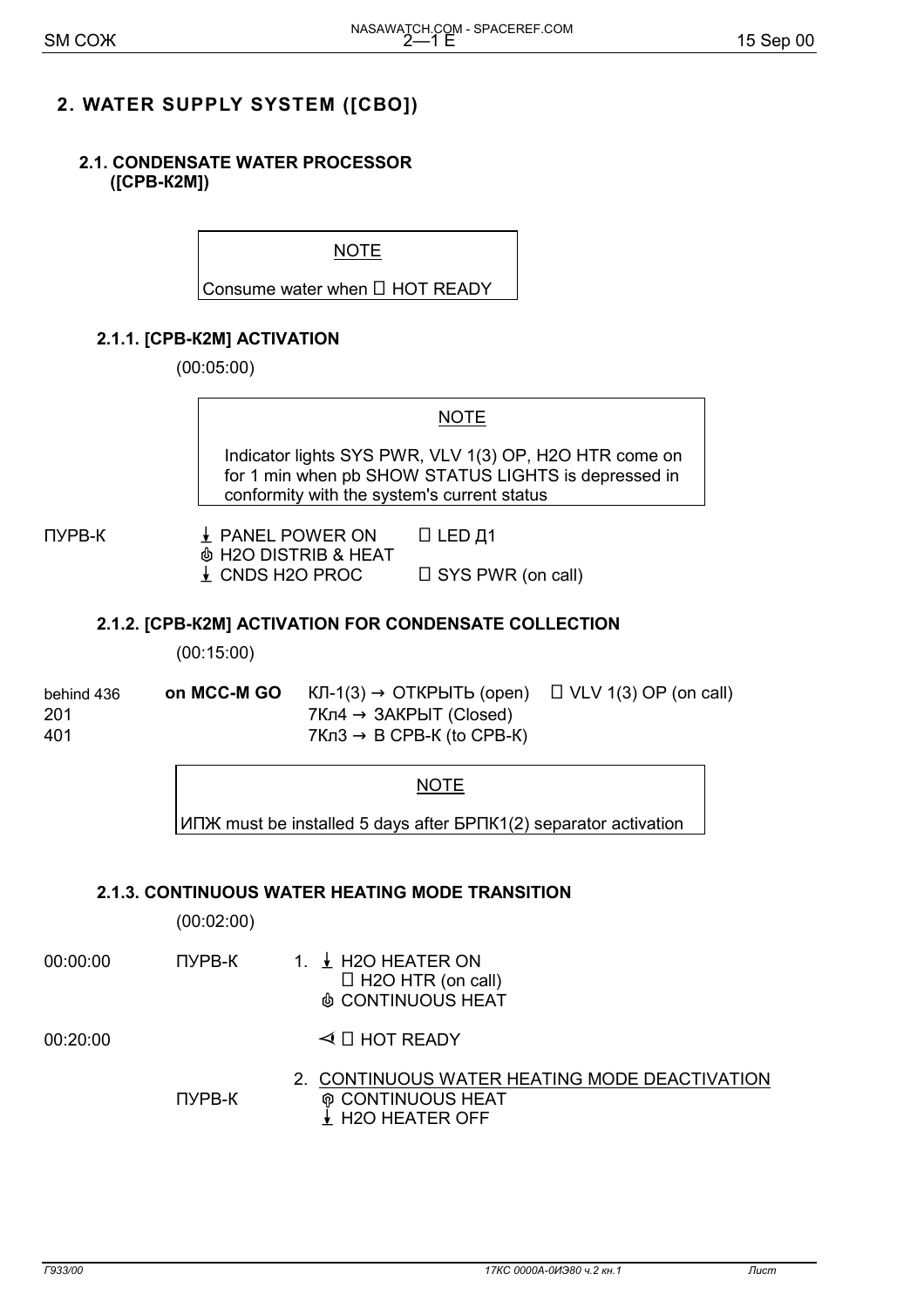- WATER<br>- NON-POTABLE<br>- WATER

-GAS-LIQUID<br>MIXTURE<br>- AIR

요

**BPN-M**  $\epsilon$  $\frac{1}{6}$ ğ Ê Ξ Ë 3K8 £ **P** ከ  $\tilde{c}$ 。<br>8<sub>王</sub> lg<br>Ig å  $\overline{5}$  $\Delta$  $OD.1$ ď ដ გ'⊧ ន្ល Dispenser  $\frac{3}{2}$  $\ddot{z} \Sigma$ ৯ P3-2 n<br>B 吧  $CDI<sub>2</sub>$ 唧 ġ გ'− 吼  $\tilde{E}$ 잃 唧  $\overline{B}$ 3 ⊡ Ÿ 7 è ្លឹ ė  $\overline{\mathbf{A}}$ <u> 상</u> ម្ព шÏ გ', **BK4** БKS SK6 **BK7** ×  $\mathbf{r}$ Ľ Ľ

## 2.1.4. [CPB-K2M] SCHEMATIC

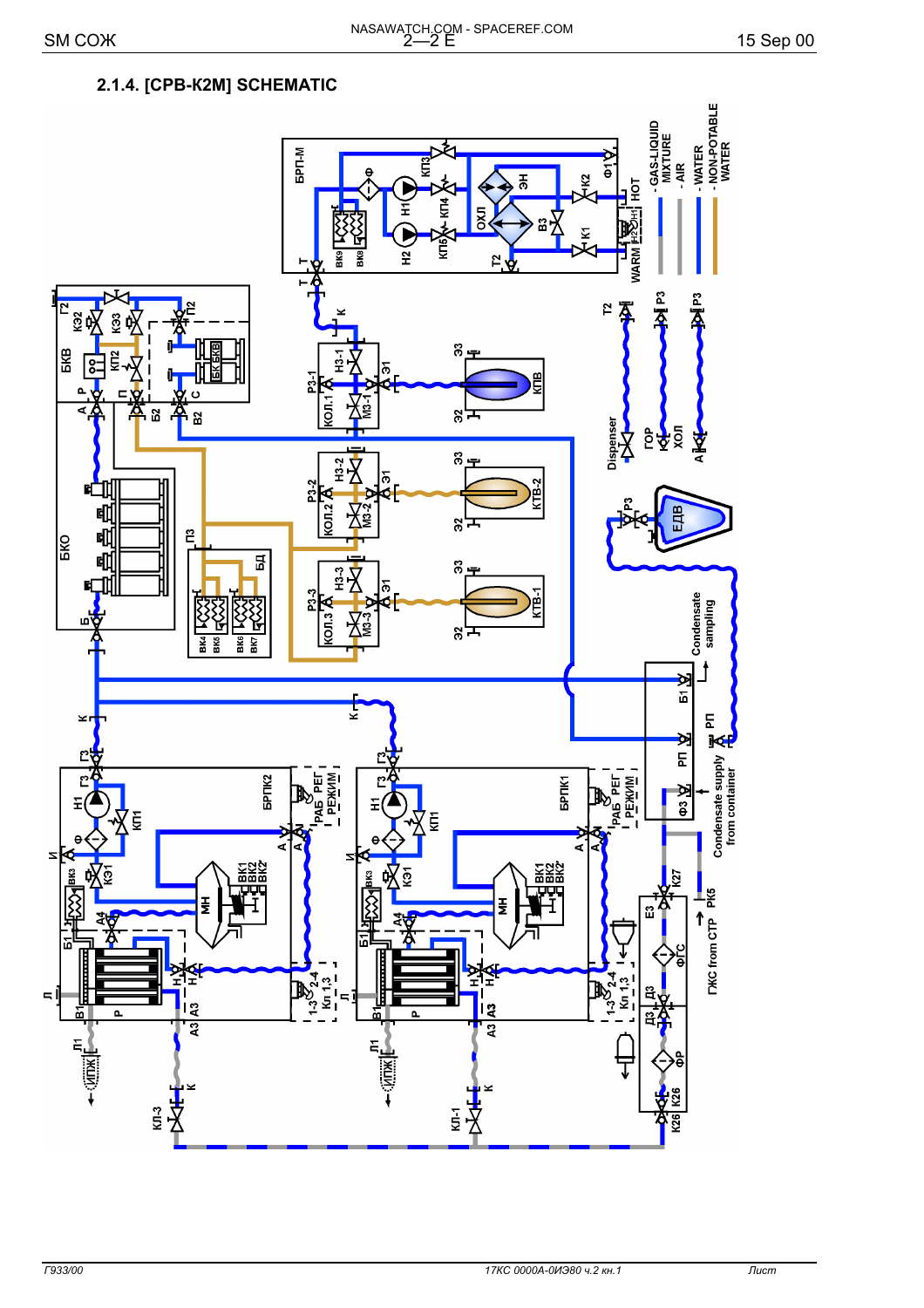

Figure 2.1.4-1. Condensate Line Schematic

#### **ABBREVIATIONS USED IN SCHEMATIC:**

| БД         | - sensor unit          |
|------------|------------------------|
| BК         | - limit switch         |
| КОЛ        | - manifold             |
| КΠ         | - safety valve         |
| ОХЛ        | - cooler               |
| P          | - separator            |
| СБК        | - condensate container |
| СД         | - pressure indicator   |
| <b>CKB</b> | - air conditioner      |
|            | - filter-reactor       |
|            |                        |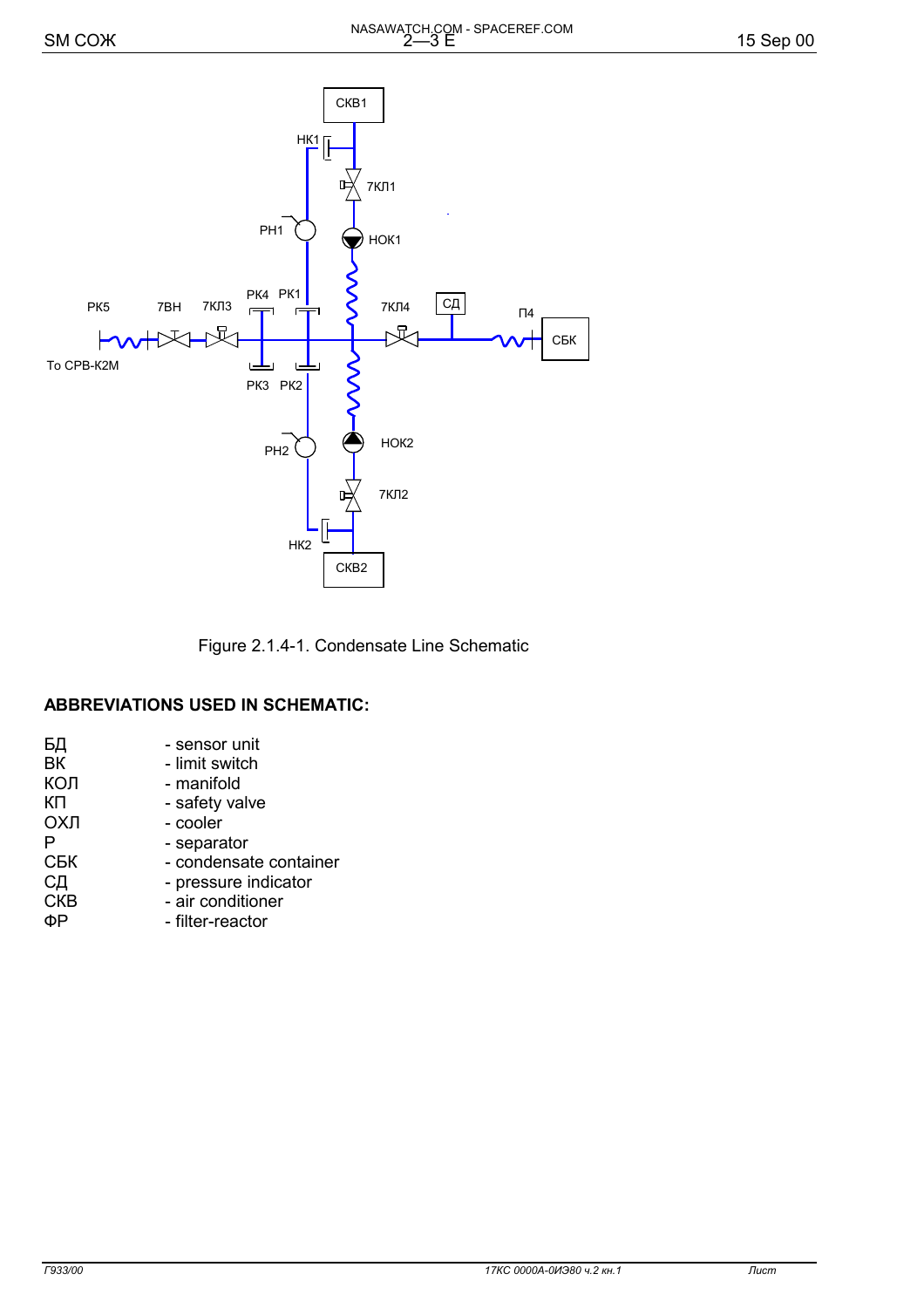#### **2.1.5. FOOD PACKETS REHYDRATION**

(00:30:00)

| <b>ПУРВ-К</b><br>00:00:00<br>00:20:00 | $\sqrt{\phi}$ H2O DISTRIB & HEAT<br>$\downarrow$ H2O HEATER ON<br>$\Box$ H2O HTR (on call)<br>$\triangleleft$ $\Box$ HOT READY<br>sw WATER QUANTITY mL $\rightarrow$ 25 --- 200 (CONTINUOUS) |
|---------------------------------------|----------------------------------------------------------------------------------------------------------------------------------------------------------------------------------------------|
| <b>GPN-M</b>                          | Packet $\rightarrow$ $\leftarrow$ viv HOT (WARM) (american packets via adapter<br>with needle SEM46110793-301)<br>vlv HOT (WARM) $\rightarrow$ OPEN                                          |

 $I$  H2O DSPR PMP ON  $I$  DISP RDY Hold packet pressed to vlv HOT (WARM) until **DISP RDY** (or until packet is filled during continuous water supply)

## **NOTE**

Open manual valve [В3] in the direction of Тmax to increase warm water temperature up to 45 $^{\circ}$ C

 $FPT-M$  vlv HOT (WARM)  $\rightarrow$  CLOSE Packet  $\leftrightarrow$  vlv HOT (WARM) Adapter  $\rightarrow$  storage location

## **2.1.6. DRINKING WARM WATER THROUGH DISPENSER**

(00:30:00)

| ПУРВ-К<br>00:00:00 | $\sqrt{\phi}$ H2O DISTRIB & HEAT<br>H2O HEATER ON<br>$\Box$ H2O HTR (on call)                                                                                                                                                 |                 |
|--------------------|-------------------------------------------------------------------------------------------------------------------------------------------------------------------------------------------------------------------------------|-----------------|
| behind 433         | cnctr T2 of hose $T2$ - $\Pi pY \rightarrow \leftarrow$ cnctr T2 of $BPT$ -M<br>Mouthpiece adapter $\rightarrow$ $\leftarrow$ dispenser tip                                                                                   |                 |
| 00:20:00           | $\triangleleft$ $\Box$ HOT READY                                                                                                                                                                                              |                 |
|                    | sw WATER QUANTITY mL $\rightarrow$ 25 --- 200 (CONTINUOUS)<br>$\frac{1}{2}$ on dispenser (and hold)                                                                                                                           |                 |
|                    | $\downarrow$ H2O DSPR PMP ON                                                                                                                                                                                                  | $\Box$ DISP RDY |
|                    | After receiving desired amount of water:                                                                                                                                                                                      |                 |
|                    | $\downarrow$ H2O DSPR PMP OFF                                                                                                                                                                                                 | DISP RDY        |
|                    | Release dispenser pushbutton                                                                                                                                                                                                  |                 |
|                    | Mouthpiece adapter $\leftrightarrow$ dispenser and $\rightarrow$ storage location<br>cnctr T2 of hose T2- $\Pi$ p $\vee$ $\leftrightarrow$ cnctr T2 of $\Box$ P $\Pi$ -M<br>Hose $T2$ - $\Pi pY \rightarrow$ storage location |                 |
|                    |                                                                                                                                                                                                                               |                 |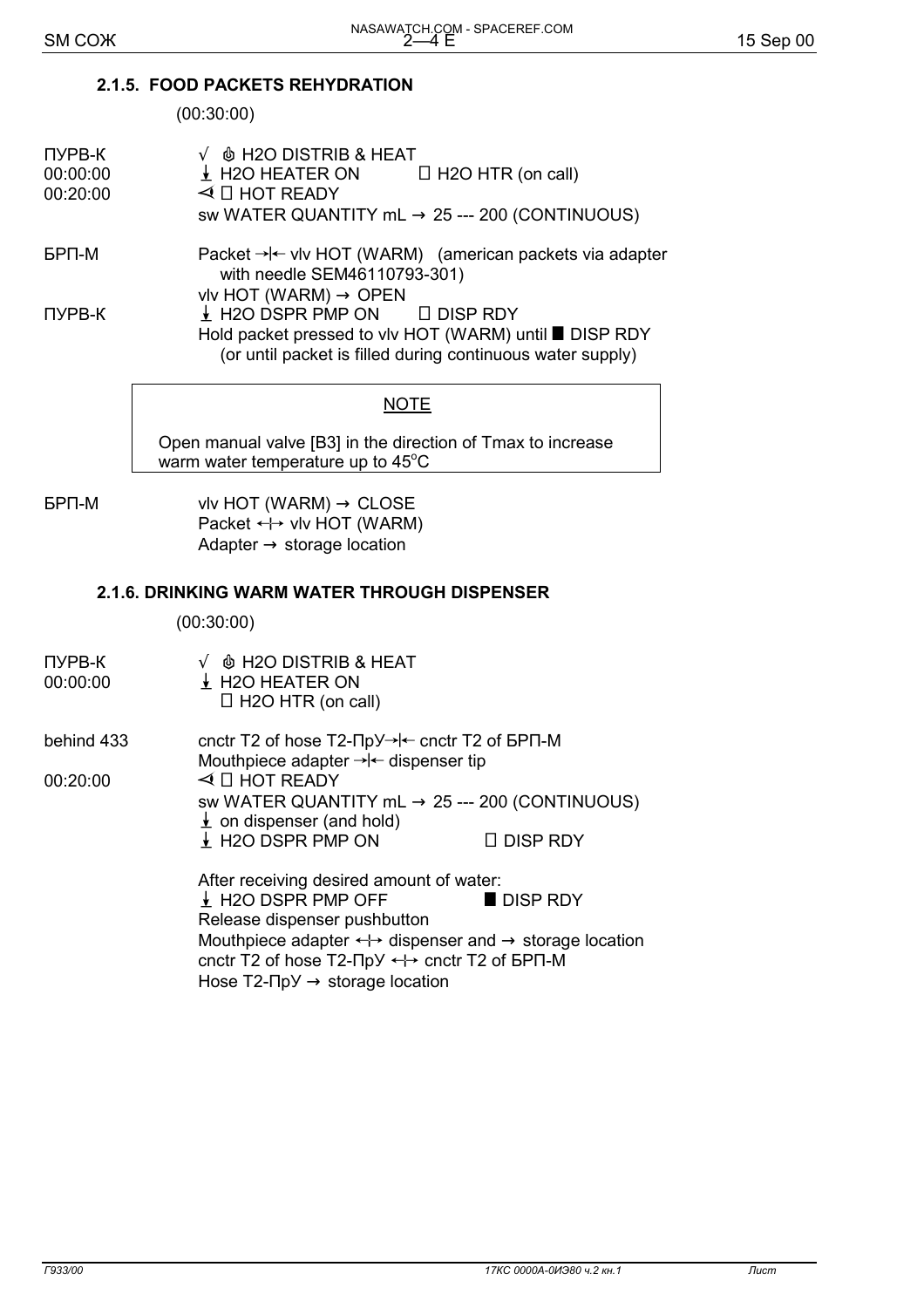#### 2.1.7. WATER REGENERATION FROM EAB OR NON-POTABLE WATER CONTAINER  $[KTB]$

 $(00:30:00)$ 

- Behind 131  $\sqrt{\ }$  condensate container is installed  $\sqrt{p}$  pb ON —  $\frac{1}{2}$  (on 7C $\pi$ )  $\sqrt{ }$  condensate container valve-indicator — OTKP (Open) ( $\Omega$ )
- Behind 201  $7Kn4 \rightarrow B$  СБОРНИК КОНДЕНСАТА (to condensate container) Behind 401  $7Kn3 \rightarrow 3AKPbIT (Cosed)$
- Behind 433, БРПК Hose [A-H] ← cnctr A of БРПК  $\mathbf{\Phi}$  РЕЖИМ (mode)  $\rightarrow$  РЕГ (Adjust) Demate hoses from cnctr A4, A3 Configure equipment (see Figure) **ПУРВ-К**  $\Box$  SEP 1(2) FULL



#### When water regeneration is complete:

 $\triangleleft$   $\Box$  POT FULL or:  $\blacksquare$  SEP 1(2) FULL

**БРПК** Hose [P3-A]  $\leftrightarrow$  ЕДВ or KTB-1(2) and БРПК cnctr A4. A3 of BPΠK → l← hoses Mate cnctr A of hose A-H 5PNK  $\hat{\varphi}$  РЕЖИМ (mode)  $\rightarrow$  РАБ (operating) Hose  $[P3-A] \rightarrow$  storage location

| Behind 201 | $7$ Кл4 $\rightarrow$ ЗАКРЫТ (Closed)                                |
|------------|----------------------------------------------------------------------|
| Behind 401 | $7Kn3 \rightarrow B$ CPB-K (to condensate water regeneration system) |

## 2.1.8. THE COMPRESSOR UNIT OF THE WATER CONDITIONING UNIT FLUSHING

 $(00:15:00)$ 

Flushing of the compressor unit of the water conditioning unit is performed following compressor unit or water conditioning unit replacement

| Behind 436 | Empty EДB $\rightarrow$ - cnctr PΠ (via hose P3-PΠ) |
|------------|-----------------------------------------------------|
|            |                                                     |

Behind 433:

| 00:00:00 | KON1 | vlv M3-1 $\rightarrow$ 3AKP (Close)                                        |
|----------|------|----------------------------------------------------------------------------|
| 24:00:00 |      | vlv M3-1 $\rightarrow$ Orkp (Open)                                         |
|          |      | $E \perp B \leftrightarrow \neg P \sqcap$ (water in it is regenerated into |
|          |      | [CPB-K2M])                                                                 |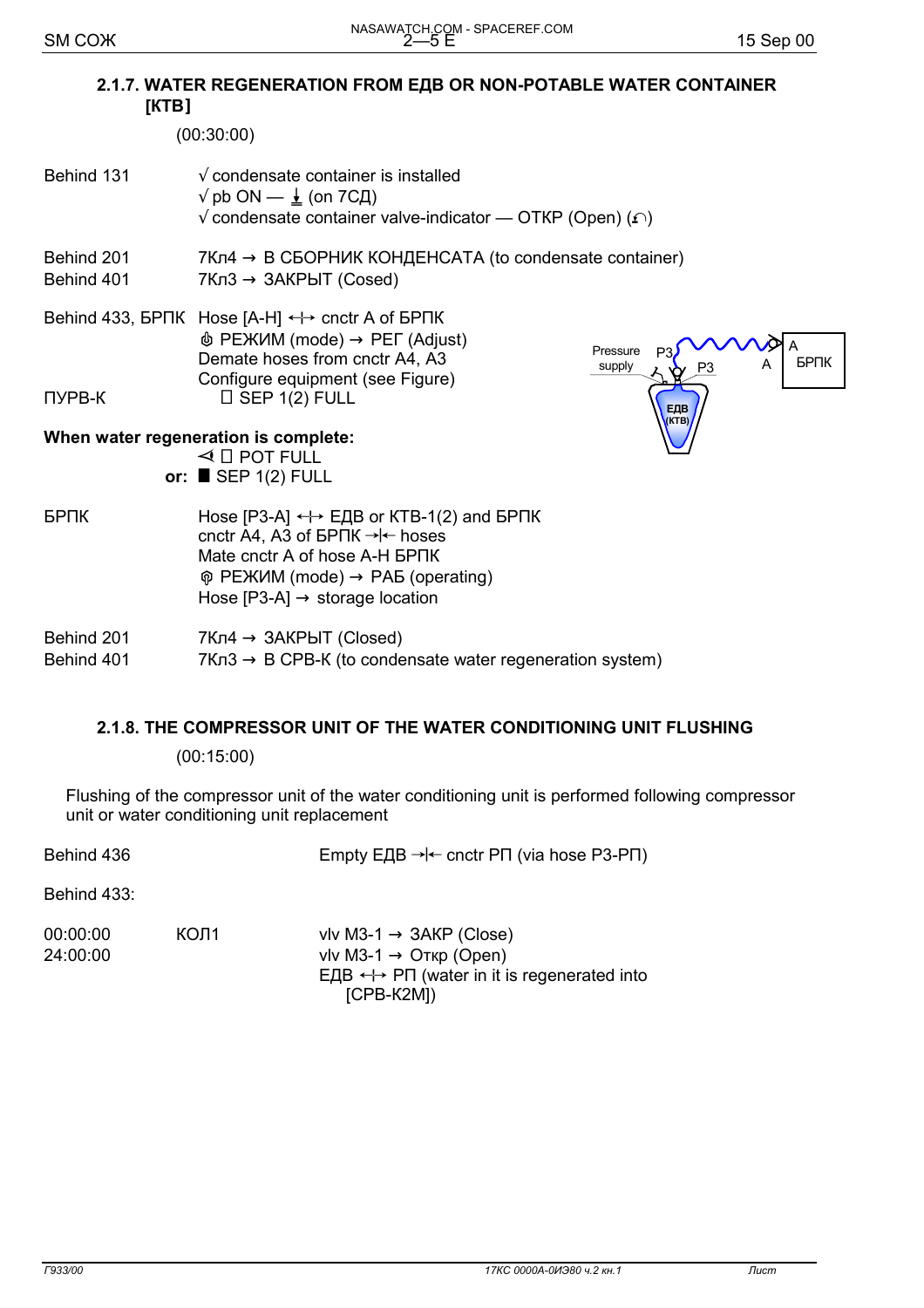## 2.1.9. POTABLE WATER CONTAINER REFILLING FROM EДВ

 $(00:30:00)$ 

To refill, use hose P3-PN

**ПУРВ-К** 

□ POT EMTY Configure equipment:



## POT EMTY

Safety unit handle  $\rightarrow$  OTKP (Open) Refill potable water container until □ POT FULL, by working manual pump

Safety unit handle  $\rightarrow$  3AKP (Close) Disassemble equipment

## 2.1.10. POTABLE WATER CONTAINER REFILLING FROM CWC

Configure equipment:



|               | TIYPB-K<br>behind 231, <i>VKP</i> $\phi$ PNL PWR | LI POT EMIY                     |
|---------------|--------------------------------------------------|---------------------------------|
|               |                                                  | <b><i>I</i></b> PUMP UNIT       |
| 00:00:00      | БП                                               | ♨                               |
| :15: --- :20: | <b>ПУРВ-К</b>                                    | $\triangleleft$ $\Box$ POT FULL |
|               |                                                  |                                 |
|               | БП                                               | ଜ                               |
|               | ИКР                                              | <b>M</b> PUMP UNIT              |
|               |                                                  | <b>@ PNL PWR</b>                |
|               |                                                  | Disassemble equipment           |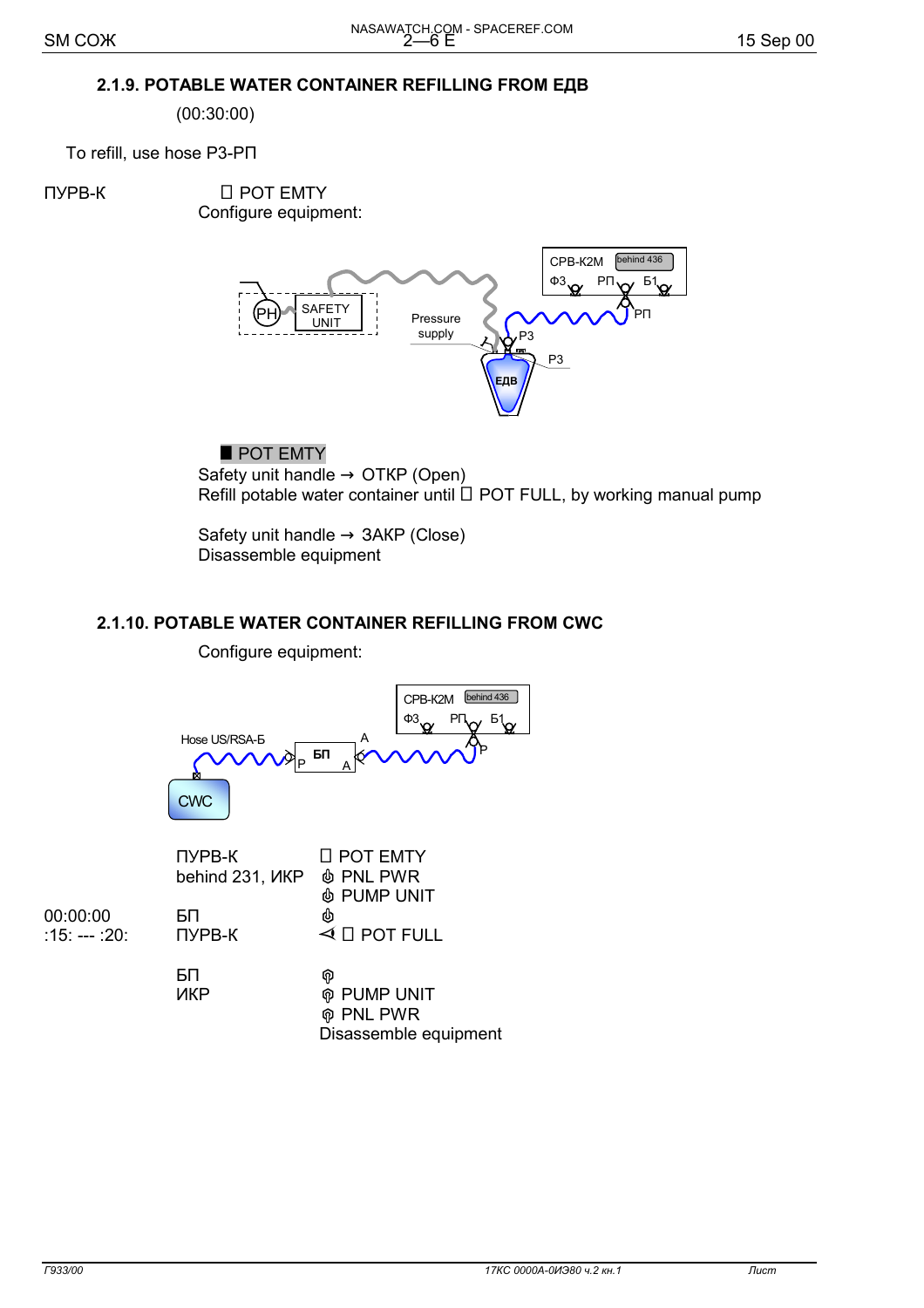## **2.1.11. WATER AND HUMIDITY CONDENSATE SAMPLING**

#### **2.1.11.1. HUMIDITY CONDENSATE SAMPLING USING RUSSIAN SAMPLER**

(00:30:00)

#### Prepare:

|                             |    | - humidity condensate container KAB 6180<br>- sample collector cartridge 6181 from spares                                                                                                                                                                                                                                |
|-----------------------------|----|--------------------------------------------------------------------------------------------------------------------------------------------------------------------------------------------------------------------------------------------------------------------------------------------------------------------------|
| Behind 131                  | 1. | $\sqrt{\ }$ condensate container is installed<br>$\sqrt{p}$ pb ON — $\frac{1}{2}$ ( on 7CД)<br>$\sqrt{ }$ condensate container valve-indicator — OTKP (Open) ( $\Omega$ )                                                                                                                                                |
| 201<br>401                  |    | $7K\pi4 \rightarrow B$ СБОРНИК КОНДЕНСАТА (to condensate container)<br>$7Kn3 \rightarrow 3AKPbIT$ (Closed)                                                                                                                                                                                                               |
|                             |    | Configure equipment:<br>ФГС<br><b>KAB from CTP</b><br>Cartridge<br>Container<br>$-$ ww<br>6181<br>6180<br>E <sub>3</sub><br>К27                                                                                                                                                                                          |
| 201<br>401                  | 2. | $7Kn4 \rightarrow 3AKPbIT$ (Closed)<br>$7Kn3 \rightarrow B$ CPB-K (to condensate water regeneration system)<br>Leave the equipment configured for 3 days                                                                                                                                                                 |
| After 3 days:<br>201<br>401 | 3. | 7Кл4 $\rightarrow$ В СБОРНИК КОНДЕНСАТА (to condensate container)<br>$7Kn3 \rightarrow 3AKPbIT$ (Closed)<br>cnctr E3 of sampler cartridge ← + gas-liquid mixture filter<br>cnctr K27 of line hose $\leftrightarrow$ cnctr E3 of humidity condensate container and<br>$\rightarrow$ cnctr E3 of gas-liquid mixture filter |
| 201<br>401                  | 4. | $7Kn4 \rightarrow 3AKPbIT$ (Closed)<br>$7K\pi3 \rightarrow B$ CPB-K (to condensate water regeneration system)<br>Sampler cartridge $\leftrightarrow$ humidity condensate container                                                                                                                                       |
|                             |    | <b>NOTE</b>                                                                                                                                                                                                                                                                                                              |
|                             |    | When disconnecting cartridge from sampler container, use<br>towels to prevent condensate spillage                                                                                                                                                                                                                        |
|                             |    | Stow disconnected cartridge in [CPB-K2M] area                                                                                                                                                                                                                                                                            |

 Record sampling date on humidity condensate container Humidity condensate sampler  $\rightarrow$  return container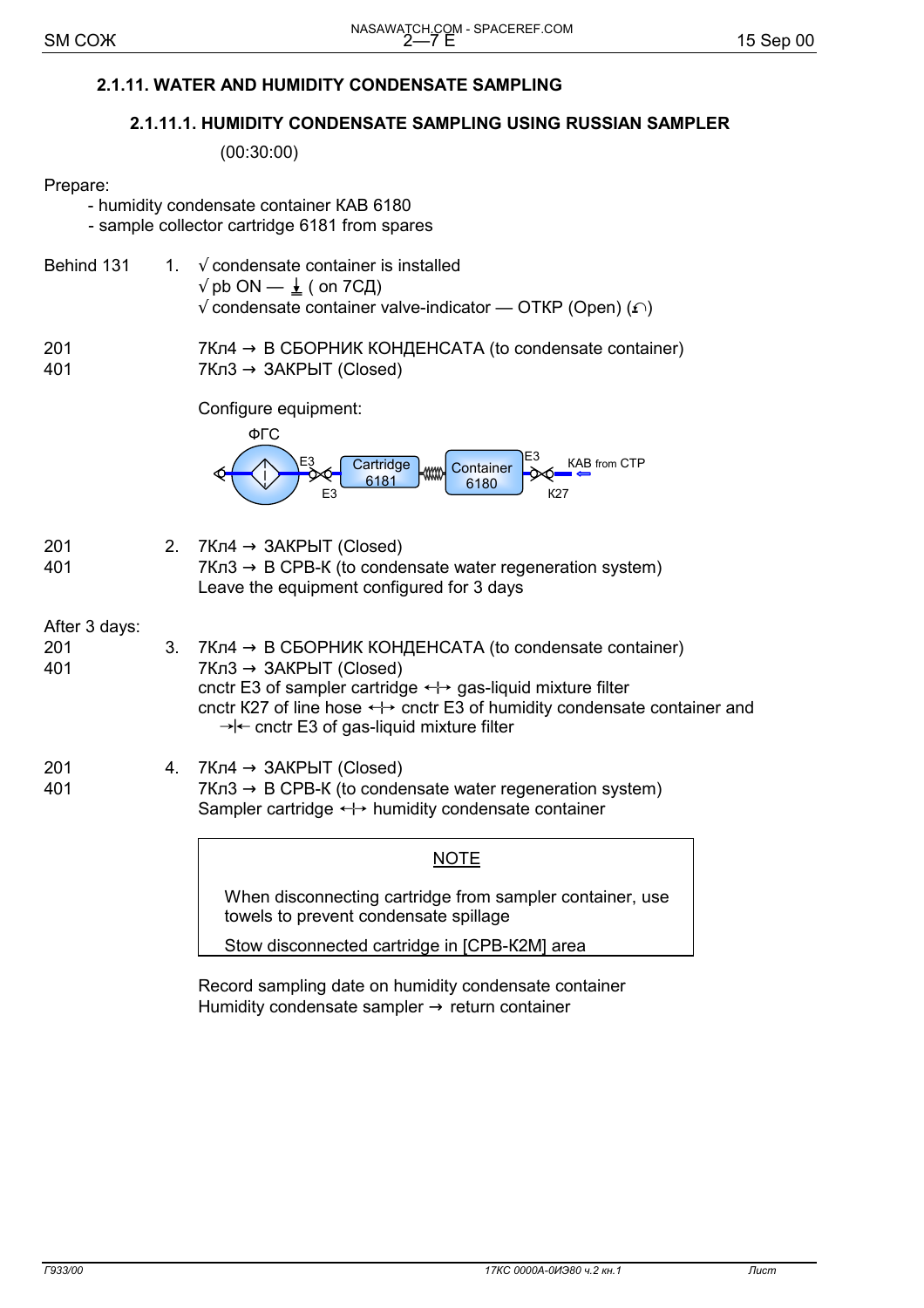#### **2.1.11.2. WATER SAMPLING FROM WATER DISTRIBUTION AND HEATING UNIT (БРП-М)**

1. **On MCC-M GO** perform operation prior to replacement of an expired purification column unit 2. Prior to sampling from vlv WARM, flush БРП-М line (see RODF: ACTIVATION/DEACTIVATION)

Sample container (ЕДП)  $\rightarrow$   $\leftarrow$  vlv HOT (WARM) (to the guide mark)

| HOT (WARM) | ey bi bi i |
|------------|------------|
| БРП-М      |            |

 $\Box$  TYPB-K sw WATER QUANTITY mL  $\rightarrow$  100 vlv HOT (WARM)  $\rightarrow$  OPEN  $\downarrow$  H2O DSPR PMP ON  $\Box$  DISP RDY

 $\triangleleft$  DISP RDY  $FPT-M$  vlv HOT (WARM)  $\rightarrow$  CLOSE Sample container  $\leftrightarrow$  vlv HOT (WARM) Fill up the required number of sample containers Label sample container with filling date Sample container  $\rightarrow$  storage location

#### **2.1.11.3. WATER SAMPLING FROM ЕДВ USING RUSSIAN WATER SAMPLER**

(00:30:00)

Fully insert dispenser tip into sample container (to the guide mark)



Safety unit handle  $\rightarrow$  OTKP (Open) Dispenser coupling  $\rightarrow$  arrow direction until white triangle is aligned with red dot Perform 4-5 pumping cycles with manual pump  $\frac{1}{2}$  on dispenser (and hold)  $\prec$  water droplets appear from sample container drain ports After water droplets appear: Release dispenser pushbutton Dispenser coupling  $\rightarrow$  initial position Safety unit handle  $\rightarrow$  3AKP (Close) Sample container  $\leftrightarrow$  dispenser Label sample container with sampling date and location Prepare sample container for return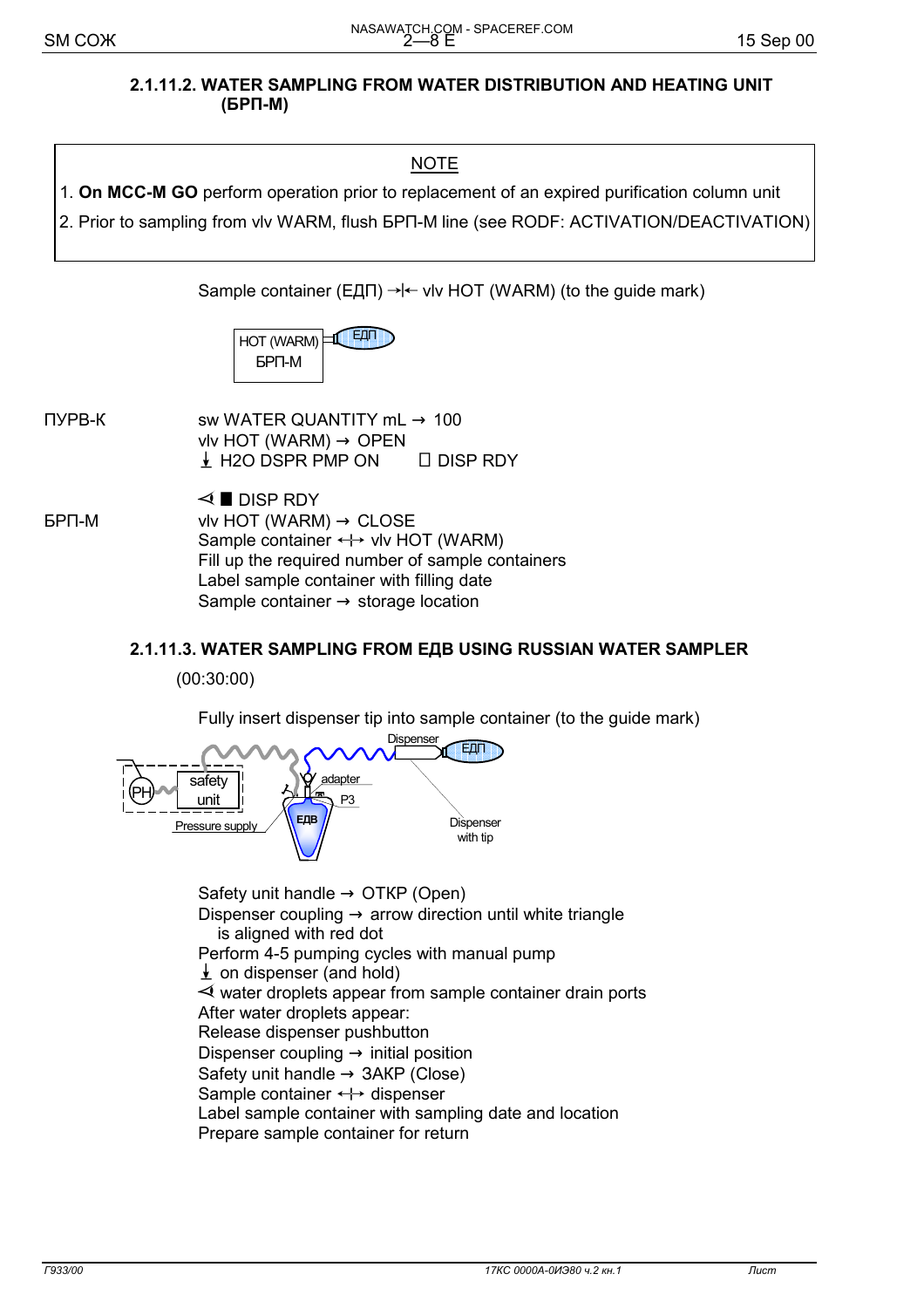#### **2.1.11.4. WATER SAMPLING FROM POTABLE WATER CONTAINER USING U.S. WATER SAMPLERS**

(01:30:00)

Prepare U.S. kits for work (stowed in FGB):

- WS&A kit for water chemical analysis (subpacket for potable water sampling)

- WMK kit for water micro biological analysis

 $00:00:00$  1.  $\frac{1}{2}$  H2O HEATER ON  $\Box$  H2O HTR (on call)  $00:20:00$   $\leq$   $\Box$  HOT READY 2. БРП-М FLUSHING (50 mL) БРП-М Wipe vlv WARM (HOT) Configure equipment (see Figure)  $\Box$  TYPB-K sw WATER QUANTITY mL  $\rightarrow$  CONTINUOUS  $BPT-M$  vlv WARM (HOT)  $\rightarrow$  OPEN  $\neg$  TYPB-K  $\qquad \qquad \qquad$  H2O DSPR PUMP ON  $\Box$  DISP RDY Fill waste water bag (two pumping cycles)  $\frac{1}{2}$  H2O DSPR PUMP OFF **DISP RDY**  $FPT-M$  vlv WARM (HOT)  $\rightarrow$  CLOSE Waste water bag  $\leftrightarrow$  adapter БРП-М HOT (WARM) Adapter  $\Box$  Bag for  $\Box$ waste water From WS&A kit

#### **NOTE**

Use a new adapter for each valve and do not disconnect it until all samples have been taken

Waste water bag  $\rightarrow$  small stowage bag (from WS&A kit) and  $\rightarrow$  discard

 3. 100 mL SAMPLING Label bag of water samples for analysis on TOC (from WS&A kit) with sampling date and location Water sample bag  $\rightarrow \leftarrow$  adapter

 $\begin{array}{ll}\n\mathsf{BPI-M} & \mathsf{viv} \mathsf{WARM} \ (\mathsf{HOT}) \rightarrow \mathsf{OPEN} \\
\mathsf{HYPB-K} & \quad \downarrow \mathsf{H2O} \ \mathsf{DSPR} \ \mathsf{PUMP} \ \mathsf{ON}\n\end{array}$ ↓ H2O DSPR PUMP ON I DISP RDY Fill water sample bag (four pumping cycles)  $\downarrow$  H2O DSPR PUMP OFF  $\parallel$  DISP RDY vlv WARM (HOT)  $\rightarrow$  CLOSE Water sample bag  $\leftrightarrow$  adapter



 4. 750 mL SAMPLING (TWO PORTIONS) Label the bag for post-flight chemical analysis (from WS&A kit) with sampling date and location Bag for chemical samples  $\rightarrow \leftarrow$  adapter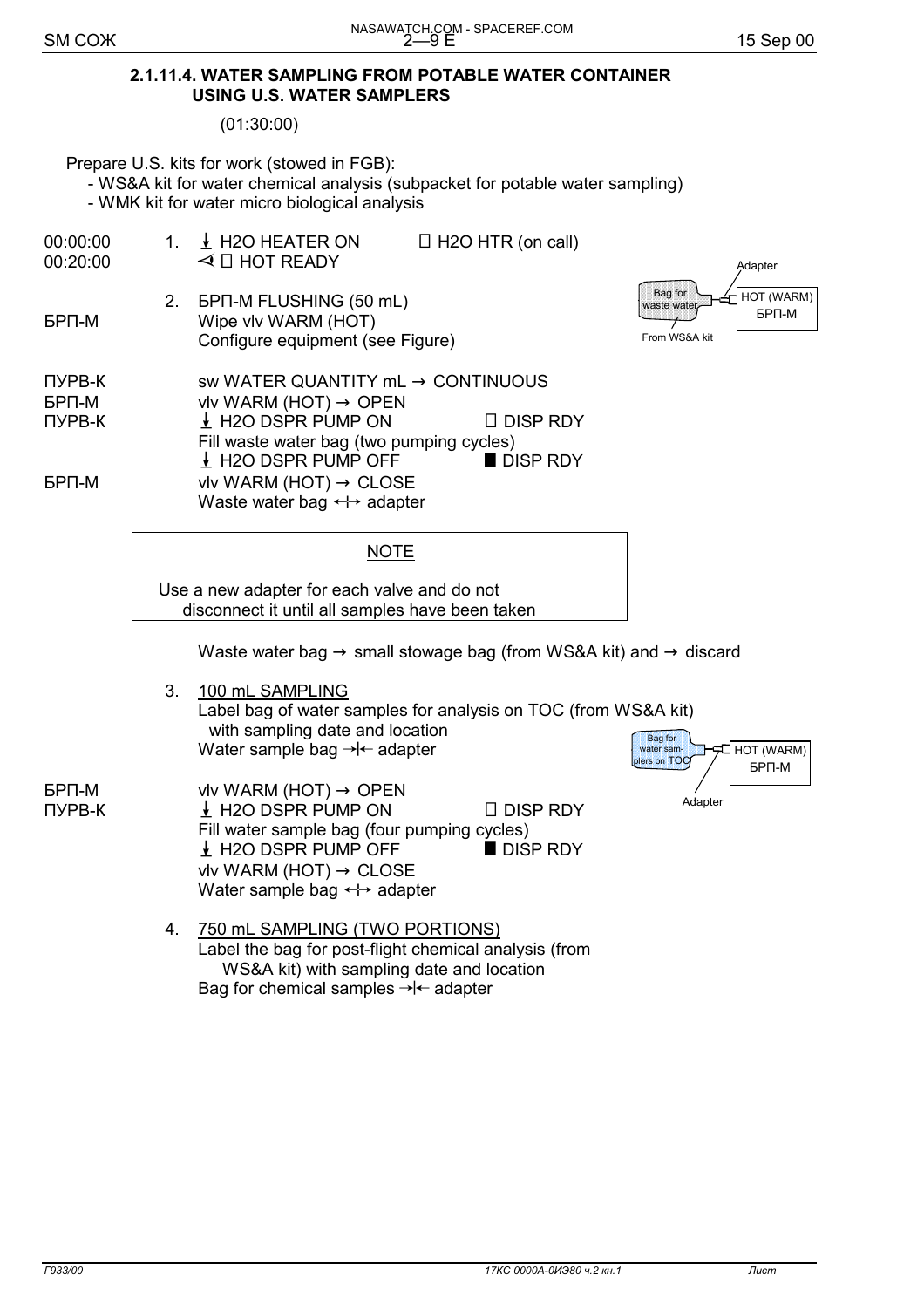БРП-М HOT (WARM)

Adapter

**CONTRACTOR CONTRACTOR chemical THE CONSTRUCTION CONSTRUCTION** Bag for samples

## **First portion sampling (375 mL):**

 $F = F \cup \text{OPT}$  viv WARM (HOT)  $\rightarrow$  OPEN  $\n **IPB-K**\n **PRODSPR PUMP ON**$ □ DSPR RDY Fill sample bag (fifteen pumping cycles)  $\frac{1}{2}$  H2O DSPR PUMP OFF BOSPR RDY vlv WARM (HOT)  $\rightarrow$  CLOSE

## **Second portion sampling (375 mL):**

 $00:00:00$   $\downarrow$  H2O HEATER ON  $\Box$  H2O HTR (on call)



#### **50 mL sampling:**

| 00:00:00               | $\big\downarrow$ H2O HEATER ON                                      | $\Box$ H2O HTR (on call) |
|------------------------|---------------------------------------------------------------------|--------------------------|
|                        |                                                                     | <b>NOTE</b>              |
|                        | During repeated water heating, do not disconnect bag from adapter   |                          |
| 00:20:00               | $\triangleleft$ $\Box$ HOT READY                                    |                          |
| <b>GPN-M</b><br>ПУРВ-К | vlv WARM (HOT) $\rightarrow$ OPEN<br>$\frac{1}{2}$ H2O DSPR PUMP ON | <b>DISP RDY</b>          |

Fill sample bag (two pumping cycles)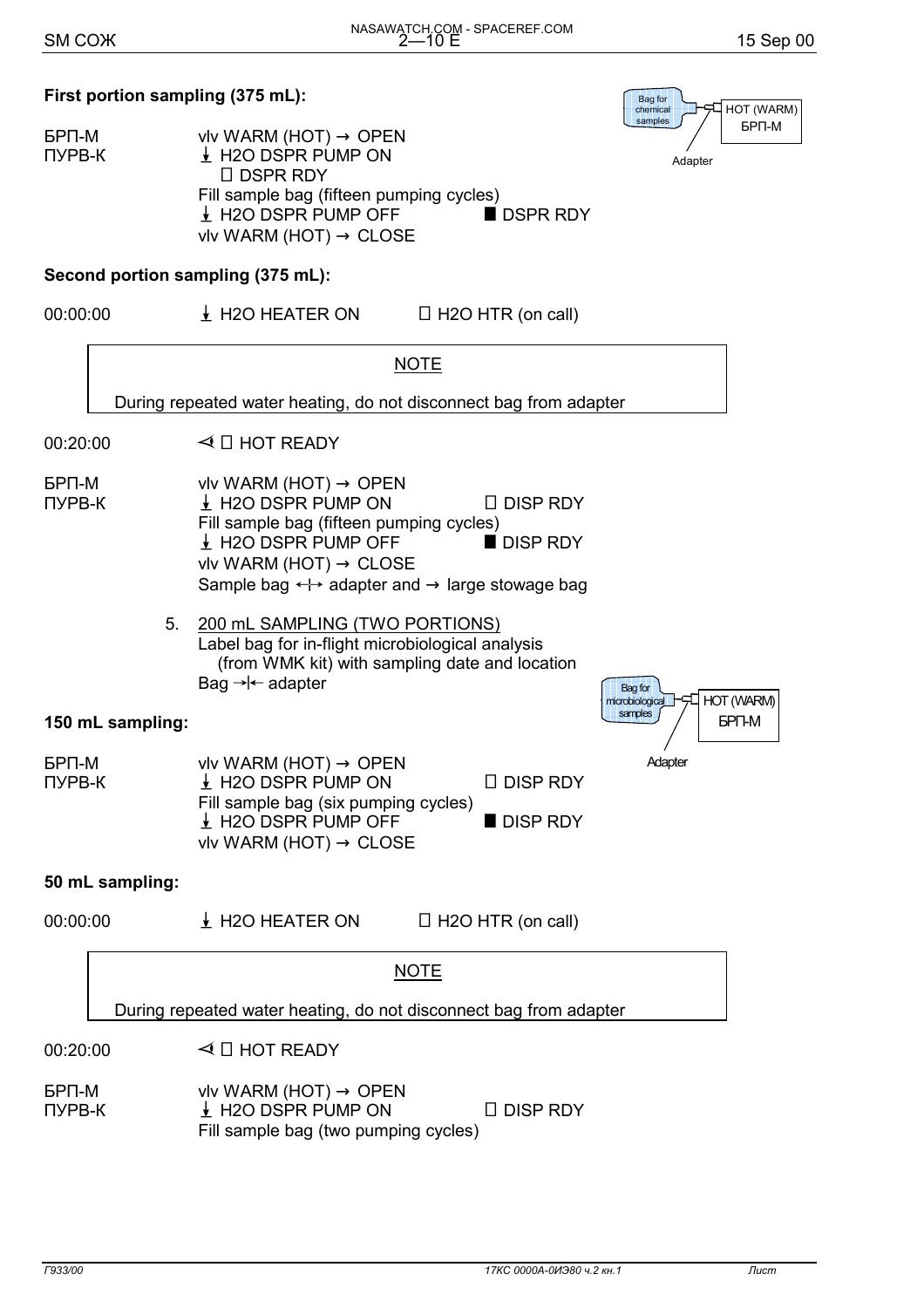$\frac{1}{2}$  H2O DSPR PUMP OFF **DISP RDY** vlv WARM (HOT)  $\rightarrow$  CLOSE Sample bag  $\longleftrightarrow$  adapter and  $\rightarrow$  large stowage bag

 6. 1000 mL SAMPLING (TWO PORTIONS) Label bag for post-flight microbiological sample (from WMK kit) with sampling date and location Sample bag  $\rightarrow$   $\leftarrow$  adapter

#### **475 mL sampling:**





#### **525 mL sampling:**

 $00:00:00$   $\downarrow$  H2O HEATER ON  $\Box$  H2O HTR (on call)

**NOTE** 

During repeated water heating, do not disconnect bag from adapter

 $00:20:00$   $\triangleleft$   $\Box$  HOT READY

 $F = F \cup \text{OPT}$  viv WARM (HOT)  $\rightarrow$  OPEN  $\Box$  DISP RDY  $\bot$  H2O DSPR PUMP ON  $\Box$  DISP RDY Fill sample bag (twenty one pumping cycles)  $\downarrow$  H2O DSPR PUMP OFF **DISP RDY** vlv WARM (HOT)  $\rightarrow$  CLOSE Sample bag  $\leftrightarrow$  adapter and  $\rightarrow$  large stowage bag Prepare large stowage bags for return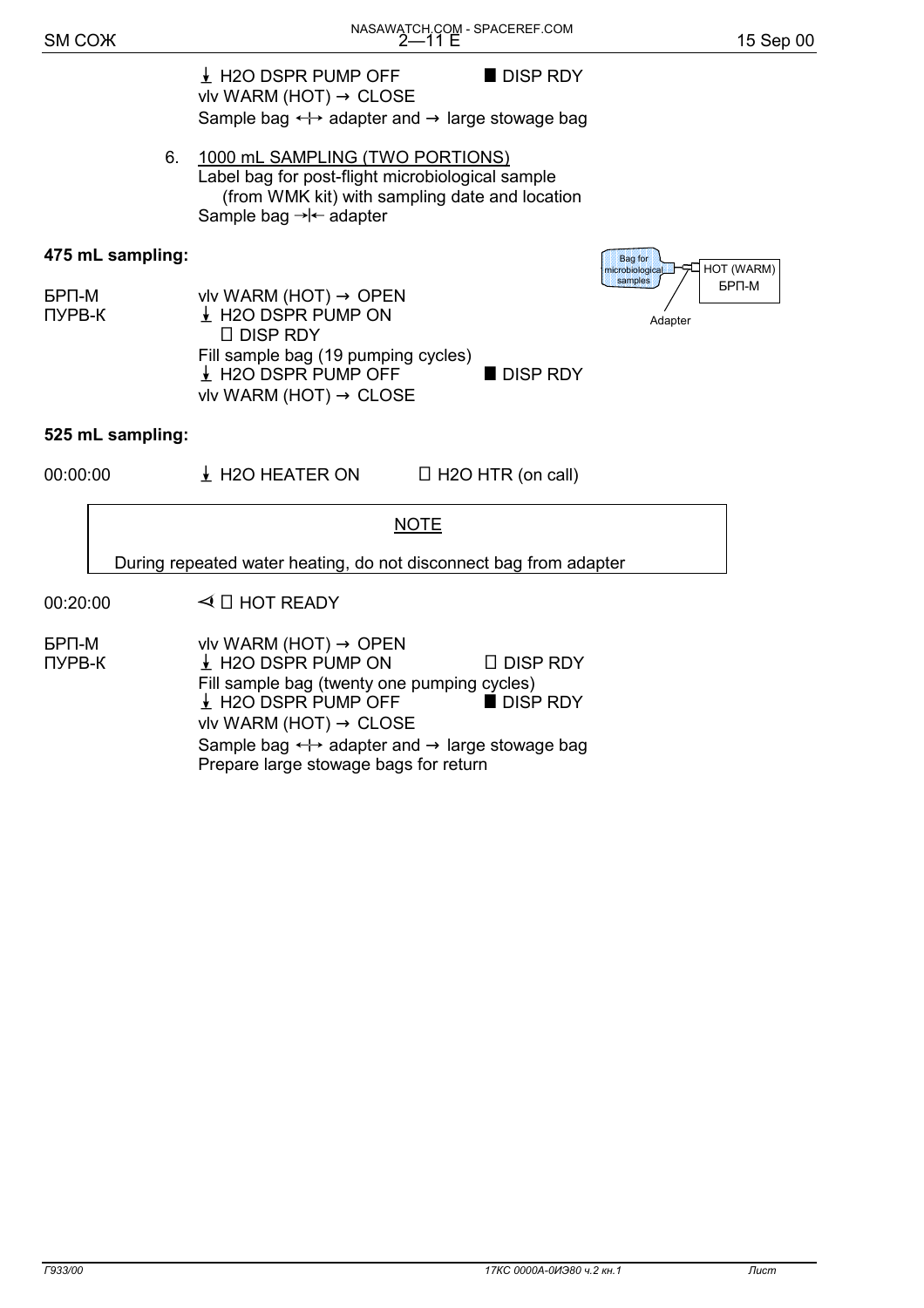#### **2.1.11.5. HUMIDITY CONDENSATE SAMPLING USING U.S. WATER SAMPLER**

(00:40:00)

#### Prepare:

- U.S. WS&A kit (subpacket for humidity condensate sampling)

# 1. WATER SUPPLY LINE FLUSHING

behind 436 **ELB** labeled 'FOR REGENERATION'  $\rightarrow$  k cnctr **61 CPB-K2M** via hose [Р3-А] Leave the equipment configured for 2.5 hours

#### After 2.5 hours:

 2. SAMPLING ЕДВ labeled 'FOR REGENERATION' with hose ← cnctr Б1 СРВ-К2М Adapter  $\rightarrow \leftarrow$  bag for humidity condensate sampling and  $\rightarrow \leftarrow$  cnctr 51  $\prec$  humidity condensate flows into bag and none of the connections is leaking Leave assembled configuration for 6-10 hours

After 6-10 hours:

3. Adapter – sample bag assembly  $\leftrightarrow$  cnctr 51 Adapter  $\leftrightarrow$  sample bag Label sample bag with sampling date and location Sample bag  $\rightarrow$  Ziplock bag and prepare for return Adapter  $\rightarrow$  another Ziplock bag for storage

#### **2.1.11.6. WATER SAMPLING FROM ЕДВ USING U.S. WATER SAMPLER**

(00:40:00)

#### Prepare:

- U.S. WS&A kit for water sampling (located in FGB)

1. WATER SUPPLY LINE FLUSHING Configure equipment:



Safety unit handle  $\rightarrow$  OTKP (Open) Dispenser coupling  $\rightarrow$  arrow direction until white triangle is aligned with red dot Perform 4-5 pumping cycles using manual pump  $\downarrow$  on dispenser (and hold)  $\prec$  water flows into waste bag Release dispenser pushbutton (after waste bag is full) Bag $\leftrightarrow$  adapter and  $\rightarrow$  discard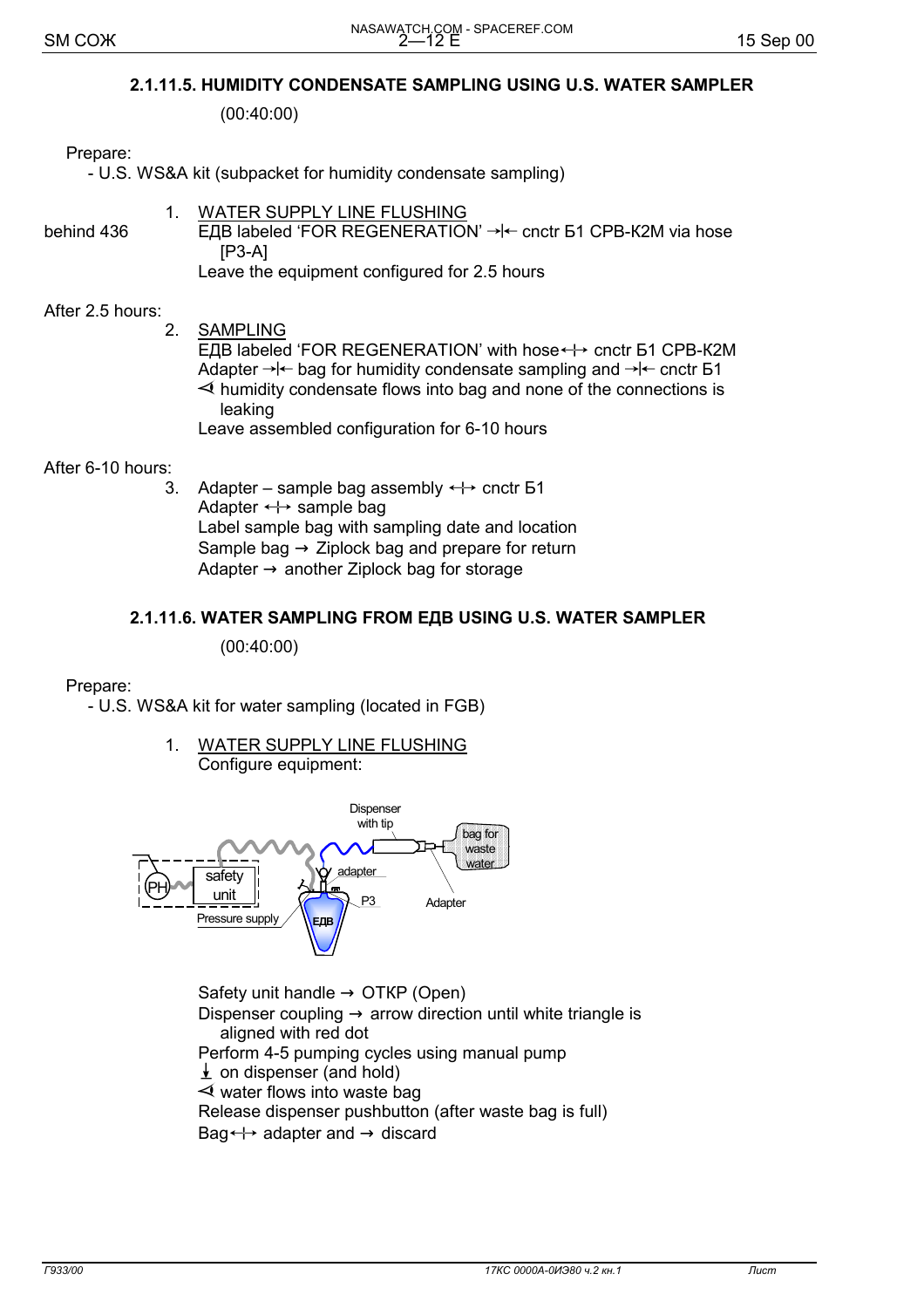2. SAMPLING Sample bag  $\rightarrow$   $\leftarrow$  adapter



 Perform 4-5 pumping cycles using manual pump  $\downarrow$  on dispenser (and hold)

 $\sqrt{\ }$  sample bag is full (up to 5 min)

 Release dispenser pushbutton Safety unit handle  $\rightarrow$  3AKP (Close) Dispenser coupling  $\rightarrow$  initial position Adapterr – sample bag assembly  $\leftrightarrow$  dispenser Bag  $\leftrightarrow$  adapter Label sample bag with sampling date and location Sample bag  $\rightarrow$  Ziplock bag and prepare for return Adapter  $\rightarrow$  another Ziplock bag for storage

#### **2.1.11.7. WATER SAMPLING FROM CWC CONTAINERS**

(00:30:00)

#### Prepare:

- hose US/RSA-A 528-20870-5
- adapter SED 46114380-301
- small waste bags KLSK 270288-306
- bags for post-flight chemical analysis KLSK 270288-305
- large Ziplock bags 90-260А8 for storage
	- 1. Configure equipment:



Hose US/RSA-A

 Flush hose and adapter, by squeezing CWC container avoiding overfill of the bag Disconnect waste bag and  $\rightarrow$  discard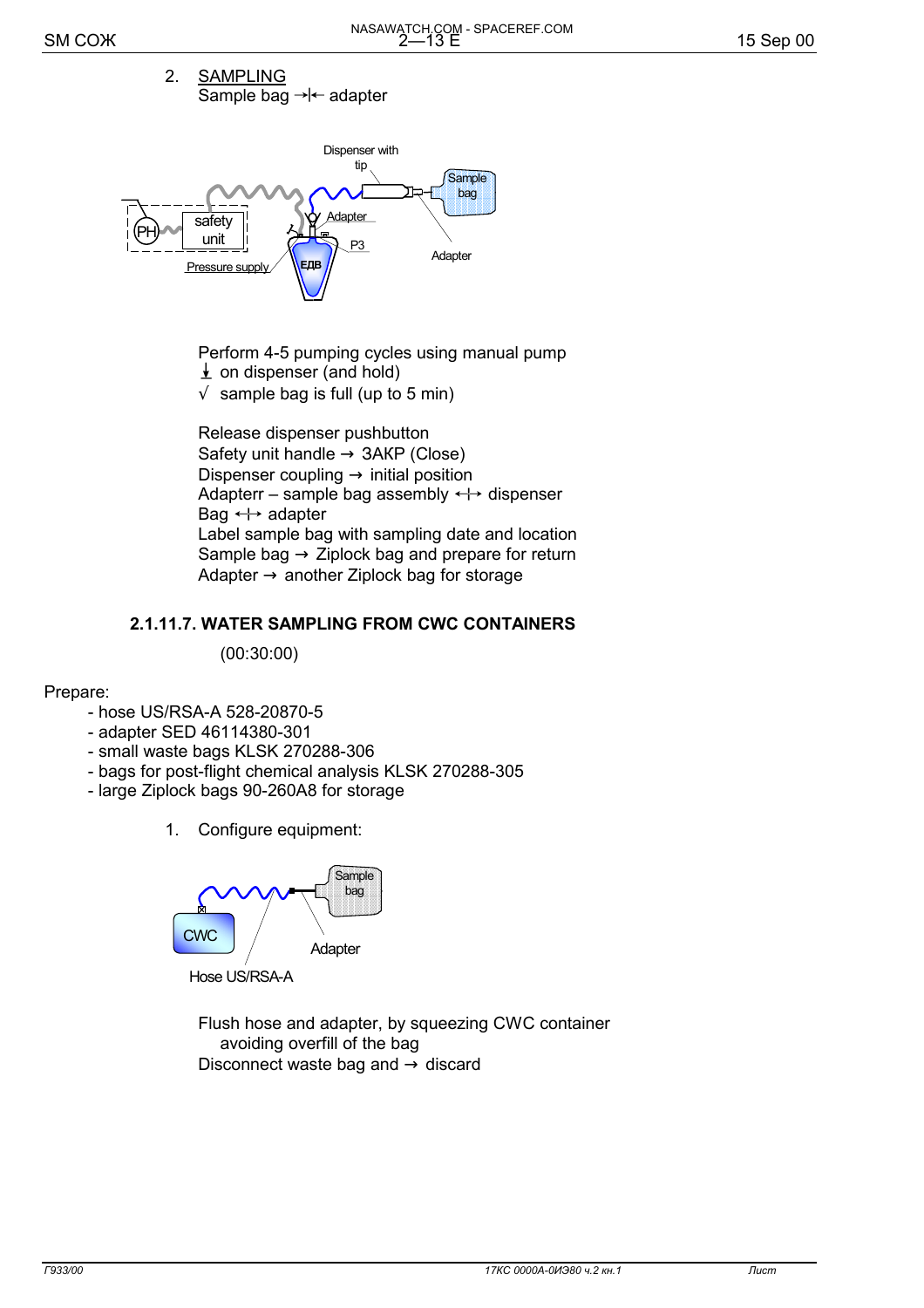2. Sample bag  $\rightarrow$   $\leftarrow$  adapter



**Hose US/RSA** 

 Label bag with sampling date, time and information from CWC Fill sample bag, by compressing container (sample volume  $-\sqrt{MCC-M}$ ) Sample bag  $\leftrightarrow$  adapter and  $\rightarrow$  Ziplock bag for storage Disassemble equipment Hose, adapter  $\rightarrow$  storage location

## **2.1.12. SYSTEM DEACTIVATION**

(00:15:00)

 $\n **IPB-K**\n **+** H2O HEATER OFF **THEOREM** H2O HTR (on call)$  $@$  CONTINUOUS HEAT Behind 131  $\sqrt{\ }$  condensate container is installed  $\sqrt{}$  pb ON —  $\frac{1}{2}$  (on 7CД)  $\sqrt{\ }$  condensate container valve-indicator — OTKP (Open) ( $\cap$ ) behind 201 7Кл4  $\rightarrow$  В СБОРНИК КОНДЕНСАТА (to condensate container) behind 401 7Кл3  $\rightarrow$  3АКРЫТ (Closed) behind 436 vlv 1(3)  $\rightarrow$  3AKPbITb (Close)<br>
TyPB-K **U** VALVE1 (3) (on call)  $\blacksquare$  VALVE1 (3) (on call)  $\angle$  CNDS H20 PROC  $\Box$  SYS PWR (on call)  $\circ$  H2O DISTRIB & HEAT

 $\frac{1}{2}$  PANEL POWER OFF **EXAMPLED**  $\frac{1}{2}$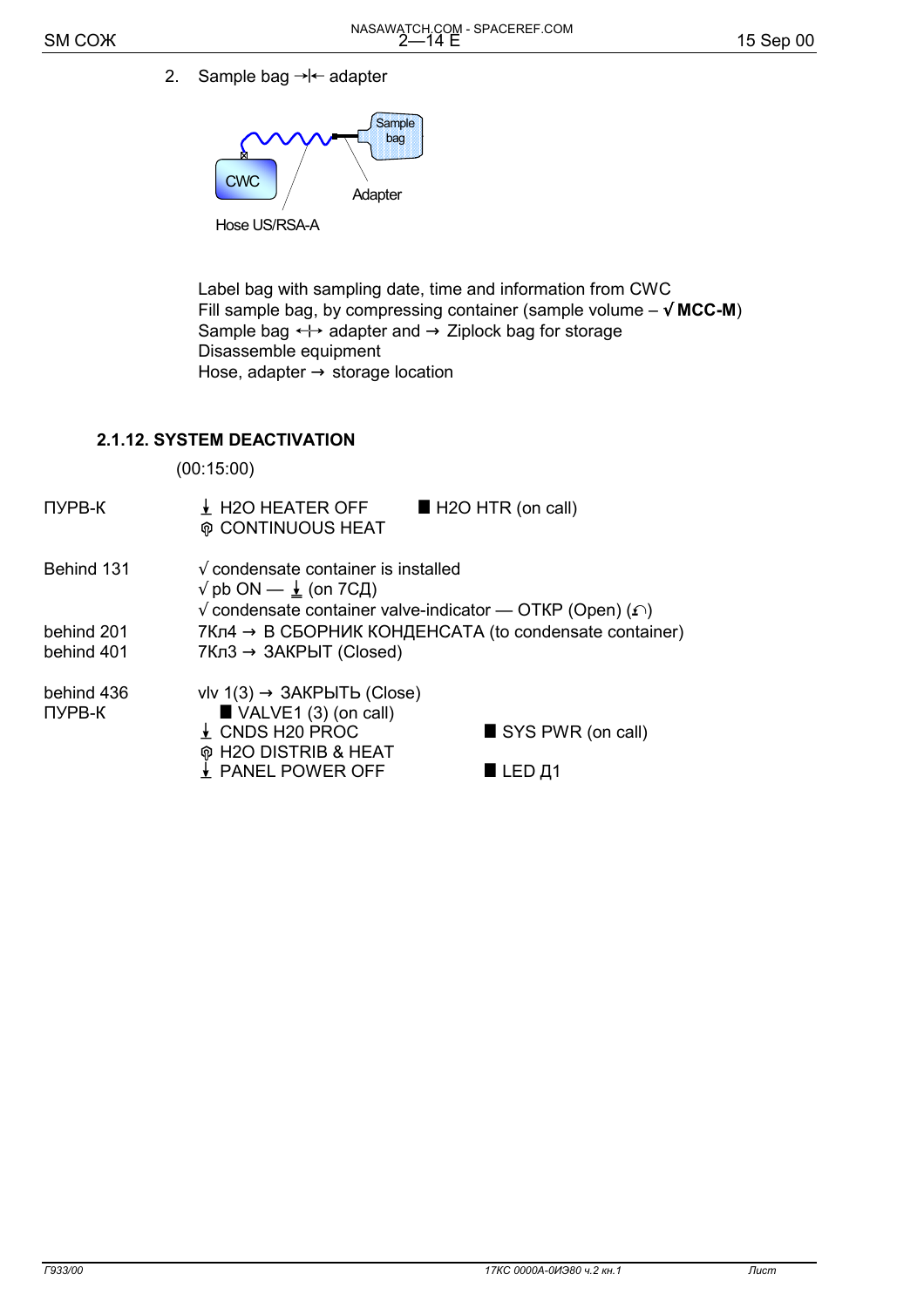|                      |                                   | 2.1.13. [CPB-K2M] MALFUNCTION          |                                                                                                                                                                                           |
|----------------------|-----------------------------------|----------------------------------------|-------------------------------------------------------------------------------------------------------------------------------------------------------------------------------------------|
| $\mathbf 1$ .        |                                   |                                        |                                                                                                                                                                                           |
|                      |                                   |                                        |                                                                                                                                                                                           |
|                      | ПУРВ-К                            | $\Box$ LOW QUAL                        |                                                                                                                                                                                           |
|                      |                                   | $\sqrt{M}$ MCC-M                       |                                                                                                                                                                                           |
| 2.                   |                                   |                                        |                                                                                                                                                                                           |
|                      |                                   |                                        |                                                                                                                                                                                           |
|                      | <b>NCC</b><br>RS Laptop<br>ПУРВ-К | <b>LI OTHER</b><br>LI POT FULL         | звук<br>₹ <sup>9</sup> 'Проверь СРВ-К' (Check [СРВ-К])                                                                                                                                    |
|                      |                                   |                                        | Manual viv M3 (of full non-potable water container) $\rightarrow$ 3AKP<br>(Close)                                                                                                         |
| 00:00:00             |                                   |                                        | Manual viv M3 (of the other non-potable water container) $\rightarrow$ O $\tau$ кр<br>(Open)                                                                                              |
| :05:---:08:          |                                   | ПУРВ-К                                 | POT FULL                                                                                                                                                                                  |
|                      |                                   | on MCC-M GO                            | CM:COTP:Commands<br>cmd T_OFSNOK (HOK alarm Cancel)<br><b>Execute</b>                                                                                                                     |
| 00:00:00<br>00:00:20 |                                   |                                        | CM:COTP:CTP:MOK<br>proc FT_207 (CKB1 and HOK1 Activation)<br>(proc FT_208 (CKB2 and HOK2 Activation))<br><b>Execute</b><br>$\triangleleft$ HOK1(2) $\frac{1}{2}$                          |
| 3.                   |                                   |                                        | on MCC-M GO Repeat regeneration of water from non-potable water<br>container-1 (2) (see 2.1.7)                                                                                            |
|                      |                                   |                                        |                                                                                                                                                                                           |
|                      | <b>NCC</b><br>ПУРВ-К              | <b>LI OTHER</b><br>$\Box$ SEP 1(2) EXP | <b>3BYK</b><br>RS Laptop $\frac{18}{2}$ 'Проверь СРВ-К' (Check [CPB-K])                                                                                                                   |
|                      |                                   | Behind 131                             | $\sqrt{ }$ condensate container is installed<br>$\sqrt{}$ pb ON — $\frac{1}{2}$ (on 7CД)<br>$\sqrt{ }$ condensate container valve-indicator — OTKP (Open) ( $\cap$ )                      |
|                      |                                   | behind 201<br>behind 401<br>behind 436 | $7K\pi4 \rightarrow B$ СБОРНИК КОНДЕНСАТА (to condensate container)<br>$7Kn3 \rightarrow 3AKPbIT$ (Close)<br>$KJI-1(3) \rightarrow 3AKPBITb$ (Close)                                      |
|                      |                                   | on MCC-M GO                            | CM:COTP:Commands<br>cmd T_OFSNOK (HOK alarm Cancel)<br><b>Execute</b>                                                                                                                     |
| 00:00:00<br>00:00:20 |                                   |                                        | CM:COTP:CTP:MOK<br><b>proc</b> FT_207 (CKB1 and HOK1 Activation)<br>(proc FT 208 (CKB2 and HOK2 Activation))<br><b>Execute</b><br>$\triangleleft$ HOK1(2) $\frac{1}{2}$<br>$\sqrt{MCC-M}$ |
|                      |                                   |                                        |                                                                                                                                                                                           |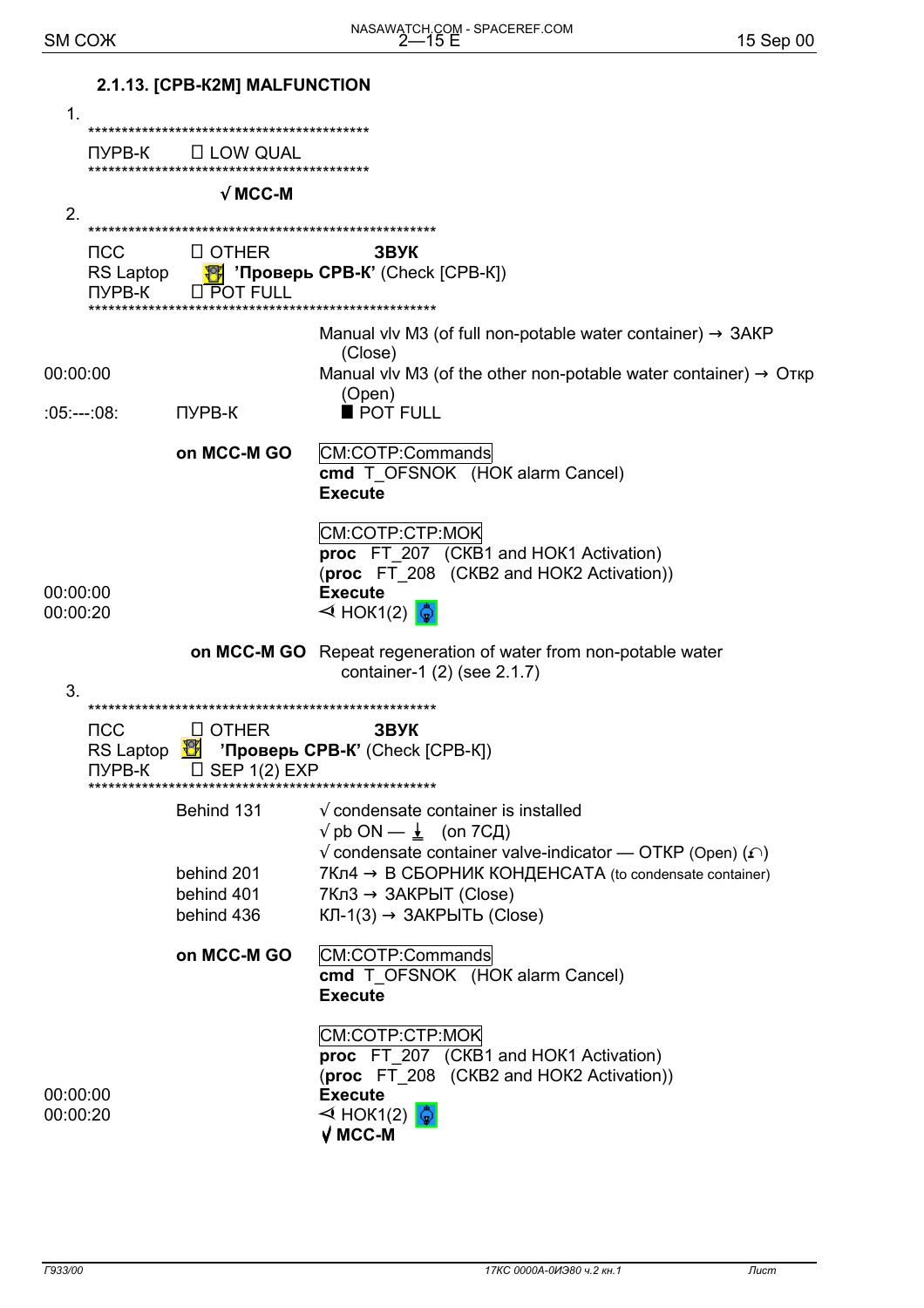## **2.2. [СВО-ЗВ] SYSTEM OPERATION**

## **2.2.1. WATER SUPPLY LINE FLUSHING**

(00:20:00)

The line must be flushed if system was not used for one month and more

Configure equipment:



Safety unit handle  $\rightarrow$  OTKP (Open) Dispenser coupling  $\rightarrow$  arrow direction until white triangle is aligned with red dot

Perform 4-5 pumping cycles using manual pump  $\perp$  on dispenser (for 5 sec)

Safety unit handle  $\rightarrow$  3AKP (Close) Dispenser coupling  $\rightarrow$  initial position Hose ГОР.ХОЛ-Р $\overline{3}$   $\leftrightarrow$  dispenser and non-potable water container (ЕДВ) Label ЕДВ with "FOR REGENERATION"

#### **2.2.2. ЕДВ ASSEMBLY**

(00:30:00)

Line up ЕДВ covers and housings (having the same serial numbers) Remove shroud from cover by removing screws Place insert into ЕДВ bottom (with knot on nylon string facing inside the groove)

 $\prec$  the presence of rubber gasket on cover Cover with collapsed soft container  $\rightarrow$  housing Secure cover with swing bolts (six) (tighten them in criss-cross pattern)

Shroud and screws removed from cover  $\rightarrow$  discard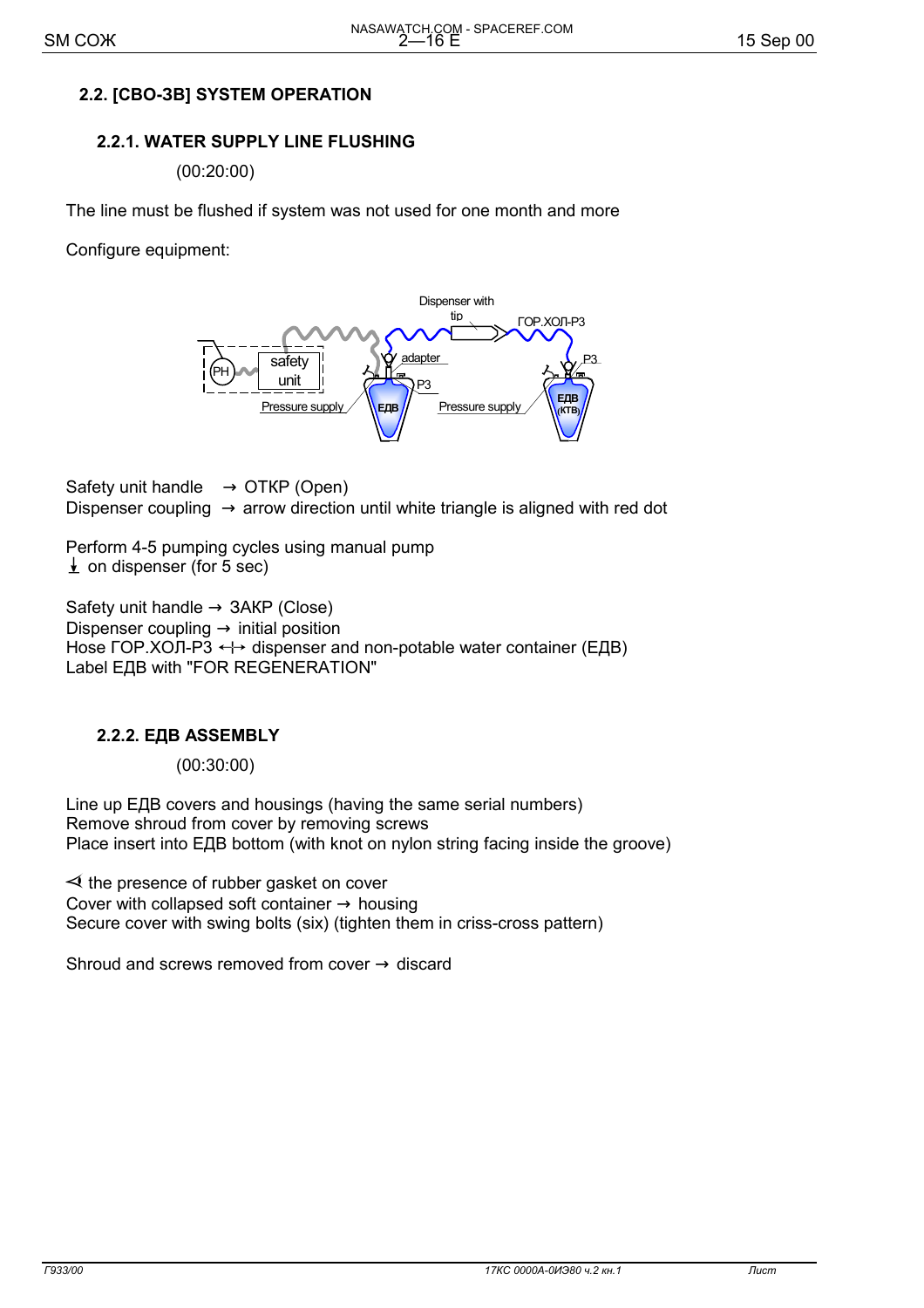#### **2.2.3. POTABLE WATER CONSUMPTION**

(00:05:00)

Configure equipment:



Individual mouthpiece  $\rightarrow$   $\leftarrow$  dispenser mouthpiece adapter

Safety unit handle  $\rightarrow$  OTKP (Open) Dispenser coupling  $\rightarrow$  arrow direction until white triangle is aligned with red dot Perform 2-3 pumping cycles using manual pump Drink water, holding dispenser pushbutton pressed

 When done drinking: Dispenser coupling  $\rightarrow$  initial position Safety unit handle  $\rightarrow$  3AKP (Close)

## **2.2.4. ЕДВ REFILLING FROM CWC**

(00:30:00)

Fill indicator  $\rightarrow$  ЕДВ Configure equipment per Options 1 or 2

#### **Option 1:**



 Refill ЕДВ, by squeezing container CWC until red guide mark appears on fill indicator Disassemble equipment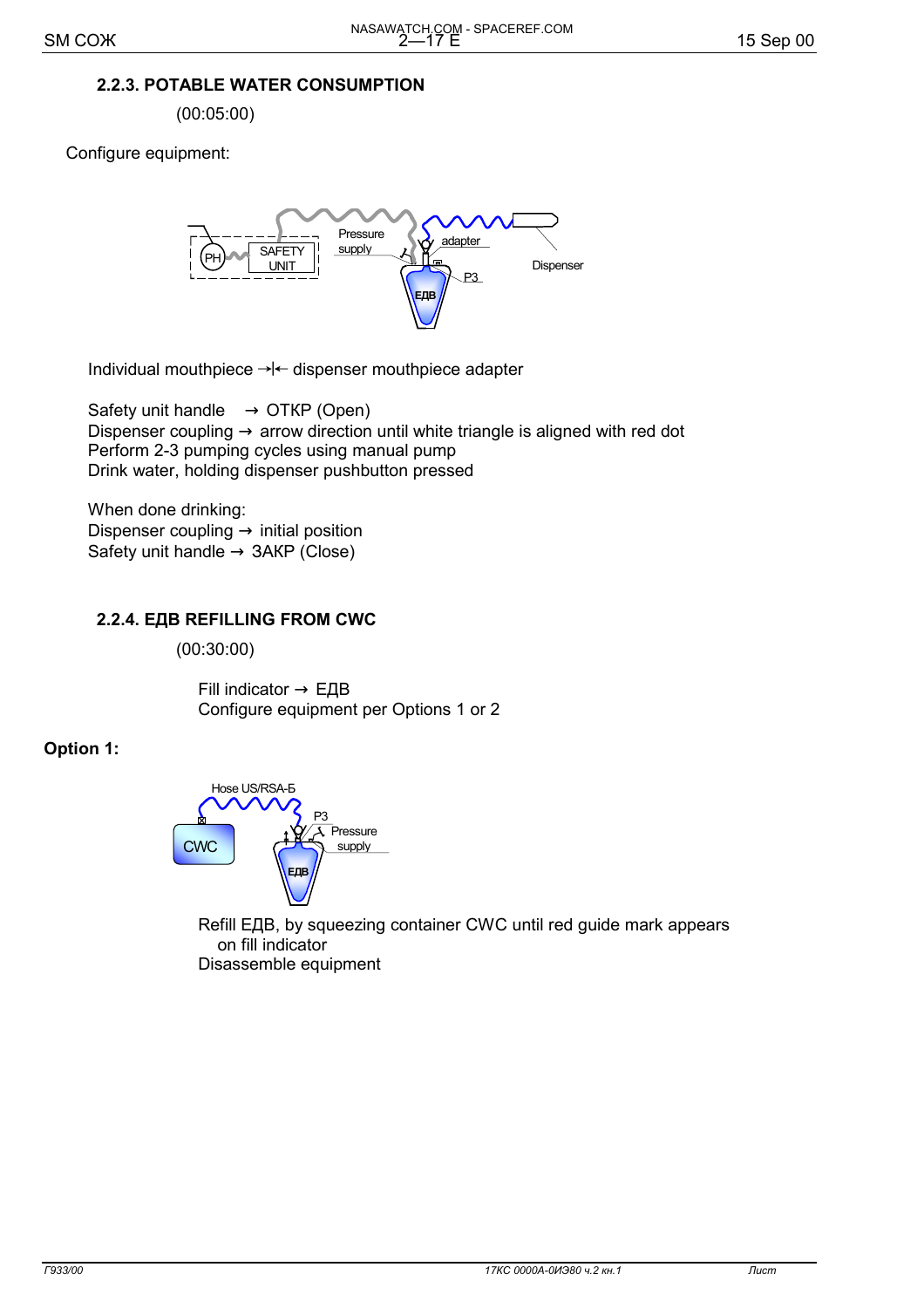## Option 2: (instead of hose [A-P] hose A-5 may be used)



| ИКР | <b><i>I</i></b> PNL PWR                    |
|-----|--------------------------------------------|
|     | <b><i>I</i></b> PUMP UNIT                  |
| БП  | 凼                                          |
|     | Refill ЕДВ until red guide mark appears on |
|     | fill indicator ( $\approx$ 30 min)         |
| БП  | ⋒                                          |
| ИКР | <b>ଜ PUMP UNIT</b>                         |
|     |                                            |

| <b>๊</b> PNL PWR      |  |
|-----------------------|--|
| Disassemble equipment |  |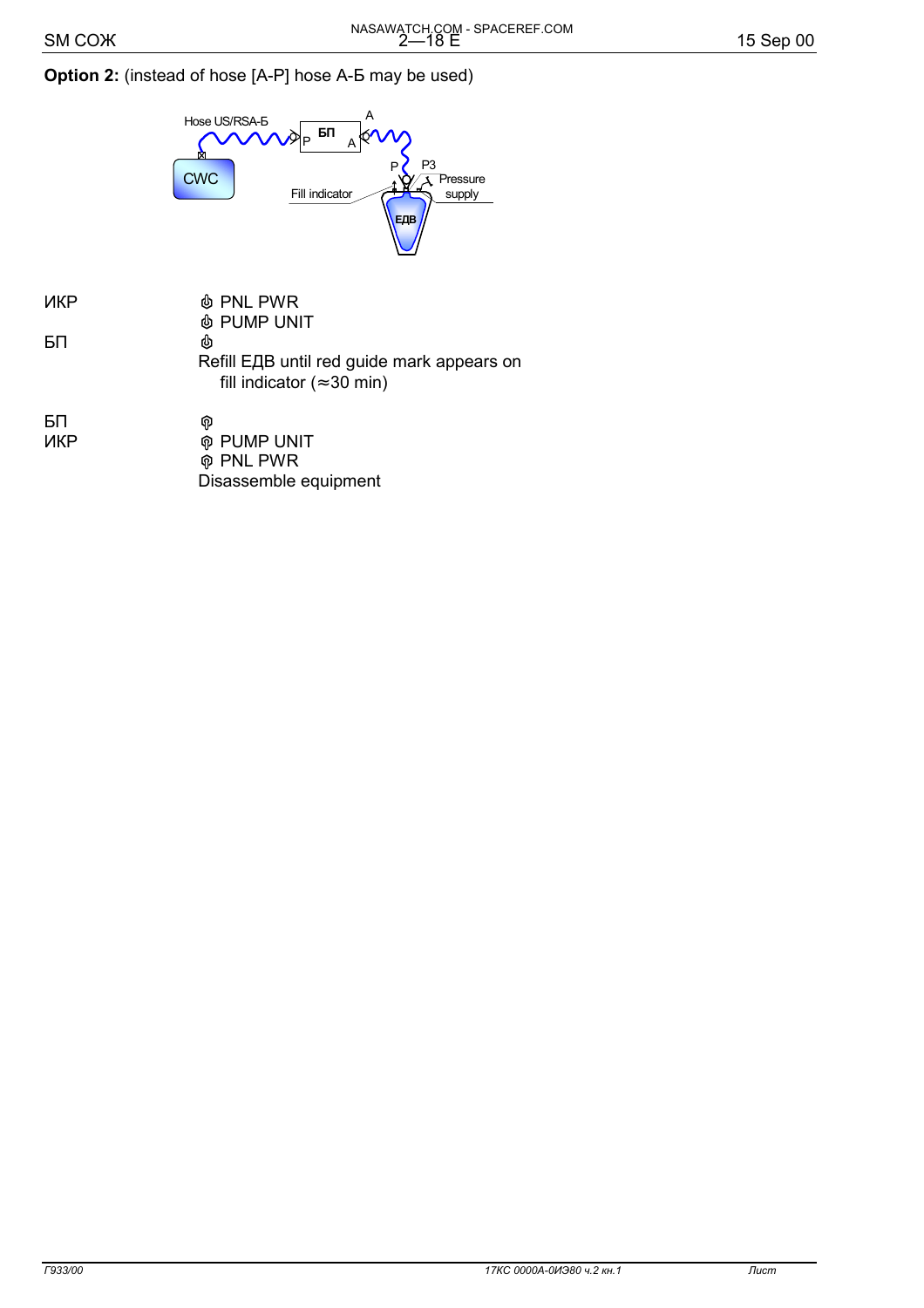## **2.3. RODNIK SYSTEM**

## **2.3.1. ЕДВ FILLING USING PUMP UNIT**

(01:00:00)

Configure equipment:



| ИКР        | <b>I</b> PNL PWR                                                                                |
|------------|-------------------------------------------------------------------------------------------------|
| pnl RODNIK | H2O VALVE $1(2) \rightarrow$ OPEN                                                               |
| ИКР        | $\Box$ LED TANK-1(2) H2O                                                                        |
| pnl RODNIK | AIR PRESS VALVE $1(2) \rightarrow$ OPEN                                                         |
| ИКР        | $\Box$ LED TANK-1(2) AIR PRESS                                                                  |
| БП         | In PUMP UNIT®<br>Fill ЕДВ until red guide mark appears on fill<br>indicator ( $\approx$ 30 min) |
| БП         | ဨ                                                                                               |
| ИКР        | <b>M</b> PUMP UNIT                                                                              |
| pnl RODNIK | H2O VALVE $1(2) \rightarrow$ CLOSE                                                              |
| ИКР        | $LED$ TANK-1(2) H2O                                                                             |
| pnl RODNIK | AIR PRESS VALVE $1(2) \rightarrow$ CLOSE                                                        |
| ИКР        | LED TANK-1(2) AIR PRESS                                                                         |
|            | <b>M</b> PNL PWR<br>Disassemble equipment                                                       |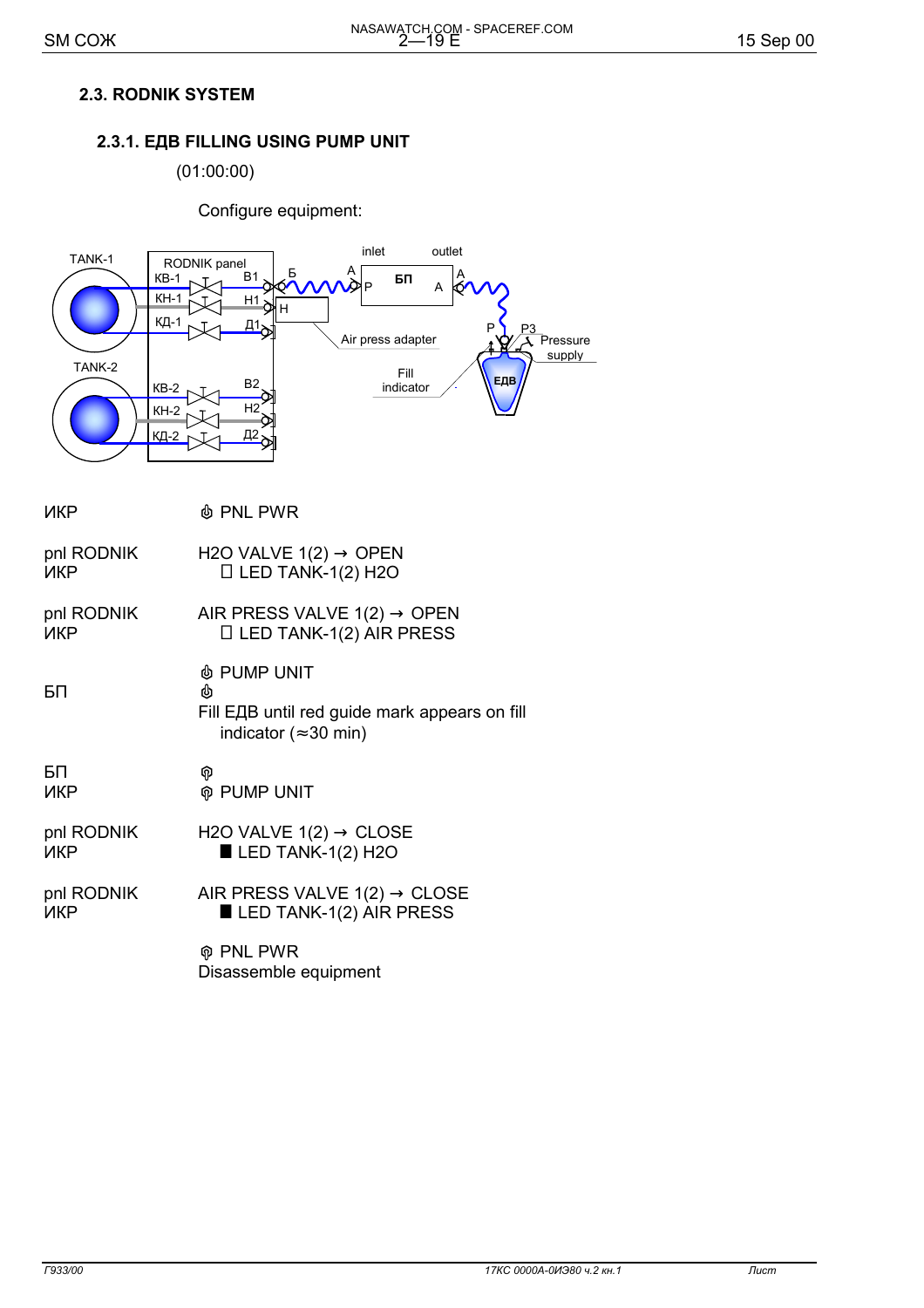## **2.3.2. ЕДВ REFILLING BY EXPELLING WATER FROM RODNIK SYSTEM TANKS**

(00:40:00)

#### Perform refilling **on MCC-M GO** (if it is impossible to use pump unit)



| <b>GB-3</b><br>ИКР              | $\sqrt{ }$ compressor → $\leftarrow$ 5B-3 outlet<br><b>ለ</b> PNL PWR                                                                                                                                           |
|---------------------------------|----------------------------------------------------------------------------------------------------------------------------------------------------------------------------------------------------------------|
| pnl RODNIK<br>ИКР               | AIR PRESS VALVE $1(2) \rightarrow$ OPEN<br>$\Box$ LED TANK-1(2) AIR PRESS                                                                                                                                      |
| Compressor                      | sw PRESSURE $\rightarrow$ 0.5<br>$\perp$ ON (press and hold for 2-3 sec)                                                                                                                                       |
| pnl RODNIK<br>ИКР               | H2O VALVE $1(2) \rightarrow$ OPEN<br>$\Box$ LED TANK-1(2) H2O<br>$\triangleleft$ E <sub>4</sub> B is full (using fill indicator)                                                                               |
| Compressor<br>pnl RODNIK<br>ИКР | $\downarrow$ OFF<br>H2O VALVE $1(2) \rightarrow$ CLOSE<br>$\blacksquare$ LED TANK-1(2) H2O<br>AIR PRESS VALVE $1(2) \rightarrow$ CLOSE<br>LED TANK-1(2) AIR PRESS<br><b>ଜ PNL PWR</b><br>Disassemble equipment |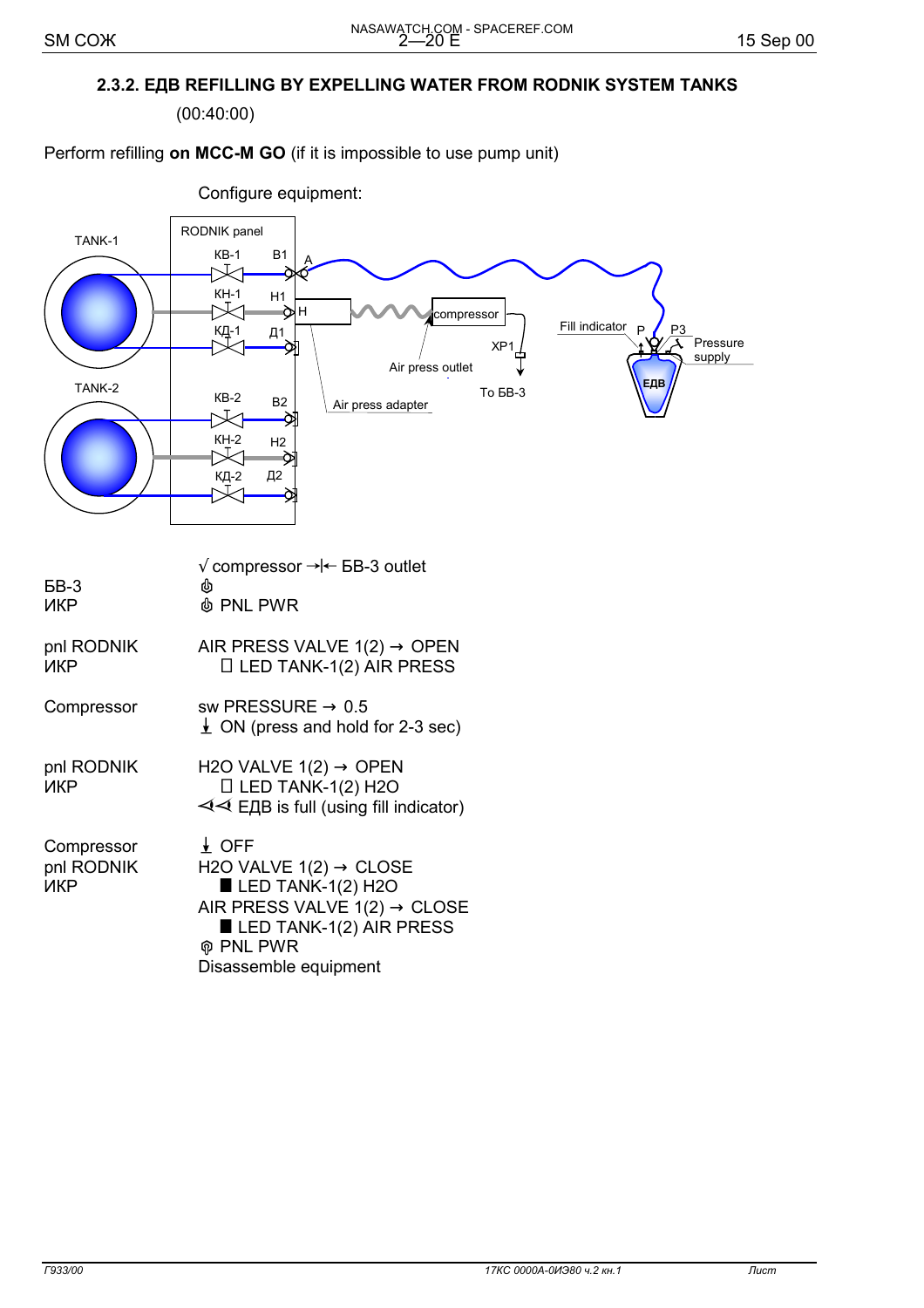#### **2.3.3. COMPRESSION OF RODNIK TANK SHELLS**

(01:30:00)

1. Configure equipment (use hose [А-Р] or А-Б)



| BB-3<br>ИКР                            | 2 <sub>1</sub> | $\sqrt{\text{compressor}} \rightarrow \div \text{BB-3 outlet}$<br>⋓<br><b><i>I</i></b> PNL PWR                                                                                                                                                                                     |
|----------------------------------------|----------------|------------------------------------------------------------------------------------------------------------------------------------------------------------------------------------------------------------------------------------------------------------------------------------|
| pnl RODNIK<br>ИКР                      |                | AIR PRESS VALVE $1(2) \rightarrow$ OPEN<br>$\Box$ LED TANK-1(2) AIR PRESS                                                                                                                                                                                                          |
| Compressor                             |                | sw PRESSURE $\rightarrow$ 0.5<br>$\perp$ ON (press and hold for 2-3 sec)                                                                                                                                                                                                           |
| pnl RODNIK<br><b>NKP</b>               |                | When compressor is deactivated:<br>H <sub>2</sub> O VALVE $1(2) \rightarrow$ OPEN<br>$\Box$ LED TANK-1(2) H2O<br>< IDE is full (using fill indicator)                                                                                                                              |
| pnl RODNIK<br>ИКР<br>pnl RODNIK<br>ИКР |                | If ЕДВ is full, and water continues to flow from tank, then:<br>H2O VALVE $1(2) \rightarrow$ CLOSE<br>$\blacksquare$ LED TANK-1(2) H2O<br>Replace EДB with empty one<br>H <sub>2</sub> O VALVE $1(2) \rightarrow$ OPEN<br>$\Box$ LED TANK-1(2) H2O<br>$\triangleleft$ ELIB is full |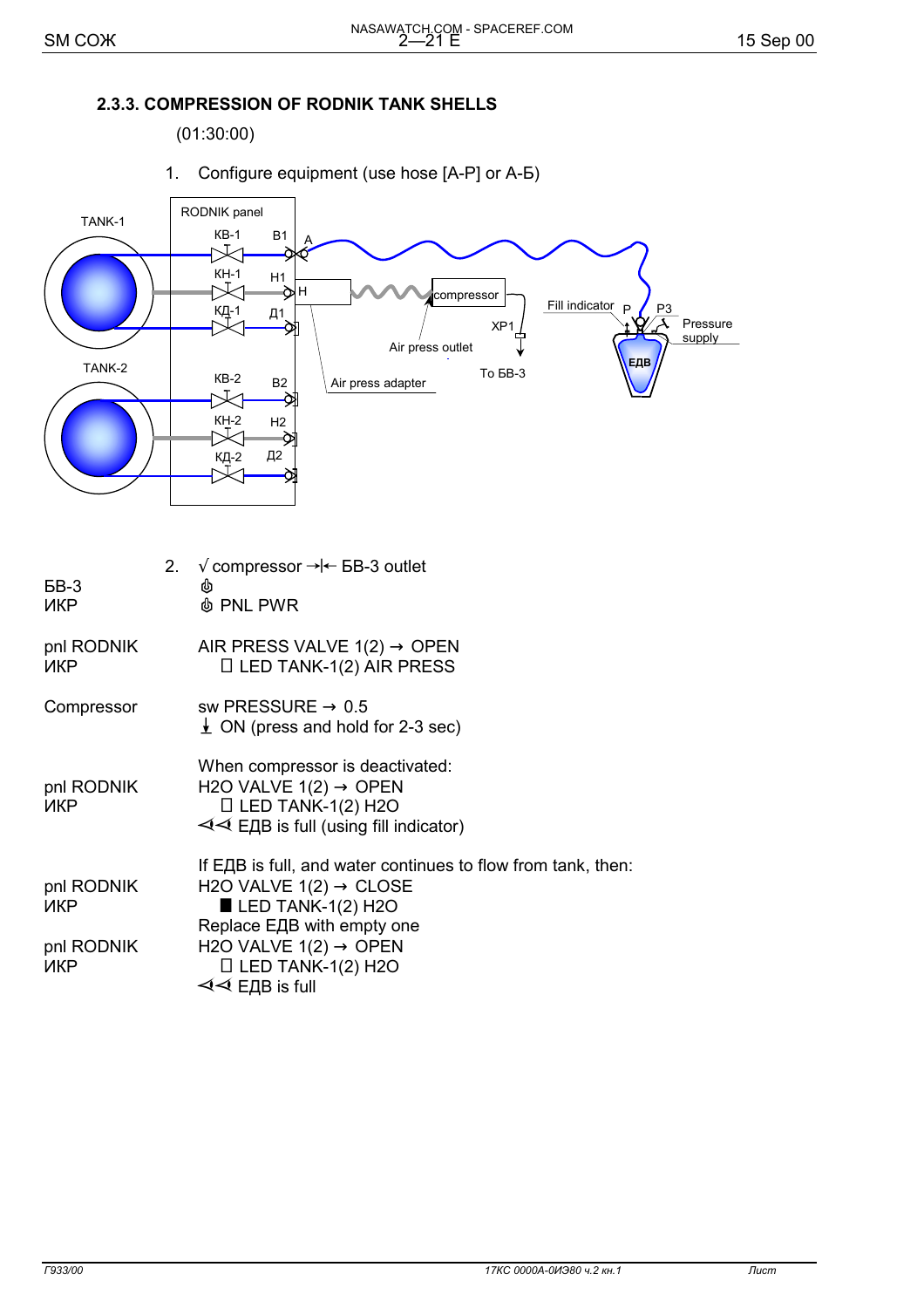| SM COX                                                     |    | NASAWATUR.COM - SPACEREM.COM                                                                                                                                                                                                                           | 15 Sep 00 |
|------------------------------------------------------------|----|--------------------------------------------------------------------------------------------------------------------------------------------------------------------------------------------------------------------------------------------------------|-----------|
| pnl RODNIK<br>ИКР                                          |    | 3. Fluid does not flow in hose [A-P]:<br>H2O VALVE $1(2) \rightarrow$ CLOSE<br>$\blacksquare$ LED TANK-1(2) H2O<br>Hose $[A-P] \leftrightarrow$ cnctr B1(2) and E $\overline{AB}$<br>Adapter $\rightarrow$ - dispenser and cnctr B1(2) on RODNIK panel |           |
| pnl RODNIK<br><b>NKP</b>                                   |    | When compressor is deactivated:<br>H2O VALVE $1(2) \rightarrow$ OPEN<br>$\Box$ LED TANK-1(2) H2O<br>Insert dispenser into packet with towels<br>$\frac{1}{2}$ and hold pb on dispenser until air-out from dispenser stops                              |           |
| Compressor<br>pnl RODNIK<br><b>NKP</b>                     |    | Release pb on dispenser<br>$\downarrow$ OFF<br>H2O VALVE $1(2) \rightarrow$ CLOSE<br>$\blacksquare$ LED TANK-1(2) H2O                                                                                                                                  |           |
|                                                            | 4. | <b>@ PNL PWR</b><br>Disassemble equipment, but:<br>do not disconnect air press adapter from cnctr AIR1(2);<br>do not close AIR PRESS VALVE 1(2)                                                                                                        |           |
| After 4-5 hours:<br><b>NKP</b><br>pnl RODNIK<br><b>NKP</b> | 5. | On MCC-M GO<br><b><i>N</i></b> PNL PWR<br>AIR PRESS VALVE $1(2) \rightarrow$ CLOSE<br>$\blacksquare$ LED TANK-1(2) AIR PRESS<br><b>M</b> PNL PWR<br>Air press adapter $\leftrightarrow$ cnctr AIR1(2) on RODNIK panel                                  |           |

NASAWATCH.COM - SPACEREF.COM

# **2.3.4. RODNIK TANKS DISENFECTANT FILLING**

#### (00:40:00)

1. Configure equipment:

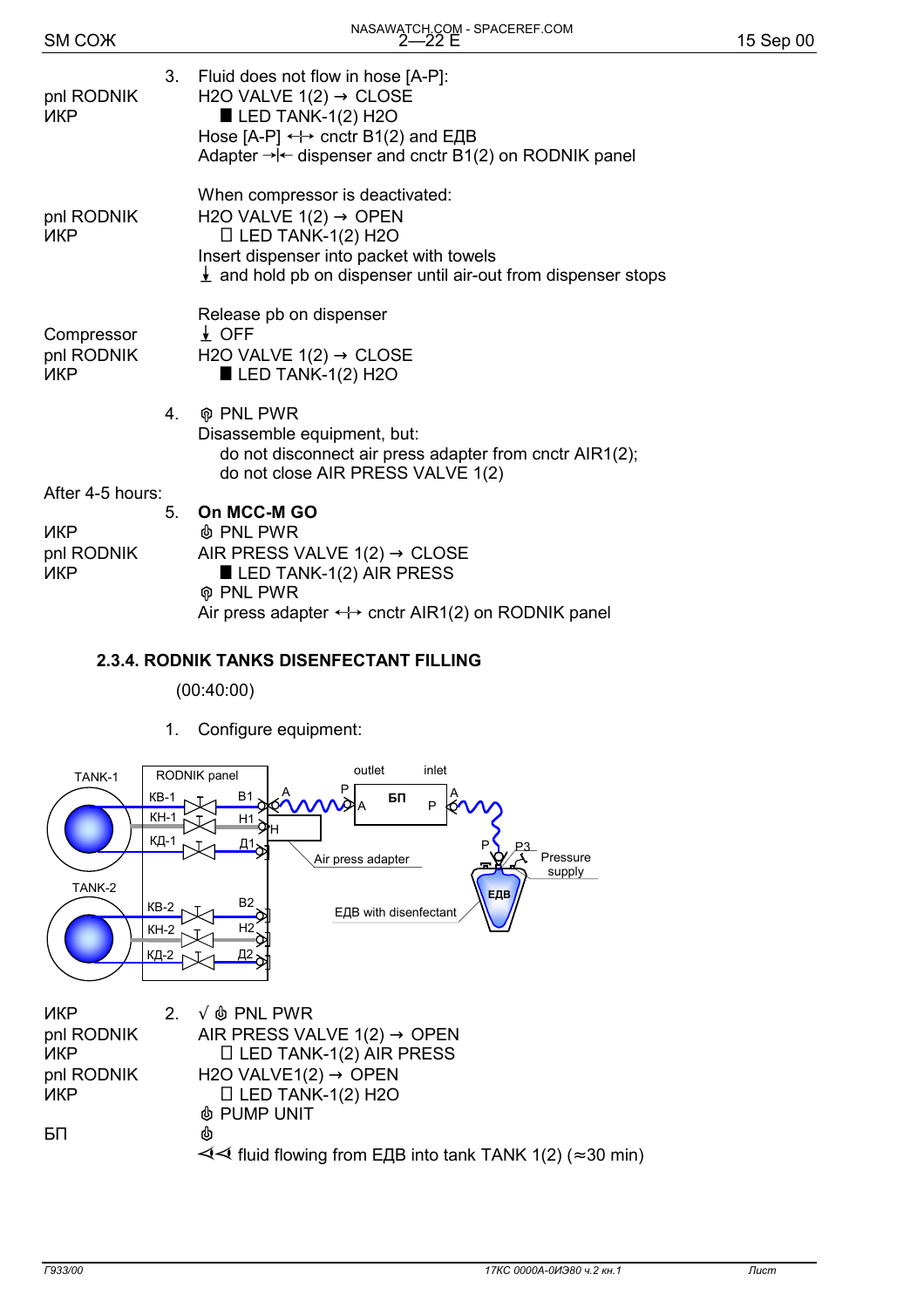|            | 3. When fluid flow stops:                |
|------------|------------------------------------------|
| БП         | ଜ                                        |
| ИКР        | <b>M</b> PUMP UNIT                       |
| pnl RODNIK | AIR PRESS VALVE $1(2) \rightarrow$ CLOSE |
| ИКР        | $\blacksquare$ LED TANK-1(2) AIR PRESS   |
|            | H2O VALVE $1(2) \rightarrow$ CLOSE       |
|            | $\blacksquare$ LED TANK-1(2) H2O         |
|            | ଲ PNI PWR                                |

' PNL PWR Disassemble equipment

## **2.3.5. SM RODNIK TANKS FILLING FROM PROGRESS RODNIK TANKS**

1. Configure equipment:

|                                              |                             | RODNIK panel                                         |                                                                                                                                                                                                                  |                                    |                 | RODNIK panel                                                     |                   |
|----------------------------------------------|-----------------------------|------------------------------------------------------|------------------------------------------------------------------------------------------------------------------------------------------------------------------------------------------------------------------|------------------------------------|-----------------|------------------------------------------------------------------|-------------------|
| TANK-1                                       |                             |                                                      | outlet                                                                                                                                                                                                           | inlet                              |                 | <b>PROGRESS</b><br>P                                             | TANK-1            |
|                                              | KB-1<br><u>KH-1</u><br>КД-1 | B1<br>$\frac{H1}{H}$<br>$\frac{\Box 1}{\triangle}$   | Б                                                                                                                                                                                                                | БП<br>$\sf P$<br>Air press adapter |                 | KB-1<br><b>B1</b><br>Фю<br>$KH-1$<br>H1<br>Q.<br>Η               | ОЮ                |
| TANK-2                                       | KB-2<br>$KH-2$<br>КД-2      | B <sub>2</sub><br>H <sub>2</sub><br><u>д2</u>        |                                                                                                                                                                                                                  | <b>SM</b>                          | <b>PROGRESS</b> | $KB-2$<br><b>B2</b><br>Ю<br>$KH-2$<br>$\mathbb{R}^{\mathsf{H2}}$ | TANK-2<br>a<br>O. |
| In PROGRESS:                                 |                             |                                                      |                                                                                                                                                                                                                  |                                    |                 |                                                                  |                   |
| pnl RODNIK<br>ИКР                            | 2.                          | <b>I</b> PNL PWR                                     | AIR PRESS VALVE $1(2) \rightarrow$ OPEN<br>$\Box$ LED TANK-1(2) AIR PRESS                                                                                                                                        |                                    |                 |                                                                  |                   |
| pnl RODNIK<br>ИКР                            |                             |                                                      | H2O VALVE $1(2) \rightarrow$ OPEN<br>$\Box$ LED TANK-1(2) H2O                                                                                                                                                    |                                    |                 |                                                                  |                   |
| In SM:<br>ИКР                                | 3 <sub>1</sub>              | <b><i>A</i></b> PNL PWR<br><b><i>I</i></b> PUMP UNIT |                                                                                                                                                                                                                  |                                    |                 |                                                                  |                   |
| pnl RODNIK<br>ИКР<br>pnl RODNIK<br>ИКР<br>БП |                             | the hoses)                                           | AIR PRESS VALVE $1(2) \rightarrow$ OPEN<br>$\Box$ LED TANK-1(2) AIR PRESS<br>H2O VALVE $1(2) \rightarrow$ OPEN<br>$\Box$ LED TANK-1(2) H2O<br>$\prec\prec$ water is pumped (until air bubbles stop moving inside |                                    |                 |                                                                  |                   |
| БП<br>pnl RODNIK<br>ИКР<br><b>NKP</b>        | 4.                          | କ<br><b>@ PUMP UNIT</b><br><b>M</b> PNL PWR          | H2O VALVE $1(2) \rightarrow$ CLOSE<br>$\blacksquare$ LED TANK-1(2) H2O<br>AIR PRESS VALVE $1(2) \rightarrow$ CLOSE<br>LED TANK-1(2) AIR PRESS                                                                    |                                    |                 |                                                                  |                   |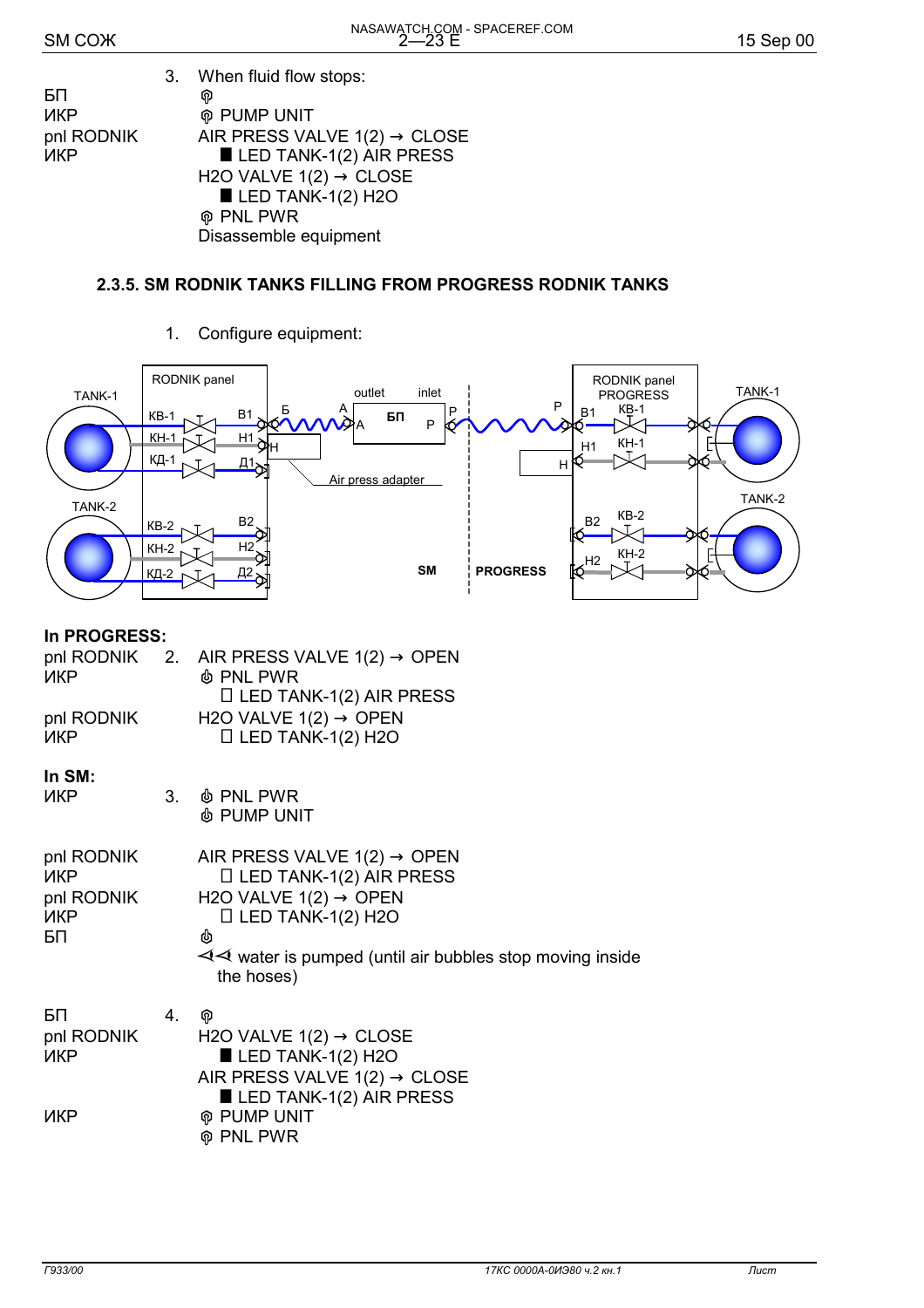#### **In PROGRESS:**

- 
- pnl RODNIK H2O VALVE 1(2) → CLOSE  $\blacksquare$  LED TANK-1(2) H2O AIR PRESS VALVE  $1(2) \rightarrow$  CLOSE  $\blacksquare$  LED TANK-1(2) AIR PRESS ' PNL PWR

Disassemble equipment

#### **2.3.6. RODNIK TANK FILLING FROM ЕДВ**

(01:00:00)

## **Option 1:**

 1. WORKING MANUAL PUMP Configure equipment:



| <b>NKP</b>               | <b><i>I</i></b> PNL PWR                                                                                                                                                                                   |
|--------------------------|-----------------------------------------------------------------------------------------------------------------------------------------------------------------------------------------------------------|
| pnl RODNIK               | AIR PRESS VALVE $1(2) \rightarrow$ OPEN<br>$\Box$ LED TANK-1(2) AIR PRESS                                                                                                                                 |
| pnl RODNIK<br><b>NKP</b> | H <sub>2</sub> O VALVE $1(2) \rightarrow$ OPEN<br>$\Box$ LED TANK-1(2) H2O<br>Pump water, by working manual pump at rate of 30 --- 40 cycles per min<br>(until air bubbles stop moving inside the hoses)  |
| pnl RODNIK<br><b>NKP</b> | H2O VALVE $1(2) \rightarrow$ CLOSE<br>$\blacksquare$ LED TANK-1(2) H2O<br>AIR PRESS VALVE $1(2) \rightarrow$ CLOSE<br>$\blacksquare$ LED TANK-1(2) AIR PRESS<br><b>⊕ PNL PWR</b><br>Disassemble equipment |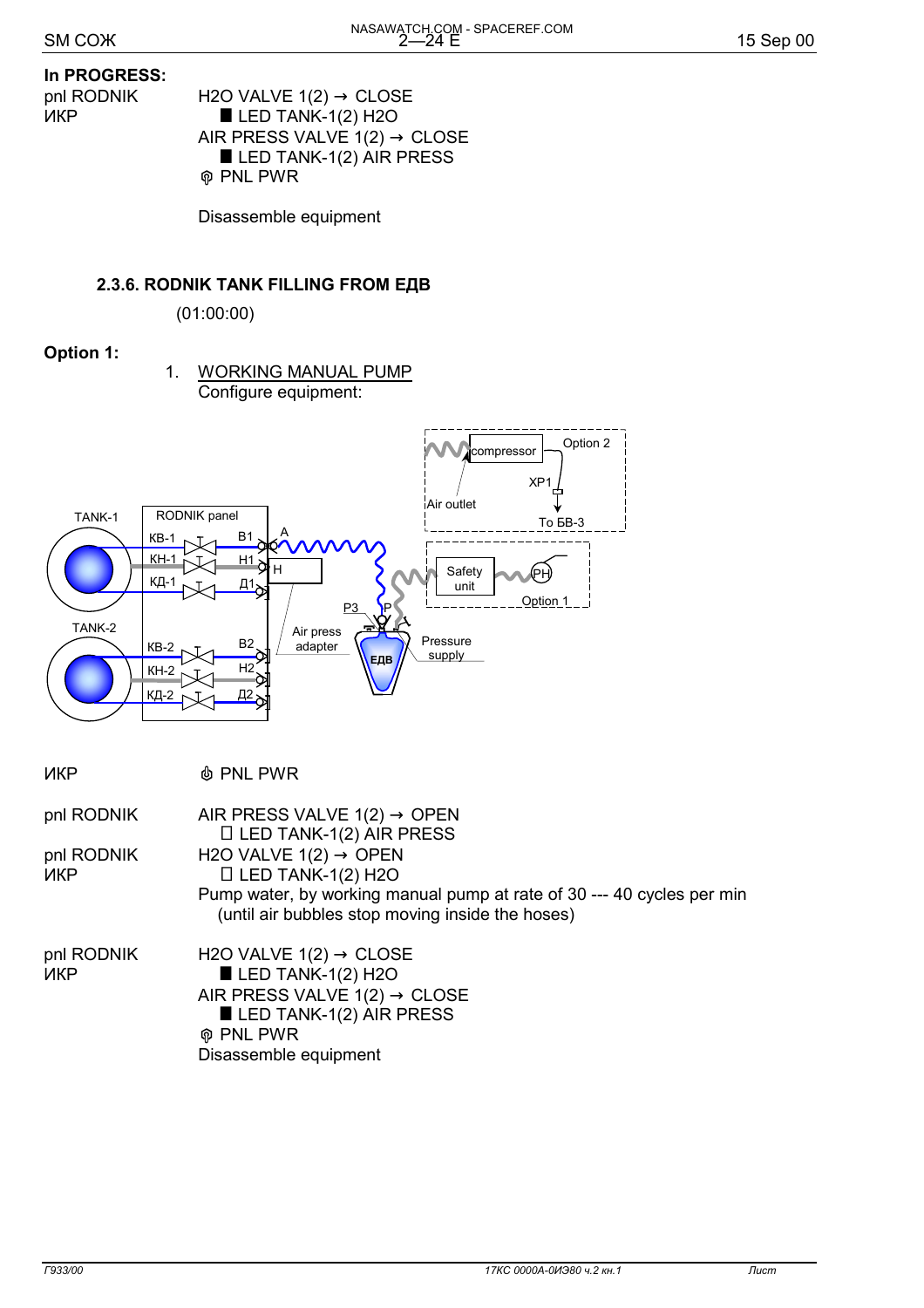| <b>Option 2:</b><br>БВ-3<br>ИКР | 2. | <b>WORKING COMPRESSOR</b><br>Configure equipment (option 2):<br>$\sqrt{\overline{2}}$ compressor $\rightarrow\leftarrow$ 5B-3 outlet<br><b>I</b> PNL PWR                                                                 |
|---------------------------------|----|--------------------------------------------------------------------------------------------------------------------------------------------------------------------------------------------------------------------------|
| pnl RODNIK<br>ИКР               |    | AIR PRESS VALVE $1(2) \rightarrow$ OPEN<br>$\Box$ LED TANK-1(2) AIR PRESS                                                                                                                                                |
| Compressor                      |    | sw PRESSURE $\rightarrow$ 0.5<br>$\perp$ ON (hold for 2-3 sec)                                                                                                                                                           |
| pnl RODNIK<br>ИКР               |    | H2O VALVE $1(2) \rightarrow$ OPEN<br>$\Box$ LED TANK-1(2) H2O                                                                                                                                                            |
| pnl RODNIK<br><b>NKP</b>        |    | After liquid stops moving:<br>H2O VALVE $1(2) \rightarrow$ CLOSE<br>$\blacksquare$ LED TANK-1(2) H2O<br>AIR PRESS VALVE $1(2) \rightarrow$ CLOSE<br>LED TANK-1(2) AIR PRESS<br><b>ଜ PNL PWR</b><br>Disassemble equipment |

## **2.3.7. DETERMINATION OF WATER AMOUNT IN RODNIK TANK**

1. Configure equipment (using empty ЕДВ):



ИКР 2. & PNL PWR pnl RODNIK AIR PRESS VALVE 1(2)  $\rightarrow$  OPEN<br>ILED TANK-1(2) AIR PRESS  $\Box$  LED TANK-1(2) AIR PRESS  $\triangleleft$  Po (MB) =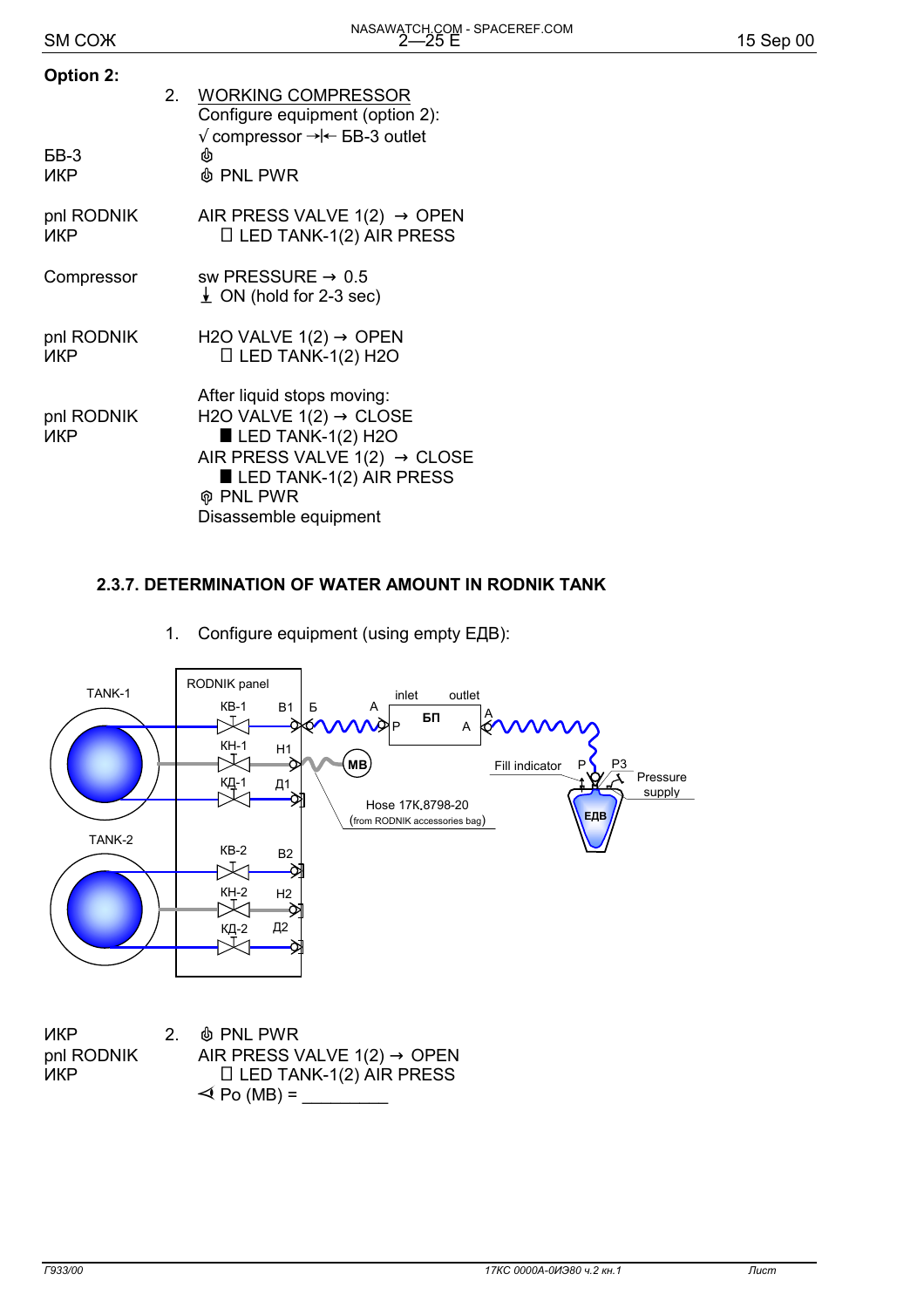| אזשט וווט         |   |                                                                            |
|-------------------|---|----------------------------------------------------------------------------|
| ИКР<br>БП         | 3 | <b>&amp; PUMP UNIT</b><br>西                                                |
| pnl RODNIK<br>ИКР |   | H <sub>2</sub> O VALVE $1(2) \rightarrow$ OPEN<br>$\Box$ LED TANK-1(2) H2O |
|                   |   | $\triangle$ EUR is full (until air but                                     |

 $5\Box$ 

- $\triangleleft$  EДB is full (until air bubbles stop moving inside the hoses) pnl RODNIK H2O VALVE 1(2)  $\rightarrow$  CLOSE<br> $U$ KP  $\qquad \qquad \blacksquare$  LED TANK-1(2) H2O  $\blacksquare$  LED TANK-1(2) H2O
	- 4. If ЕДВ is completely full, but water continues flowing: replace full ЕДВ with empty Perform step 3.
- 5.  $\blacktriangleleft$  P<sub>1</sub> (MB) = AIR PRESS VALVE  $1(2) \rightarrow$  CLOSE  $\blacksquare$  LED TANK-1(2) AIR PRESS **ИКР** ФРИМР UNIT

' PNL PWR

 **Report to MCC-M** values of Ро, Р**1** and water amount of filled ЕДВ Disassemble equipment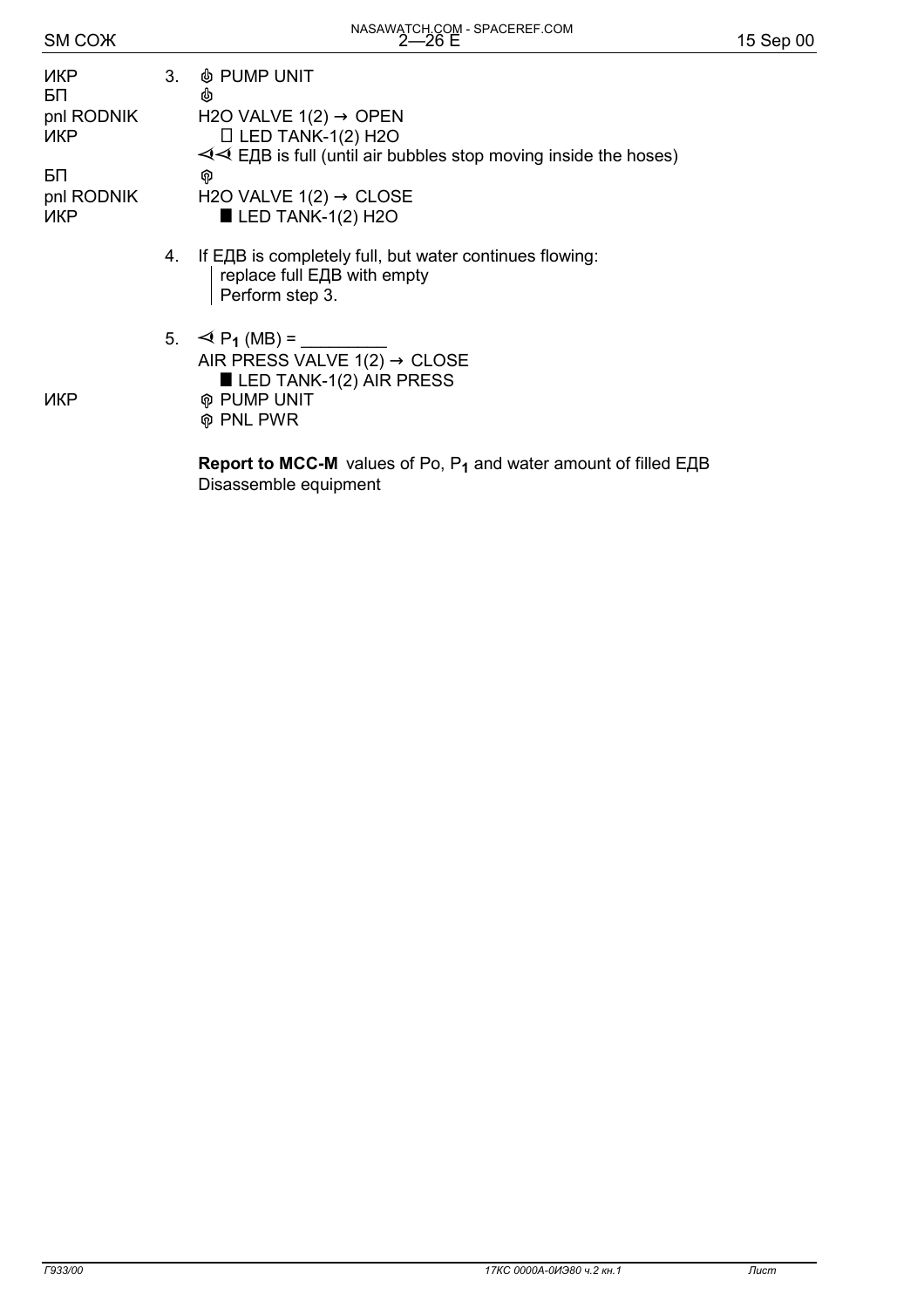## **3. FOOD SUPPLY SUBSYSTEM**

#### **CAUTION**

## Do not use food:

- after expiration date
- when cans and tubes are bulging
- when there is corrosion and food leakage on packaging
- when packaging is damaged
- when mold appears while opening food
- from cans with popped lids

At first breakfast and at lunch take 1 tablet of Aerovit multivitamin

#### **NOTE**

- 1. Food containers with: odd numbers contain Russian food items (meals 1 and 3) even numbers contain U.S. food items (meals 2 and 4)
- 2. To avoid inadvertent spillage, do not fill food waste bag up

## **3.1. RUSSIAN ELECTRICAL FOOD WARMER (ЭПП) OPERATION**

(00:30:00)

 $\Box$   $\Box$  POWER Open electrical food warmer cover Food items  $\rightarrow$  cells

#### **NOTE**

- 1. Food can be heated only once
- 2. Remove bread packages from plastic wrapper
- 3. Place bread packages and small cans at bottom
- 4. Stow cans with edge toward moveable heating element
- 5. Cover the piercing site with sterile gauze wipes, to avoid food spillage when opening cans

Close cover until secured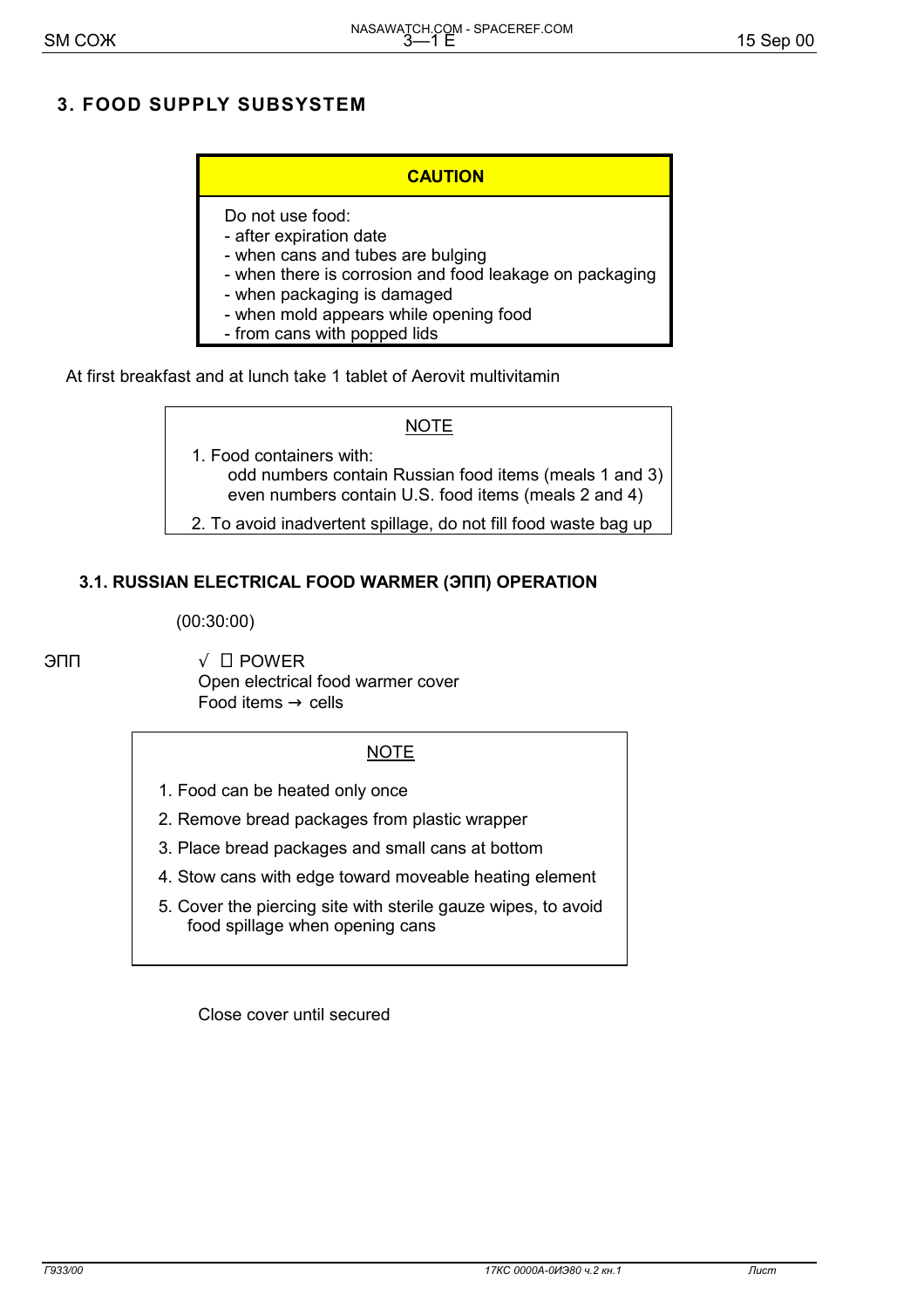| SM COX                                       |                                                                                 | NASAWATCH.COM - SPACEREF.COM<br>3-2 E                                                                                                  | 15 Sep 00 |
|----------------------------------------------|---------------------------------------------------------------------------------|----------------------------------------------------------------------------------------------------------------------------------------|-----------|
| 00:00:00                                     | $\frac{1}{2}$ ON                                                                | □ HEATING                                                                                                                              |           |
| 00:30:00                                     | $\Box$ READY<br><b>HEATING</b><br>$\frac{1}{2}$ OFF<br>Remove food              | READY                                                                                                                                  |           |
| 3.2. U.S. FOOD WARMER                        |                                                                                 |                                                                                                                                        |           |
| <b>БВП-10</b>                                | ♨<br>$\sqrt{ }$<br>clamping springs<br>Close cover and lock latches             | Secure food packages on heating plate under<br>$\sqrt{ }$ pb 10A (circuit breaker) is depressed                                        |           |
| On food warmer:<br>00:00:00<br>$:30: -- 45:$ | $\circledcirc$ POWER $\rightarrow$ ON<br>$\mathbb \Phi$ POWER $\rightarrow$ OFF | $\square$ POWER<br>$\blacksquare$ POWER                                                                                                |           |
|                                              |                                                                                 | <b>CAUTION</b><br>When touching heating plate, use finger slots<br>(plate temperature can be $> 82^{\circ}$ C)<br>$\sim$ $\sim$ $\sim$ |           |

Remove food (if necessary continue heating)

After meals:

Clean surface of heating plate or inserts with dry wipes

#### **3.3. FOOD WASTE BAG REPLACEMENT**

(00:10:00)

 Loosen fastening screws Remove rubber valve with bag from installation location by pulling handles Untie cord and remove bag from installation location Tie filled bag with cord, wind with harness and  $\rightarrow$  discard New bag  $\rightarrow$  valve, tie cord Valve with bag  $\rightarrow$  installation location Tighten fastening screws

#### **3.4. CRUMB BAG REPLACEMENT**

(00:10:00)

 Loosen fastening screws Remove grille from installation location Remove bag from fastening hooks and  $\rightarrow$  discard New bag  $\rightarrow$  hooks  $Grille \longrightarrow$  installation location Tighten fastening screws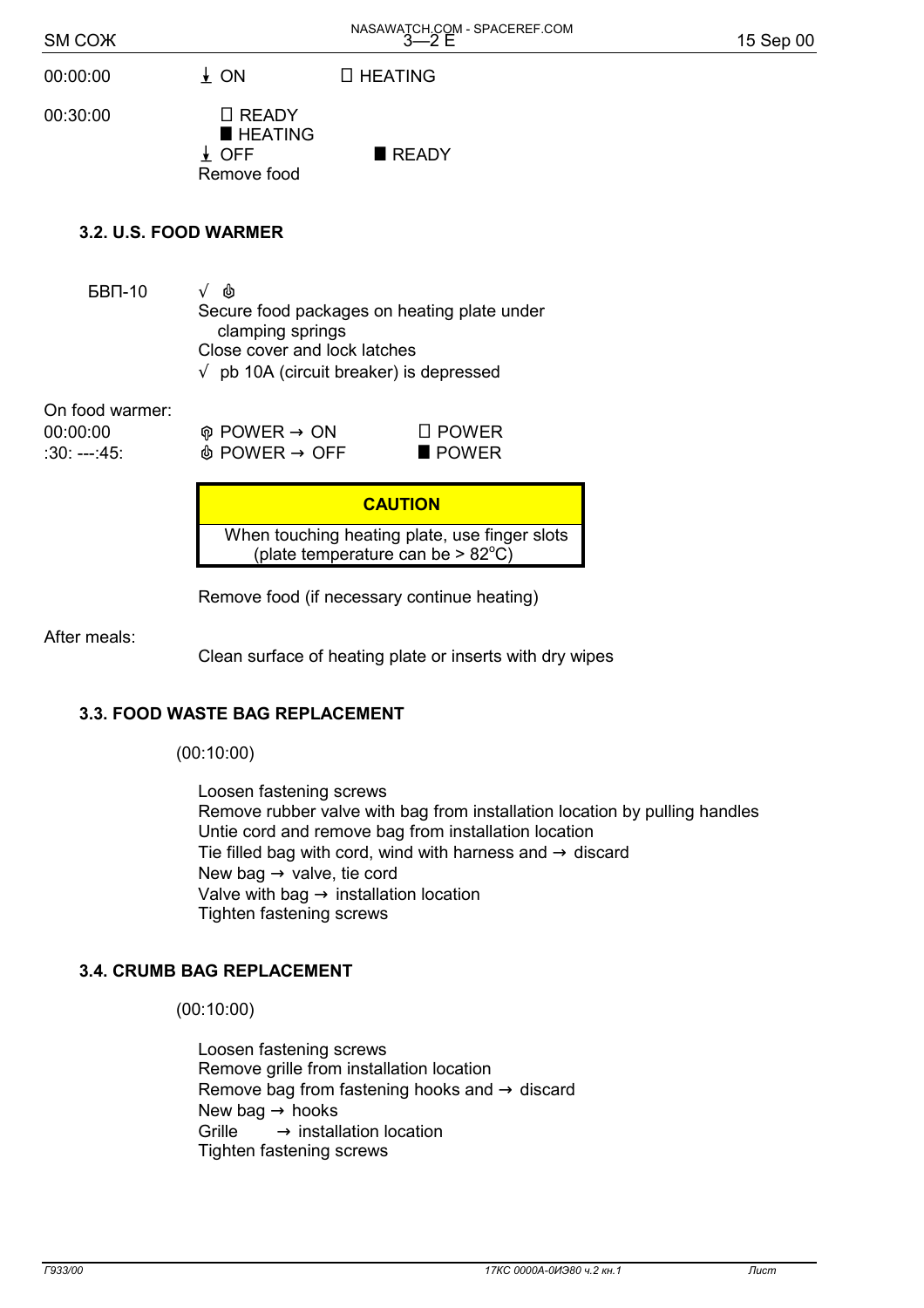## 3.5. FOOD RATION CONTAINER STOWAGE

 $(00:10:00)$ 

Remove cover from container Remove metal pins (four) from vertical hooks Stow short side panels onto container bottom Insert pins into horizontal hooks Stow long side panels onto container bottom Cover  $\rightarrow$  panels Fasten bottom with cover in two places with adhesive tape or rubber band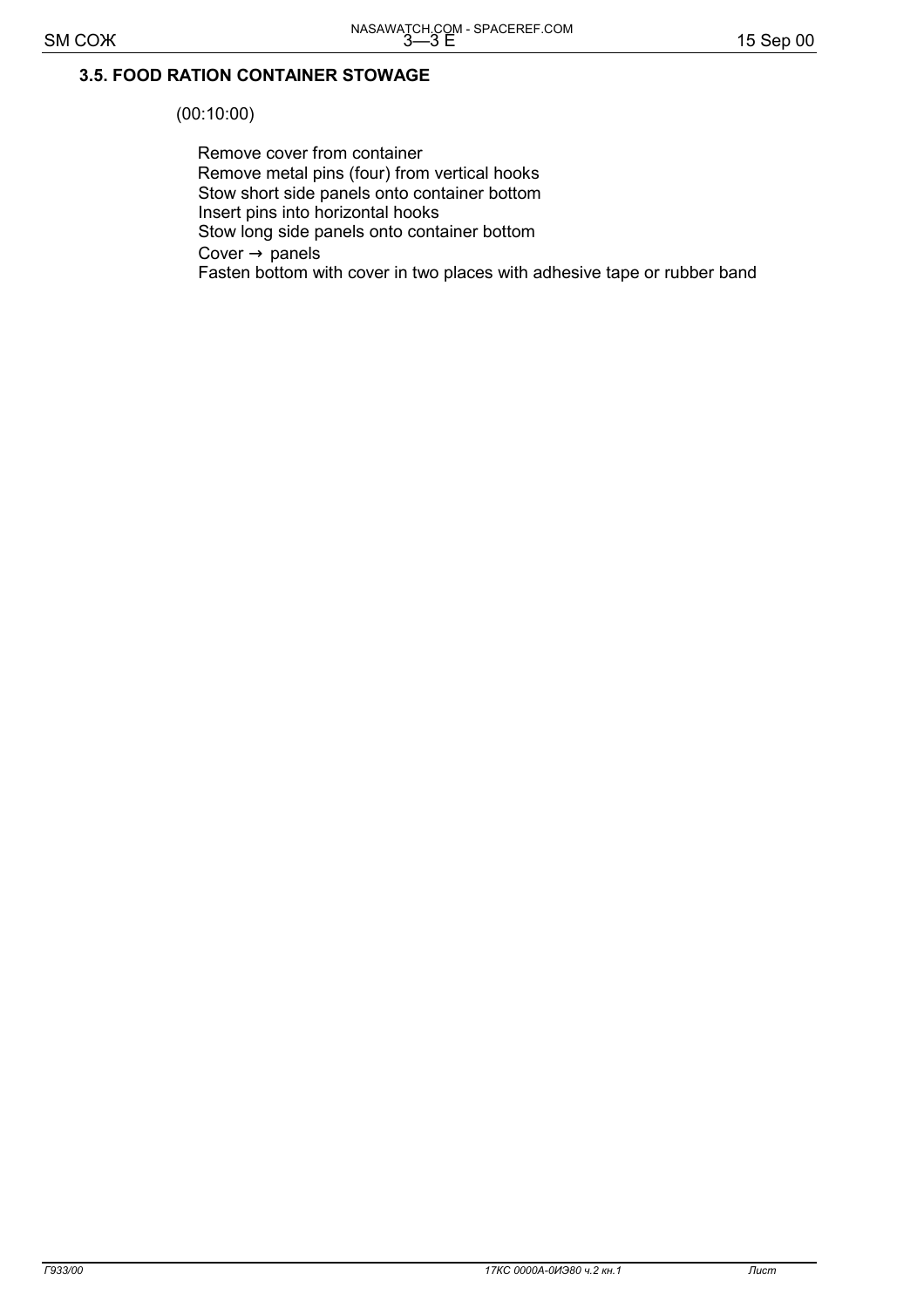## 4. HYGIENE SANITARY EQUIPMENT (CFO)

4.1. ACY (TOILET)

## **4.1.1. ACY SCHEMATIC**



Figure 4.1.1 ACY Pneumohydraulic Schematic

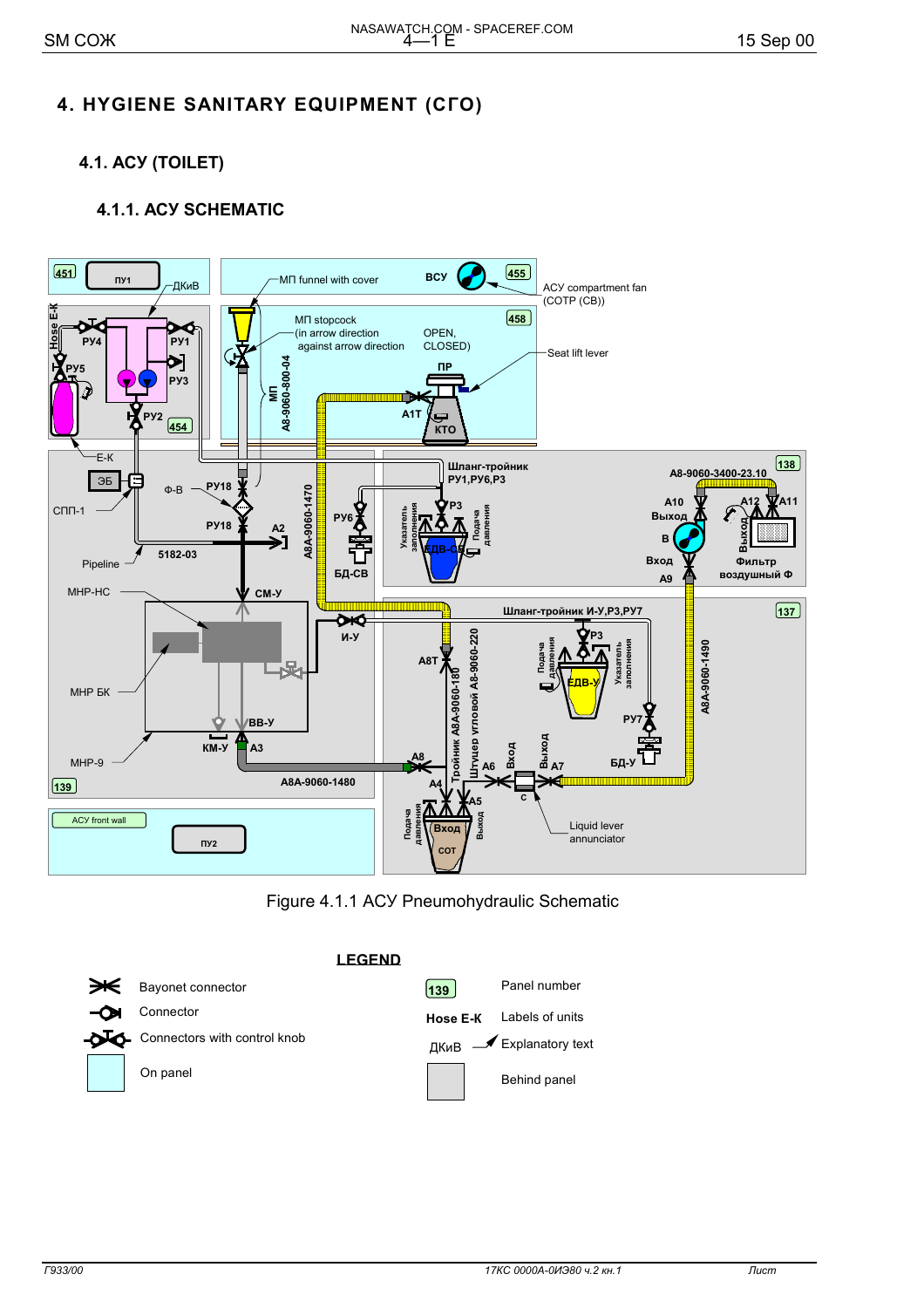## **4.1.2. ACY OPERATION**

- 1. ACY operating modes:
	- use after 6 min passed from previous flush or
	- 2-3 flushes in a row (with <6 min interval) requires 30 min delay before next use
- 2. When urine receptacle stopcock is open:

 $\Pi$ <sup>y2</sup> **O BLOWER POWER** behind 137  $\Box$  LED (green) (wring collector indicator)

After urine receptacle stopcock is closed: **BLOWER POWER**  $\Pi$ <sup>2</sup>

- 3. If red LEDs on  $\Box$  are lit, do not activate ACY
- 4. Do not discard foreign objects and liquids through urine receptacle
- 5. При ПУ1  $\,$  MANUAL автоматическая работа АСУ не обеспечивается

#### **4.1.3. ACY ACTIVATION**

 $\Pi$  $\Pi$  $C$ -23 *®* TOILET  $\Pi$ <sup>1</sup> **& PANEL PWR**  $\sqrt{\ }$  ® PRETRT DOSE — 2  $\sqrt{\phi}$  MANUAL ↓ SHOW STATUS LIGHTS (hold while monitoring)  $\triangleleft$   $\Box$  LED UR COLLECT SYS **& AUTO** 

 $\Pi$ <sup>y2</sup>

 $\sqrt{\omega}$  MANUAL

#### **4.1.4. ACY DEACTIVATION**

| $\Pi$ <sub>1</sub> | $\triangleleft$ LEDs (all) |
|--------------------|----------------------------|
|                    | <b>M</b> PANEL PWR         |
| TV <sub>2</sub>    | <b>M</b> AUTO              |
| $\Pi$ DC-23        | <b><i>®</i></b> TOILET     |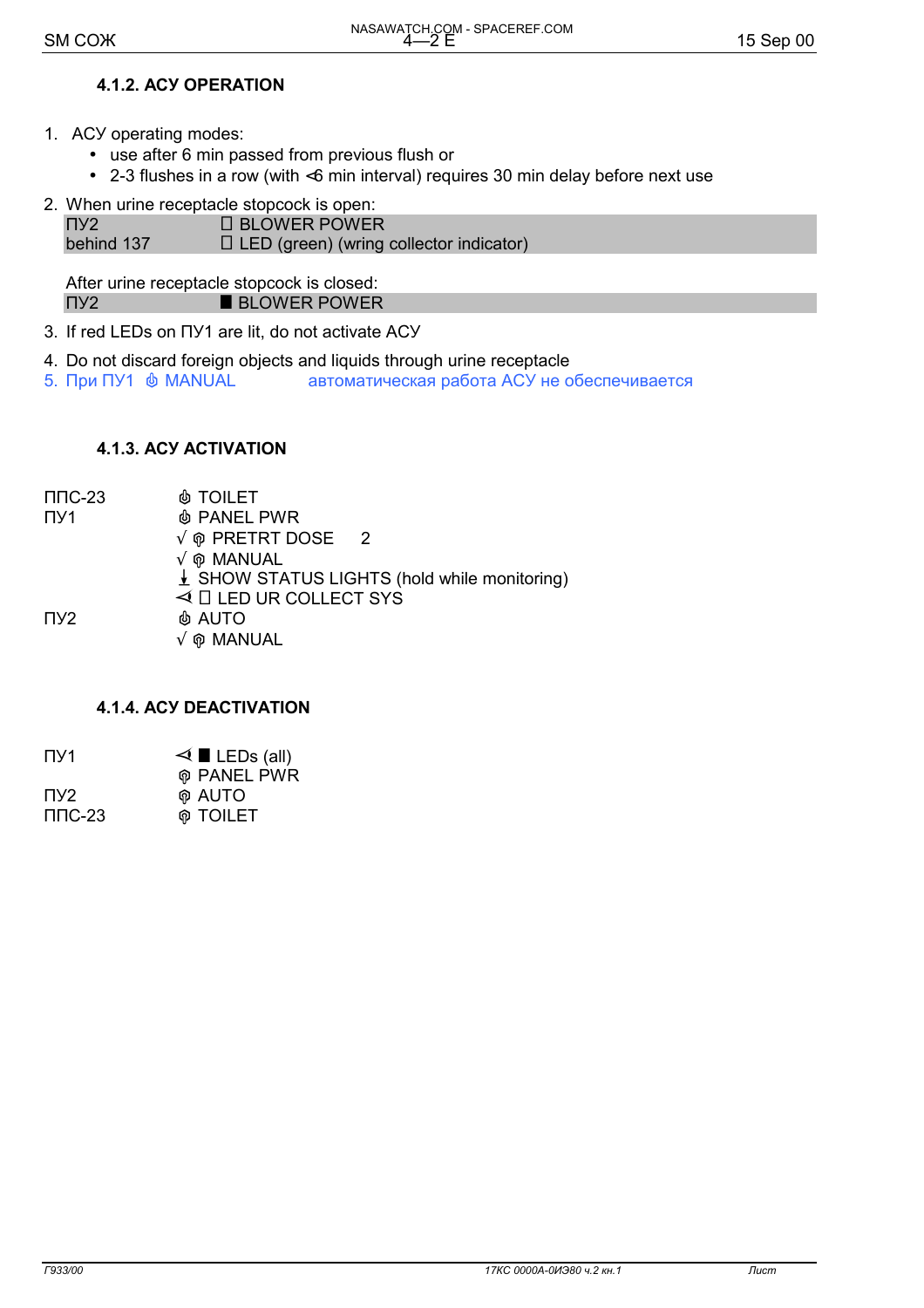|        | Operation                                         |                                                                                                                           | URINATION                                                                                                                                                                                                                                                                                                                    | DEFECATION AND URINATION                                                                                                                   |                                                                                                                                                                                                                                                                                                                                                                                                                |  |
|--------|---------------------------------------------------|---------------------------------------------------------------------------------------------------------------------------|------------------------------------------------------------------------------------------------------------------------------------------------------------------------------------------------------------------------------------------------------------------------------------------------------------------------------|--------------------------------------------------------------------------------------------------------------------------------------------|----------------------------------------------------------------------------------------------------------------------------------------------------------------------------------------------------------------------------------------------------------------------------------------------------------------------------------------------------------------------------------------------------------------|--|
|        | setup<br>ACY                                      | Ошибка! Закладка не определен<br>$\sum$<br>$\overline{\mathbb{R}}$<br>⋚                                                   | Remove from temp stowage location, and remove cover<br>EP NORMAL, <b>II</b> LED PRETRT<br>N∃dD ←<br>air suction<br>$\sqrt{ACY}$ is activated<br><u>ര</u><br>Stopcock<br>$40$ LED S<br><sup>®</sup> there is                                                                                                                  |                                                                                                                                            | ********* Perform per Sect. 4.1.10.6, p.                                                                                                                                                                                                                                                                                                                                                                       |  |
| $\sim$ | Use                                               | Reinstall cover<br>After use:<br>Stopcock<br>00:00:30 MN<br>00.00.00<br>$\sum$<br>Ξ                                       | (≤ 23 sec after urine receptacle stopcock is closed)<br>$\rightarrow$ CLOSED<br>used wipes into trash container<br>Prior to sleep discard bag with<br>Wipe funnel with toilet wipe<br>Discard used wipe into bag<br>Reinstall urine receptacle<br>$\blacktriangleleft$ $\blacksquare$ LED SEP NORMAL<br>Use urine receptacle | Reinstall cover<br>Close cover<br>Stopcock<br>After use:<br>$M_{\rm NN}$<br>$\overline{\overline{\overline{z}}}$<br>Ξ<br>$\mathsf{P}$<br>은 | Unpack new hygienic insert (from package behind pnl 458)<br>(≤ 23 sec after urine receptacle stopcock is closed)<br>Discard ACY insert into solid waste container<br>Reinstall urine receptacle (if it was used)<br>$\rightarrow$ CLOSED<br>Use urine receptacle (if necessary)<br>$\sqrt{\text{ACY}}$ hygienic insert is installed<br>(pulling by the red strap)<br>4 LED SEP NORMAL<br>Receptacle Open cover |  |
| Ω      | setup for<br>the next<br><b>ACY</b><br><b>use</b> | Закладка не определена.<br>Закладка не определена.<br>Закладка не определена.<br>$\overline{\triangledown}$<br><b>TY1</b> | If << □ LED FLUSH H2O TK EMPTY<br>ссылки не найден., р. Ошибка! Закладка не определена.<br>Н     ⊲   ∏  LED LIQUID CARRYOVER<br>I LED CHECK PRETRT<br>A I LED CHECK SEP                                                                                                                                                      |                                                                                                                                            | ***************<br>Perform per Sect. п Ошибка! Источник<br>Perform per Sect. 4.1.10.5, p. Oun6ka!<br>Perform per Sect. 4.1.10.3, p. Oun6ka!<br>Perform per Sect. 4.1.10.1. p. Quin6ka!<br>Perform per Sect. 4.1.10.4, p. <b>Ошибка!</b>                                                                                                                                                                        |  |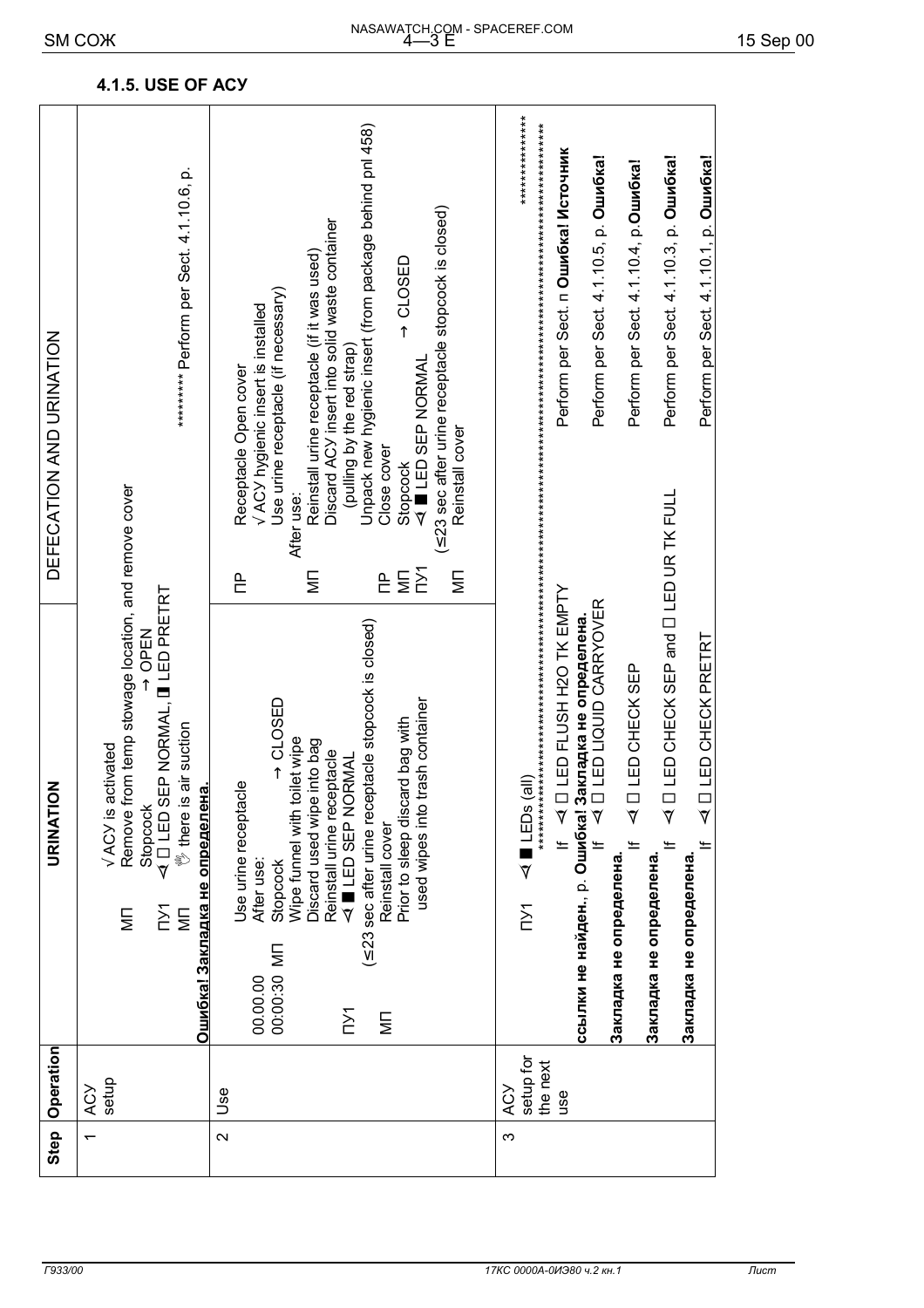#### **4.1.6. ACY MAINTENANCE**

| <b>ACY unit name</b>                 | Unit serial number | Service life of 1 pc                  |
|--------------------------------------|--------------------|---------------------------------------|
| ЕДВ-СВ                               | 110615.8711-OA15-1 | When emptied 60 --- 70 person-day     |
| ЕДВ-У                                | 110615.8711-OA15-1 | $12$ --- 15 person-day<br>When filled |
| <b>KTO</b>                           | 110615.8720A55-0   | 20 person-day                         |
| $\Phi$ -B                            | 5514               | 90 person-day                         |
| <b>PARTICLE AIR</b><br><b>FILTER</b> | A8-9060-250-01     | When unpleasant odor appears          |

#### 4.1.6.1. SOLID WASTE CONTAINER ([KTO]) REPLACEMENT

(After 20 person-day, 00:40:00)

Prepare screwdriver M10 L= 30 (cm)

#### 1. USED SOLID WASTE CONTAINER DISASSEMBLY

**ACY** 

Loosen swing wingnuts (two) on receptacle Remove receptacle from solid waste container Close solid waste container cover Tighten swing wingnuts (two) hose A8A-9060-1470 ← fitting on solid waste container housing  $\rightarrow$  fitting on solid waste container housing cap (on nylon string) Loosen solid waste container fastening screws (two) on frame (during the first replacement loosen screws (three)) Remove full solid waste container and discard ( $\sqrt{MCC-M}$  for location)

#### 2. NEW SOLID WASTE CONTAINER ([KTO]) INSTALLATION

|     | If there are no assembled solid waste containers<br>perform 4.1.6.2                                        |
|-----|------------------------------------------------------------------------------------------------------------|
| АСУ | Install solid waste container (from 3ИП in ПрК) into the system<br>([KTO] cover is open towards panel 458) |
|     | Secure [KTO] with screws (two) on the frame (screwdriver)                                                  |
|     | (do not install the third screw near panel 458)                                                            |
|     | hose A8A-9060-1470 cnctr $\rightarrow$ - fitting on solid waste container housing                          |
|     | Open cover (with swing wingnuts (two))                                                                     |
|     | Install receptacle on solid waste container (cover should swivel towards panel 458)                        |
|     | Secure receptacle with swing wingnuts (two)                                                                |
|     |                                                                                                            |

## 4.1.6.2. SOLID WASTE CONTAINER [KTO] ASSEMBLY

| $\n  ПpK\n$   | Unstow [KTO] housing and bottom                                            |
|---------------|----------------------------------------------------------------------------|
|               | Inspect interface seal, remove all foreign objects                         |
|               | Bottom $\rightarrow \leftarrow$ housing                                    |
|               | Fasten swing bolts (six) in sequence «every other»                         |
|               | (10 mm torque wrench, $25\pm2.5$ kgf*cm)                                   |
| [KTO] housing | Manually check that the two swing bolts on the cover are tightened to stop |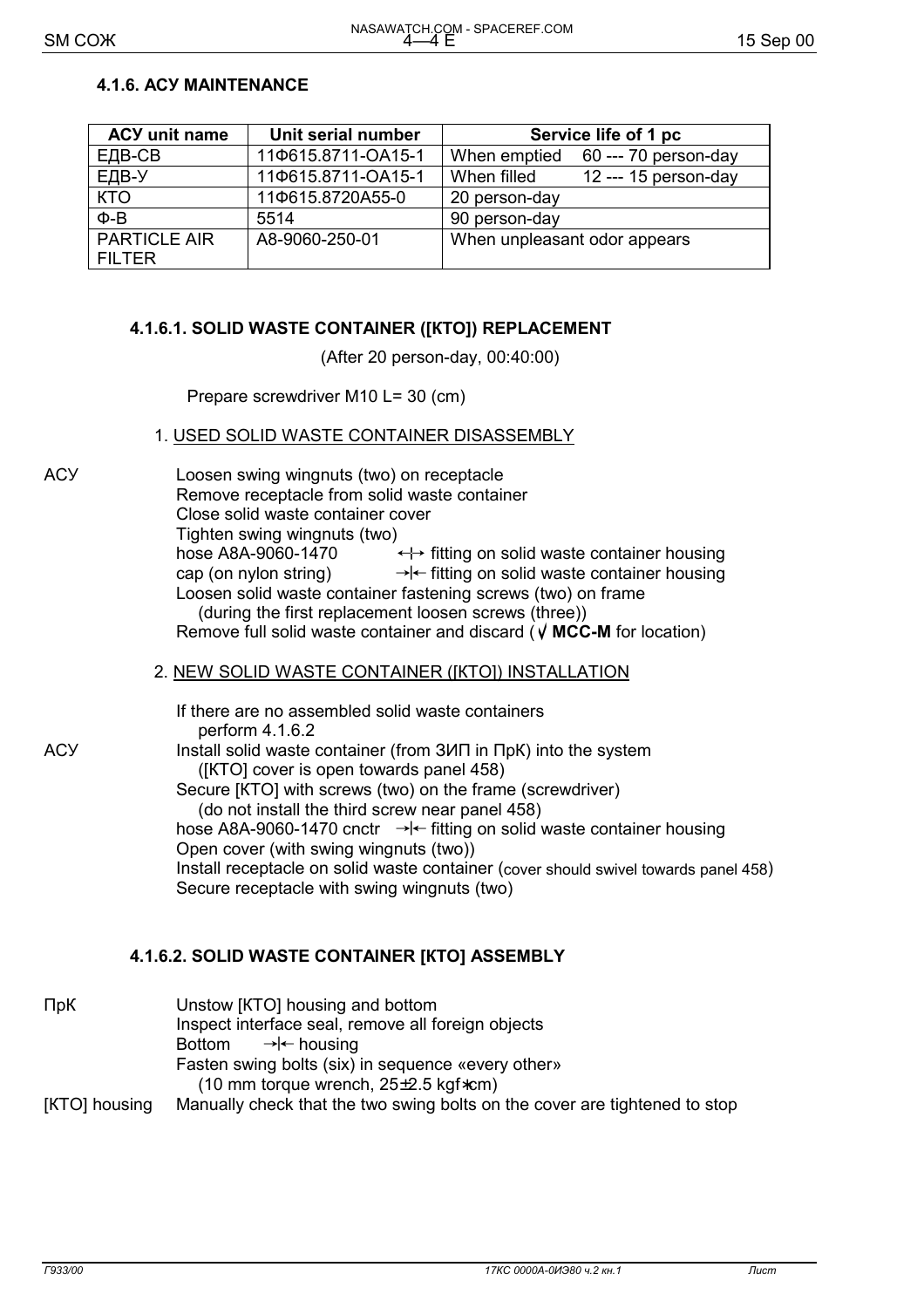## **4.1.6.3. FLUSH WATER TANK (ЕДВ-СВ) FILLING**

(00:40:00)

| Prepare: hose US/RSA-B (from RODNIK)<br>cnctr P3 (hose between ЕДВ-СВ and ДкиВ) ← cnctr P3 (on ЕДВ-СВ)<br>behind 138<br>Fill up EДB-CB with water from CWC container (see 2.2.4, option 1)<br>cnctr P3 (hose between ЕДВ-СВ and ДкиВ) → ← cnctr P3 (on ЕДВ-СВ)<br><b>&amp; MANUAL</b>                                                                                                                                                       |
|---------------------------------------------------------------------------------------------------------------------------------------------------------------------------------------------------------------------------------------------------------------------------------------------------------------------------------------------------------------------------------------------------------------------------------------------|
| $\downarrow$ ELECTRIC RESET<br>LED FLUSH H2O TK EMPTY                                                                                                                                                                                                                                                                                                                                                                                       |
| <b>MANUAL</b>                                                                                                                                                                                                                                                                                                                                                                                                                               |
| During next flush:<br>$\triangleleft$ LED FLUSH H2O TK EMPTY                                                                                                                                                                                                                                                                                                                                                                                |
| 4.1.6.4. URINE COLLECTION TANK (ЕДВ-У) REPLACEMENT                                                                                                                                                                                                                                                                                                                                                                                          |
| (00:40:00)                                                                                                                                                                                                                                                                                                                                                                                                                                  |
| Prepare:<br>10 mm Allen wrench,<br>14 mm wrench, screwdriver M TBD L=TBD (only during the first replacement)<br>Unstow empty EДB-У from ЗИП (on straps)<br>→ fitting ПОДАЧА ДАВЛЕНИЯ (pressure feed)<br>cap (on used ЕДВ-У)<br>cnctr P3 (ШЛАНГ-ТРОЙНИК И-У, P3, PУ7 (hose-tee)) ← cnctr P3 (on used EДВ-У)<br>cap (on E <sub>4</sub> B-Y from $3M\Pi$ ) $\leftrightarrow$ cnctr P3<br>$\rightarrow$ - cnctr P3 (on used E <sub>H</sub> B-Y) |
| During the first replacement:                                                                                                                                                                                                                                                                                                                                                                                                               |
| Loosen lower bracket fastening bolts (four) on the basket (screwdriver)<br>used ЕДВ-У<br>Unscrew upper bracket fastening bolts (four) on ЕДВ-У (use14 mm wrench)<br>Turn four brackets to release ELB-Y housing ( $\approx$ 90 degrees)                                                                                                                                                                                                     |
| During next replacements:                                                                                                                                                                                                                                                                                                                                                                                                                   |
| Release EДВ-У restraints                                                                                                                                                                                                                                                                                                                                                                                                                    |
| Remove full ЕДВ-У<br>ЕДВ-У (from 3ИП) Reinstall cover on housing                                                                                                                                                                                                                                                                                                                                                                            |
| Secure swing bolts (six) (10 mm Allen wrench)<br>Install empty ЕДВ-У<br>Secure in the basket using available means                                                                                                                                                                                                                                                                                                                          |
| cnctr P3 (ШЛАНГ-ТРОЙНИК И-У, P3, PУ7 (hose-tee))<br>→ cnctr P3<br>cap ← fitting ПОДАЧА ДАВЛЕНИЯ (pressure feed)<br>Discard full ЕДВ-У<br><b>&amp; MANUAL</b><br>$\downarrow$ ELECTRIC RESET<br>LED UR TK FULL<br><b>@ MANUAL</b><br>During next flush:<br>$\triangleleft$ LED UR TK FULL                                                                                                                                                    |
|                                                                                                                                                                                                                                                                                                                                                                                                                                             |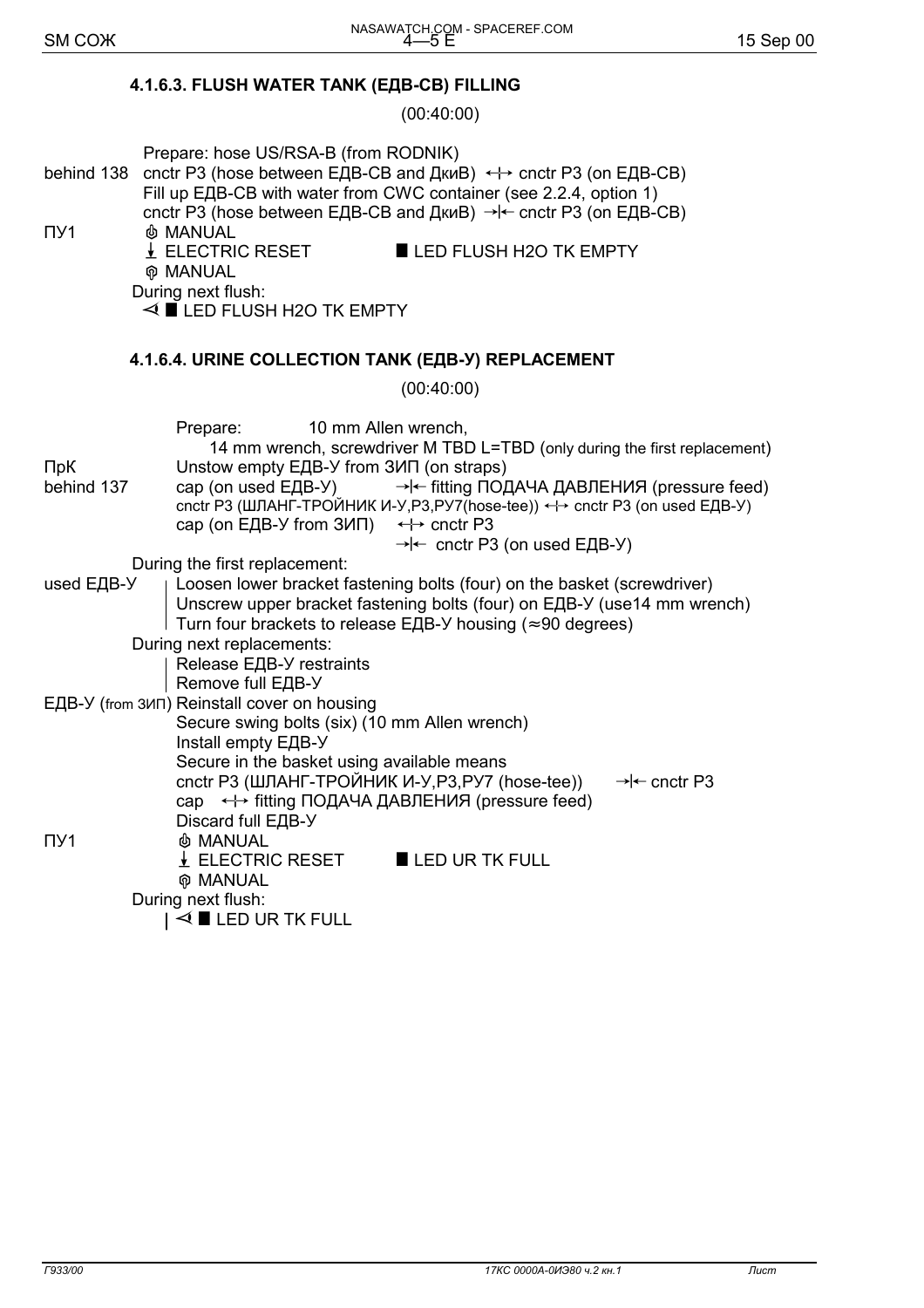#### 4.1.6.5. INSERT FILTER (Ф-В) REPLACEMENT

(If air suction through urine receptacle is weak, 00:20:00)

Prepare new insert filter

Lubricate insert filter rubber ring and felt washer with lubricant LIVATVM-221 behind 139 cnctr PY18 (hose A8-9060-800-04 (urine receptacle)) ← cnctr PY18 (on used Φ-B) cnctr PY18 (on used insert filter)  $\leftrightarrow$  cnctr PY18 (on pipeline 5182-03) Remove caps (two) from new insert filter and install on used insert filter cnctr PY18 (hose A8-9060-800-04 (urine receptacle))  $\rightarrow$   $\leftarrow$  cnctr PY18 (on new  $\Phi$ -B) cnctr PY18 (on new insert filter)  $\rightarrow$  - cnctr PY18 (on pipeline 5182-03) Discard used insert filter

## 4.1.6.6. AIR FILTER (Ф) REPLACEMENT

(If unpleasant odor appears, 00:20:00)

Unstow new ФИЛЬТР ВОЗДУШНЫЙ (air filter) from ЗИП, screwdriver M6 L=TBD behind 138 cnctr A11 (hose A8-9060-3400-23.10)  $\leftrightarrow$  cnctr A11 (on used  $\Phi$ ) Loosen screws (four) with washers Remove used air filter Remove caps (two) from new air filter and install on used air filter Reinstall new air filter Secure with screws (four) and washers cnctr A11 (hose A8-9060-3400-23.10)  $\rightarrow$   $\leftarrow$  cnctr A11 (on new air filter) Discard used air filter (location - on MCC-M GO)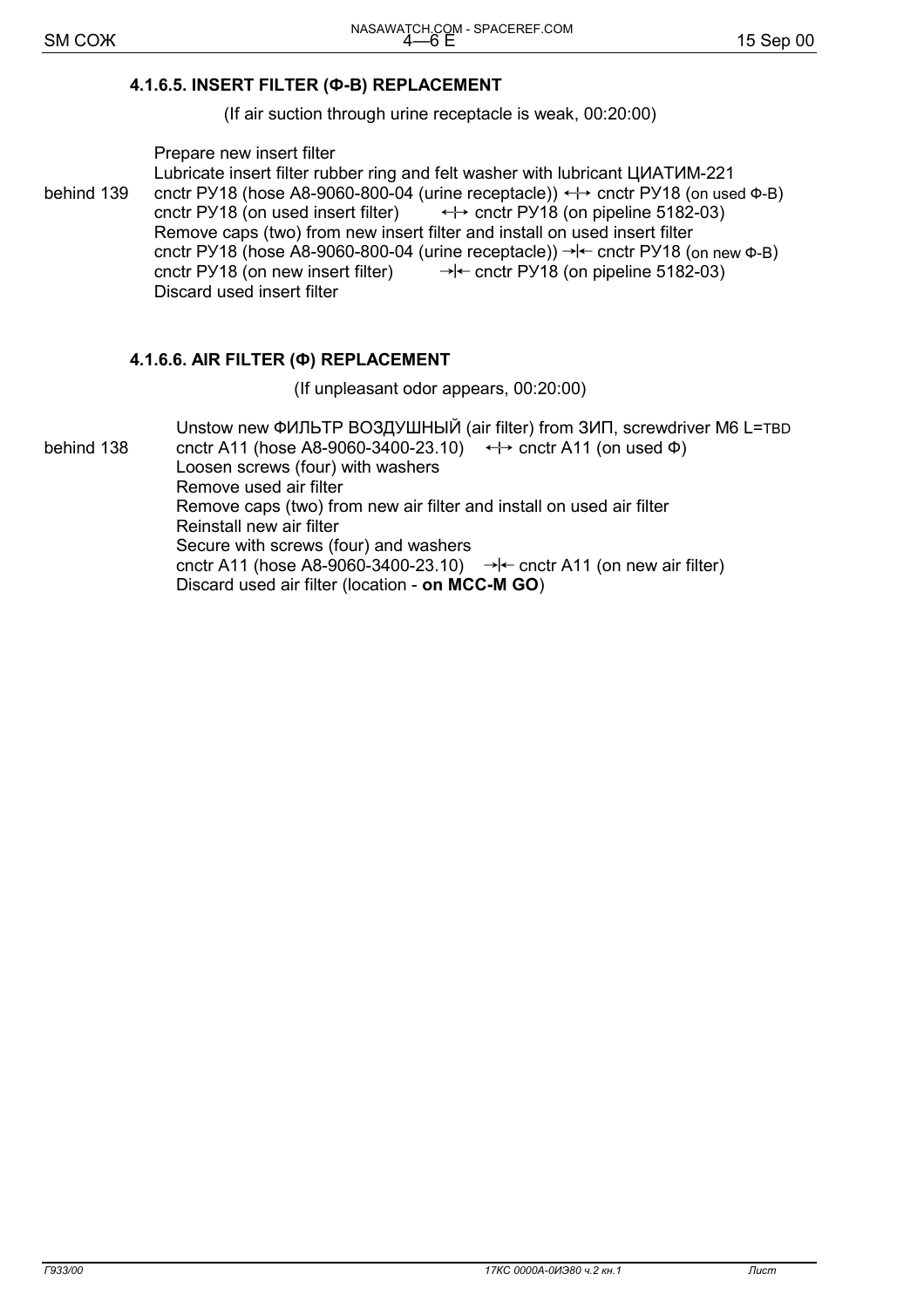#### **4.1.7. АСУ ACTIVATION AFTER UNIT REPLACEMENT AND BREAK IN OPERATION**

| After break in operation or replacement:<br>• pretreat container (E-K)+E-K hose,<br>• pretreat container hose,<br>• pretreat and water dispenser (ДкиВ), |                                        |                                                          | After air-water separator (MHP-HC)<br>replacement |
|----------------------------------------------------------------------------------------------------------------------------------------------------------|----------------------------------------|----------------------------------------------------------|---------------------------------------------------|
| • ДКиВ + Е-К + Е-К hose                                                                                                                                  |                                        |                                                          |                                                   |
| $\Pi$ <sup>-23</sup>                                                                                                                                     |                                        | <b>TOILET</b> (after break in operation)                 |                                                   |
| $\Pi$ <sup>1</sup>                                                                                                                                       | <b>&amp; PANEL PWR</b>                 |                                                          |                                                   |
|                                                                                                                                                          | $\sqrt{\varphi}$ PRETRT DOSE — 2       |                                                          |                                                   |
|                                                                                                                                                          |                                        | $\frac{1}{2}$ SHOW STATUS LIGHTS (hold while monitoring) |                                                   |
|                                                                                                                                                          |                                        | $\triangleleft$ $\Box$ LED UR COLLECT SYS                |                                                   |
|                                                                                                                                                          |                                        | $\frac{1}{2}$ H/W MATE CK (hold while monitoring)        |                                                   |
|                                                                                                                                                          | $\triangleleft$ $\Box$ LED H/W MATE CK |                                                          |                                                   |
|                                                                                                                                                          | After break in operation:              |                                                          |                                                   |
|                                                                                                                                                          |                                        | $\perp$ LAMP TEST (hold while monitoring)                |                                                   |
|                                                                                                                                                          |                                        | $\triangleleft$ LEDs all (except LED UR COLLECT SYS)     |                                                   |
| $\Pi$ <sup>2</sup>                                                                                                                                       | <b>&amp; AUTO</b>                      |                                                          |                                                   |
|                                                                                                                                                          |                                        | $\sqrt{\phi}$ MANUAL (after break in operation)          |                                                   |
| $\Pi$ <sup>1</sup>                                                                                                                                       | <b>&amp; MANUAL</b>                    |                                                          |                                                   |
|                                                                                                                                                          |                                        |                                                          | <b><i>A</i></b> DRY SEP OVRD                      |
| ΜП                                                                                                                                                       |                                        | Remove from temp stowage location, remove cover          |                                                   |
|                                                                                                                                                          | Stopcock                               | $\rightarrow$ OPEN                                       |                                                   |
| $\Pi$ <sup>1</sup>                                                                                                                                       | $\frac{1}{2}$ SEP ON                   | $\Box$ LED SEP NORMAL                                    |                                                   |
|                                                                                                                                                          |                                        | <b>II LED PRETRT</b>                                     |                                                   |
|                                                                                                                                                          | <sup>*</sup> there is air suction      |                                                          |                                                   |
| $\Box$ LED PRETRT pH $\uparrow$                                                                                                                          |                                        |                                                          |                                                   |
|                                                                                                                                                          |                                        |                                                          |                                                   |
|                                                                                                                                                          | $\frac{1}{2}$ PRETRT ON                | <b>I</b> LED PRETRT                                      |                                                   |
|                                                                                                                                                          |                                        | Repeat N times with 20 sec breakk                        |                                                   |
| During replacement:                                                                                                                                      |                                        |                                                          | $N = 3$                                           |
| $\bullet$ E-K + E-K hose, E-K hose                                                                                                                       | $N = 6$                                |                                                          |                                                   |
| • ДКиВ                                                                                                                                                   | $N = 8$                                |                                                          |                                                   |
| • $I$ KиB + E-K + E-K hose                                                                                                                               | $N = 14$                               |                                                          |                                                   |
| After break in operation                                                                                                                                 | $N = 14$                               |                                                          |                                                   |
|                                                                                                                                                          |                                        |                                                          |                                                   |
| $\underline{\textbf{V}}$ ELECTRIC RESET $\blacksquare$ LED PRETRT <code>pHT</code><br>After 30 sec:                                                      |                                        |                                                          |                                                   |
| ΜП                                                                                                                                                       | Stopcock                               | $\rightarrow$ CLOSED                                     |                                                   |
| $\Pi$ <sup>1</sup>                                                                                                                                       |                                        | $\leq$ LED SEP NORMAL (after $\leq$ 23 sec)              |                                                   |
|                                                                                                                                                          |                                        |                                                          |                                                   |
|                                                                                                                                                          |                                        |                                                          | <b>@ DRY SEP OVRD</b>                             |
|                                                                                                                                                          |                                        | <b>@ MANUAL</b>                                          |                                                   |
|                                                                                                                                                          |                                        |                                                          |                                                   |
| Functional check:                                                                                                                                        |                                        |                                                          |                                                   |
| ΜП                                                                                                                                                       | Stopcock                               | $\rightarrow$ OPEN                                       |                                                   |
| $\Pi$ y1                                                                                                                                                 |                                        | $\triangleleft$ $\Box$ LED SEP NORMAL, $\Box$ LED PRETRT |                                                   |
| MП                                                                                                                                                       | $\mathbb{V}$ there is air suction      |                                                          |                                                   |
|                                                                                                                                                          | After 30 sec:                          |                                                          |                                                   |
|                                                                                                                                                          | Stopcock                               | $\rightarrow$ CLOSED                                     |                                                   |
|                                                                                                                                                          | Reinstall urine receptacle             |                                                          |                                                   |
| $\Pi$ <sup>1</sup>                                                                                                                                       |                                        | $\leq$ LED SEP NORMAL (after $\leq$ 23 sec)              |                                                   |
| ΜП                                                                                                                                                       | Reinstall cover                        |                                                          |                                                   |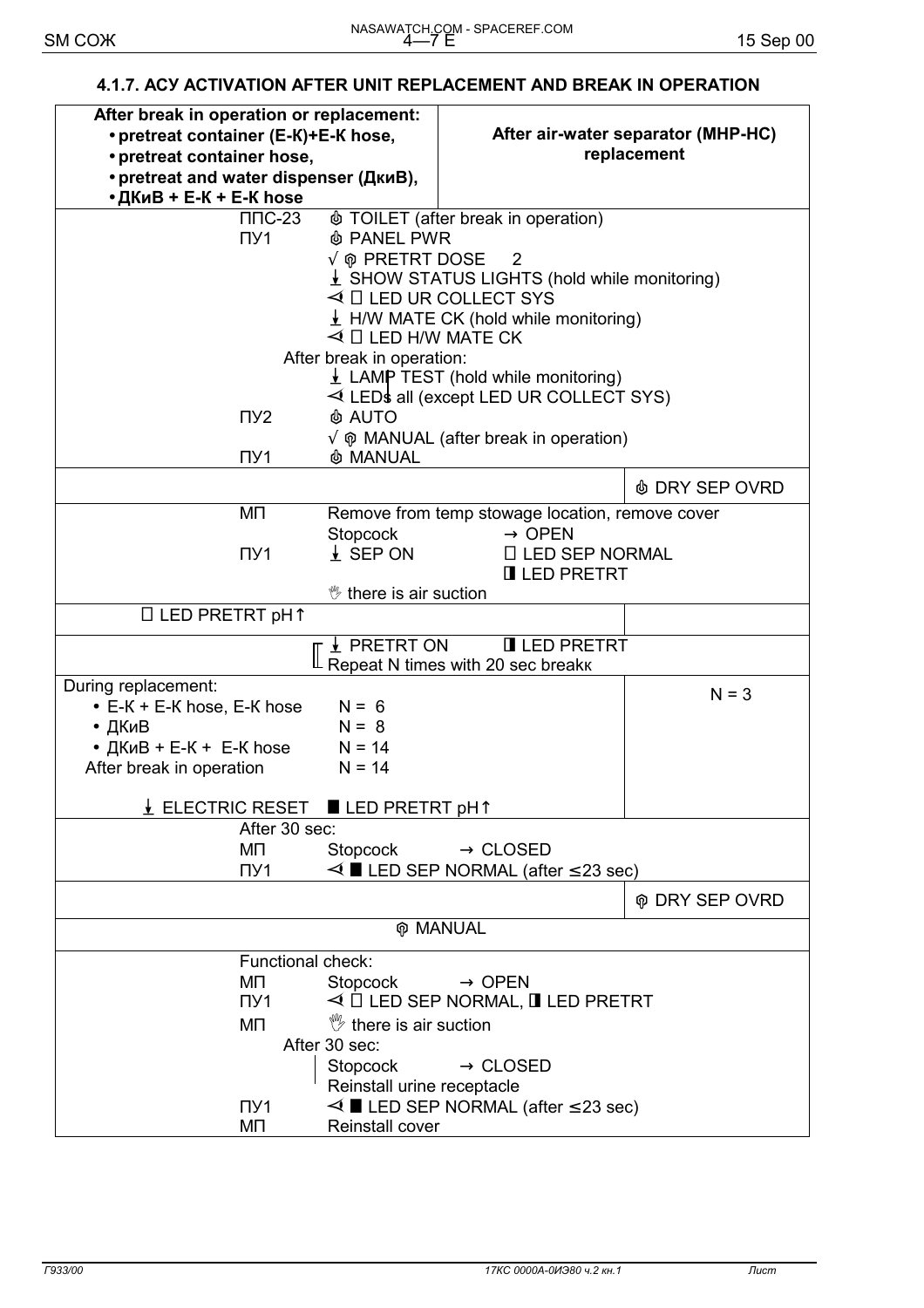## 4.1.8. ACY SETUP FOR BREAK IN OPERATION)

(more than 10 days)

#### 1. HARDWARE INSTALLATION

|        | Setup:                                     |
|--------|--------------------------------------------|
| CBO-3B | dispenser,                                 |
| 230    | ЕДВ with potable water (at least 50% full) |
| АСУ    | hose Д-9060-440-02, cbl 5A4.855.825        |
|        | Remove caps and covers from these units    |

ЕДВ сар ← fitting ПОДАЧА ДАВЛЕНИЯ (pressure feed) Configure equipment

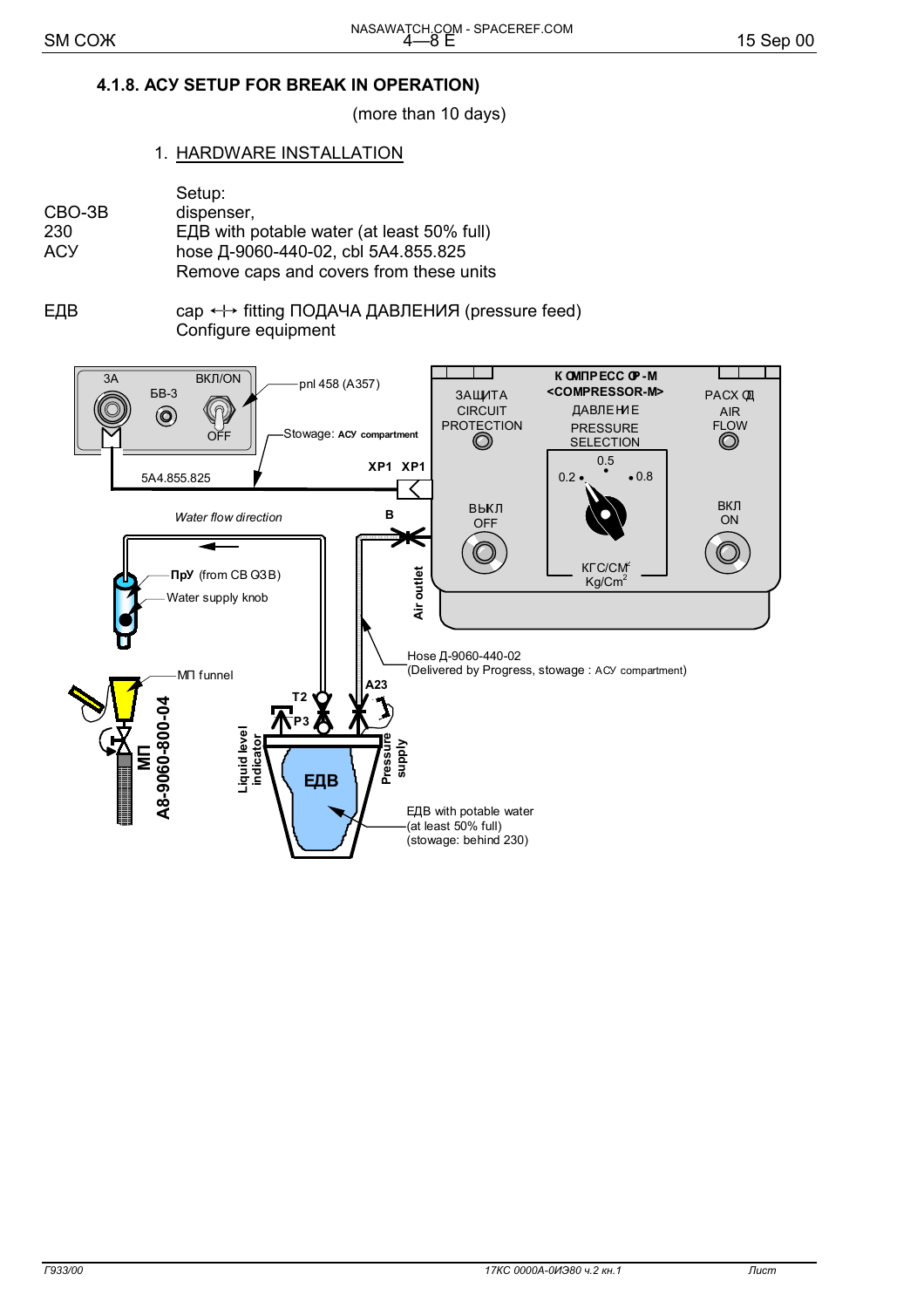## 2. ACY FLUSHING

| 458, <b>6B-3</b>          | ♨<br>Compressor-M sw PRESSURE SELECTOR $\rightarrow$ 0.2                                                                                                                                                                                                                                                                                                                 |
|---------------------------|--------------------------------------------------------------------------------------------------------------------------------------------------------------------------------------------------------------------------------------------------------------------------------------------------------------------------------------------------------------------------|
|                           | $\frac{1}{2}$ mPN (hold for 2-3 sec) $\Box$ LED AIR FLOW (above pb ON)<br>$\triangleleft$ $\parallel$ LED CIRCUIT PROTECTION<br><b>ILLED CIRCUIT PROTECTION</b><br><b>If</b><br>$\frac{1}{2}$ OFF<br>$\perp$ ON (hold for 2-3 sec)<br>$\triangleleft$ LED CIRCUIT PROTECTION<br>*************<br>******************<br>$\frac{1}{2}$ OFF<br>√ MCC-M<br>***************** |
|                           | $\mathcal{D}$<br>ompressor-M is operating                                                                                                                                                                                                                                                                                                                                |
|                           | <b>NOTE</b>                                                                                                                                                                                                                                                                                                                                                              |
|                           | When set pressure is reached compressor-M is shutdown automatically                                                                                                                                                                                                                                                                                                      |
| MП                        | $\triangleleft$   LED AIR FLOW (in 2 min after compressor-M automatic shutdown)<br>Rel hove from temp stowage location, remove cover<br>Stopcock<br>$\rightarrow$ OPEN<br>$\triangleleft$ $\parallel$ LED SEP NORMAL, $\parallel$ LED PRETRT<br>V<br>here is air suction                                                                                                 |
| ПрУ                       | Insert dispenser fitting into urine receptacle funnel<br>$\frac{1}{2}$ luttom and hold for 30 sec (flush $\sim$ 500 ml)                                                                                                                                                                                                                                                  |
| ΜП<br>$\Pi$ <sub>21</sub> | $\rightarrow$ CLOSED<br>Sto bcock<br>$\triangleleft$ $\parallel$ LED SEP NORMAL<br>After 1 $m n$ :<br>Repeat two-three times                                                                                                                                                                                                                                             |
| 458, <b>6B-3</b>          | Reinstall cover and urine receptacle<br>φ                                                                                                                                                                                                                                                                                                                                |
|                           | 3. CLOSEOUT OPERATIONS                                                                                                                                                                                                                                                                                                                                                   |
|                           | Deactivate ACY (see 4.1.4, p. 4-2)<br>Disassemble equipment<br>Install caps and covers                                                                                                                                                                                                                                                                                   |
| ЕДВ                       | → fitting ПОДАЧА ДАВЛЕНИЯ (pressure feed)<br>caps<br>Stow all units                                                                                                                                                                                                                                                                                                      |
| 454                       | Control knobs of cnctr PY2, PY4 ( $\mu$ K $\mu$ B) $\rightarrow$ 3 (closed)<br>Control knob of cnctr PY5 (E-K)<br>$\rightarrow$ 3 (closed)                                                                                                                                                                                                                               |
| [KTO]                     | Unscrew swing wingnuts (two) on receptacle<br>Remove receptacle from solid waste container and secure in ACY compartment<br>using available means<br>Close solid waste container<br>Tighten swing wingnuts (two)<br>Disassemble solid waste container and on MCC-M GO discard                                                                                            |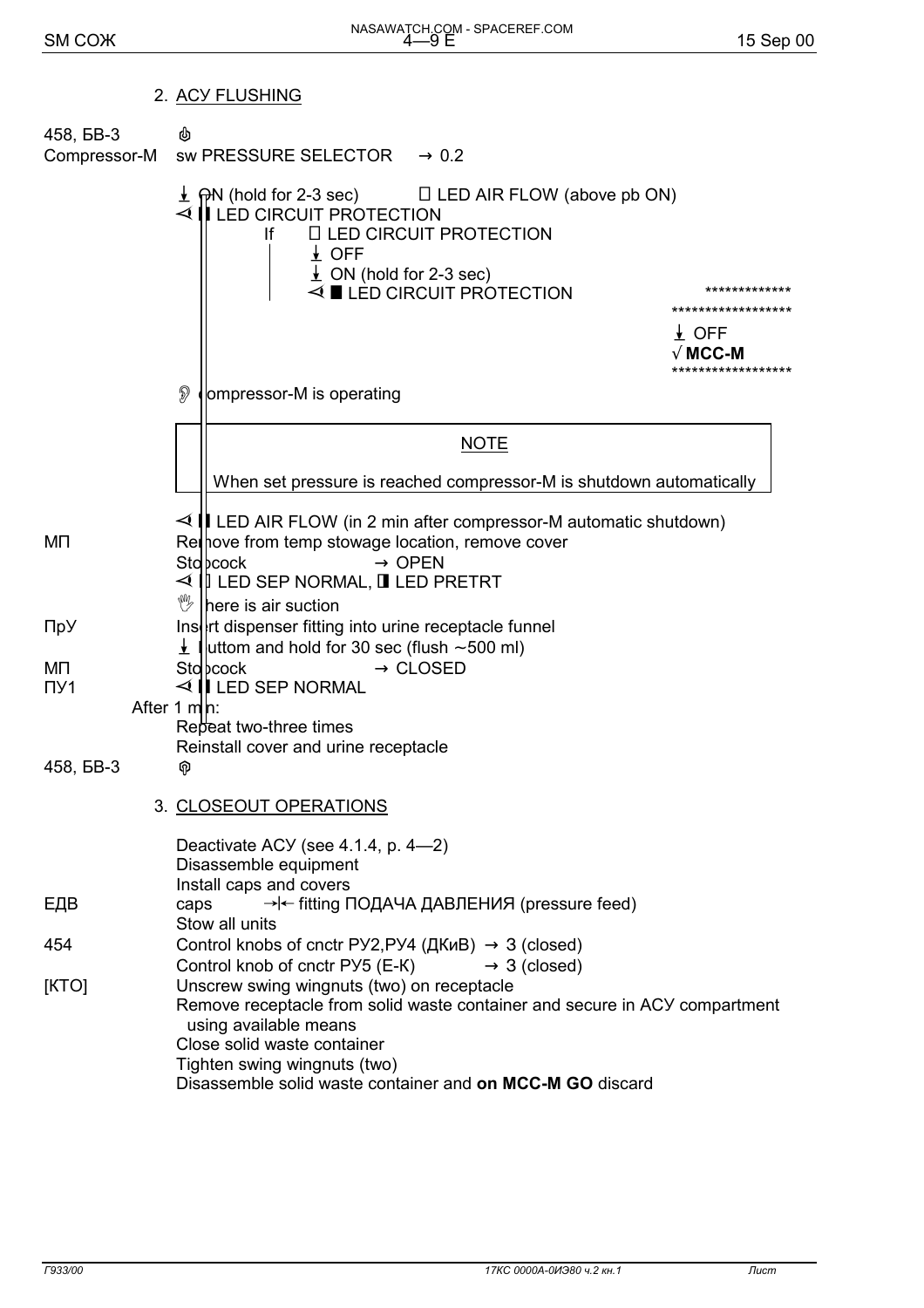## 4.1.9. ACY HARDWARE SETUP AFTER BREAK IN OPERATION

#### $[KTO]$ Loosen swing wingnuts (two) (on cover) Open cover Unsecure receptacle and install on solid waste container Secure receptacle on solid waste container with swing wingnuts (two)

#### **CAUTION**

Pretreat and water dispenser failure is possible when: PY2, PY4, PY5 couplings are not open or PY1, PY6 connection is faulty

behind 454 Control knobs of cnctr PУ2, PУ4 (ДКиВ)  $\rightarrow$  O (open) Control knob of cnctr PY5 (E-K)  $\rightarrow$  O (open) √ cnctr РУ1 (ШЛАНГ-ТРОЙНИК РУ1,РУ6,Р3 (hose-tee)) → Feretreat and water dispenser behind 139 √ cnctr РУ6 (ШЛАНГ-ТРОЙНИК РУ1, РУ6, Р3 (hose-tee)) → I← БД-СВ  $\sqrt{2}$  cap is installed on cnctr A2 (pipeline T)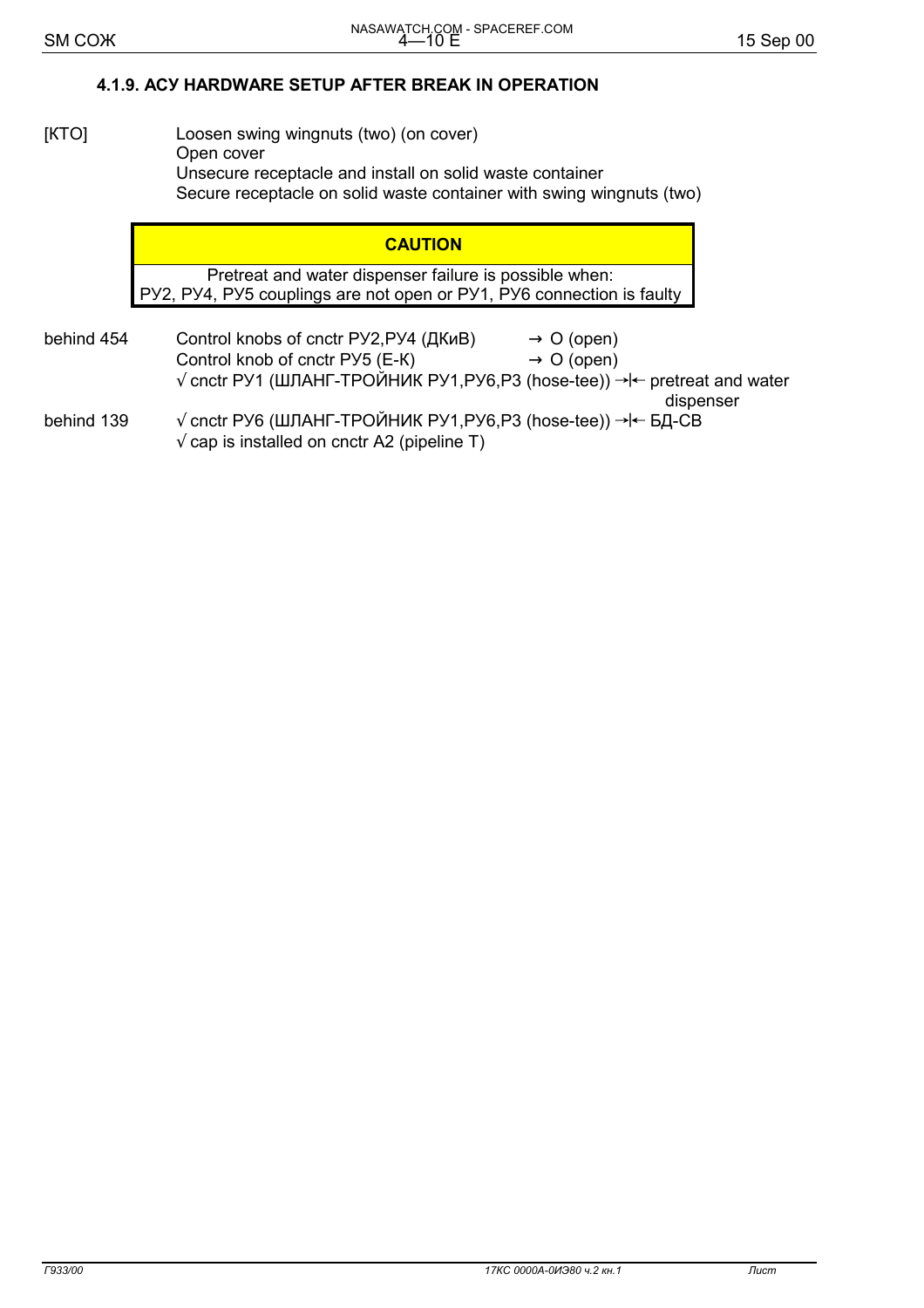#### 4.1.10. ACY MALFUNCTION

## 4.1.10.1. ΠУ1 □ LED CHECK PRETRT

| $\Pi$ y1             |                                       | $\Box$ LED PRETRT pH $\uparrow$ (possible)                       |                                                                                                   |  |
|----------------------|---------------------------------------|------------------------------------------------------------------|---------------------------------------------------------------------------------------------------|--|
|                      | lf                                    | <b>LI LED FLUSH H20 TK EMPTY</b>                                 |                                                                                                   |  |
|                      |                                       | Fill ЕДВ (see 4.1.6.3, p. 4-5)                                   |                                                                                                   |  |
| 454 ДКиВ             |                                       | $\sqrt{\frac{1}{2}}$ Control knob of cnctr PY2, PY4              | $-$ O (open)                                                                                      |  |
|                      |                                       |                                                                  | $\sqrt{2}$ cnctr РУ1 → cnctr РУ1 (ШЛАНГ-ТРОЙНИК РУ1, РУ6, Р3 (hose-tee))                          |  |
| $E-K$                | $\sqrt{\ }$ Control knob of cnctr PY5 |                                                                  | $-$ O (open)                                                                                      |  |
| БД-СВ<br>139         |                                       |                                                                  | √ cnctr PУ6 → l← cnctr PУ6 (ШЛАНГ-ТРОЙНИК РУ1, РУ6, Р3 (hose-tee))                                |  |
| $\Pi$ <sub>21</sub>  | <b>@ PANEL PWR</b>                    |                                                                  |                                                                                                   |  |
| behind 454           |                                       |                                                                  | $\sqrt{ }$ cnctr $\text{III12-}\Pi$ Y (on pretreat and water dispenser) is mated with cbl 6269.13 |  |
| $\Pi$ <sup>1</sup>   | <b><i>I</i></b> PANEL PWR             |                                                                  | LED CHECK PRETRT                                                                                  |  |
|                      | <b>&amp; MANUAL</b>                   |                                                                  |                                                                                                   |  |
| MП                   | Remove cover                          |                                                                  |                                                                                                   |  |
|                      | Stopcock                              | $\rightarrow$ OPEN                                               |                                                                                                   |  |
| $\Pi$ <sup>1</sup>   | $\frac{1}{2}$ SEP ON                  |                                                                  | $\Box$ LED SEP NORMAL, LED PRETRT                                                                 |  |
|                      |                                       | pretreat and water dispenser activation                          |                                                                                                   |  |
|                      | If there are gas bubbles:             |                                                                  |                                                                                                   |  |
|                      |                                       | < iiquid flow in ШЛАНГ-ТРОЙНИК РУ1, РУ6, РЗ (hose-tee),          |                                                                                                   |  |
|                      |                                       |                                                                  | ШЛАНГ (hose) E-K, pipeline 5182-03 (during D LED PRETRT)                                          |  |
| 00:00:00             | LED SEP NORMAL                        |                                                                  |                                                                                                   |  |
| $\Pi$ <sub>21</sub>  | $\triangleleft$ LED CHECK PRETRT      |                                                                  |                                                                                                   |  |
|                      | lf                                    | <b>ILLED CHECK PRETRT</b>                                        |                                                                                                   |  |
|                      |                                       | $\downarrow$ ELECTRIC RESET                                      | LED CHECK PRETRT                                                                                  |  |
| 00:00:20             | ↓ PRETRT ON                           |                                                                  | □ LED PRETRT                                                                                      |  |
|                      | Repeat two more times                 |                                                                  |                                                                                                   |  |
|                      |                                       |                                                                  |                                                                                                   |  |
|                      | After 5 sec:                          |                                                                  |                                                                                                   |  |
| Stopcock<br>ΜП       |                                       | $\rightarrow$ CLOSED <b>LED SEP NORMAL</b> (after $\leq$ 23 sec) |                                                                                                   |  |
|                      | Reinstall cover                       |                                                                  |                                                                                                   |  |
|                      | Perform per check results:            |                                                                  |                                                                                                   |  |
|                      |                                       |                                                                  |                                                                                                   |  |
| Is there fluid flow? |                                       | Yes<br>LED CHECK PRETRT?                                         | $Yes$ $\sqrt{\frac{1}{1}}$<br>• ® MANUAL                                                          |  |
|                      |                                       |                                                                  | • Continue nominal                                                                                |  |
|                      | No                                    | No                                                               | operation                                                                                         |  |
| ∙ √мсс               |                                       |                                                                  | <b>*</b> Report to MCC                                                                            |  |
|                      |                                       |                                                                  |                                                                                                   |  |
|                      |                                       | ΠУ1 • ± ELECTRIC RESET<br>• ® MANUAL                             | LED CHECK PRETRT                                                                                  |  |
|                      |                                       | • Report to MCC                                                  |                                                                                                   |  |
|                      |                                       |                                                                  |                                                                                                   |  |
|                      |                                       | After each flush:                                                |                                                                                                   |  |
|                      |                                       | $\bullet$ $\Phi$ manual                                          |                                                                                                   |  |
|                      |                                       | • ± ELECTRIC RESET                                               | LED CHECK PRETRT                                                                                  |  |
|                      |                                       | ● ⑰ MANUAL                                                       |                                                                                                   |  |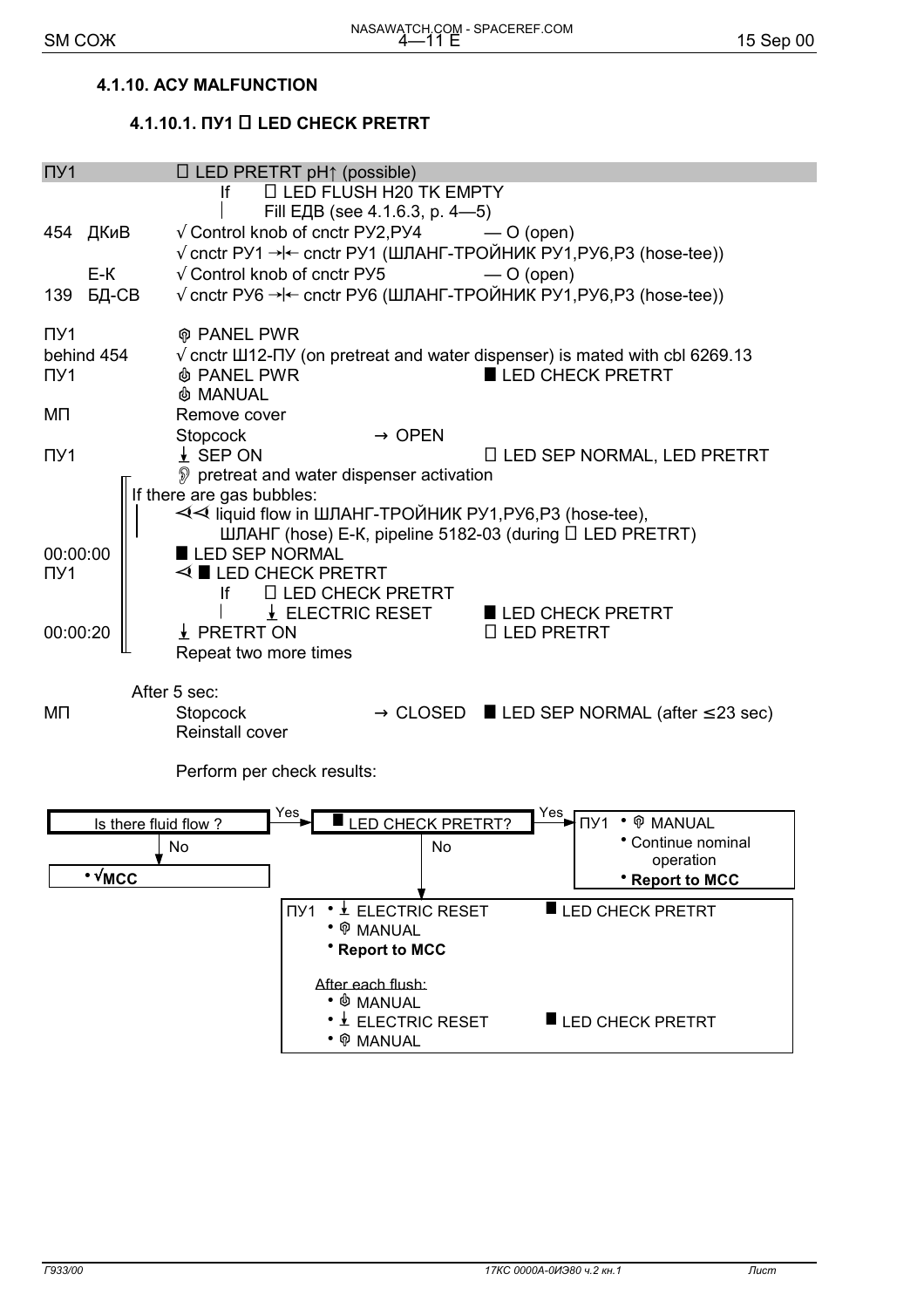## 4.1.10.2. ПУ1 □ LED PRETRT pH↑

| $\Pi$ y <sub>1</sub>          | □ LED CHECK PRETRT (possible)                                                     |                                                   |                                         |                                                                  |
|-------------------------------|-----------------------------------------------------------------------------------|---------------------------------------------------|-----------------------------------------|------------------------------------------------------------------|
| ДКиВ                          | $\sqrt{\phantom{a}}$ Control knob of cnctr PY4                                    | $-$ O (open)                                      |                                         |                                                                  |
| E-K                           | $\sqrt{\phantom{a}}$ Control knob of cnctr PY5                                    | $-$ O (open)                                      |                                         |                                                                  |
|                               | Deactivate ACY (see 4.1.4, p. 4-2)                                                |                                                   |                                         |                                                                  |
| behind 451                    | $\sqrt{\text{c}ntr}$ X7-NY (on NY1)<br>$\rightarrow$ < cbl 6269.17                |                                                   |                                         |                                                                  |
| behind 139                    | $\sqrt{ }$ cnctr Ш1 (on $\overline{3}$ CNN-1)                                     |                                                   | $\rightarrow$ < cbl 6269.17             |                                                                  |
|                               | $\sqrt{\text{c}$ cnctr X1 (on $\overline{\text{d}b}$ CNN-1)                       |                                                   | $\rightarrow$ - cbl on pipeline 5182-03 |                                                                  |
|                               | Activate ACУ (see Ошибка! Источник ссылки не найден., р. Ошибка!                  |                                                   |                                         |                                                                  |
|                               | Закладка не определена.) LED PRETRT pH↑                                           |                                                   |                                         |                                                                  |
| $\Pi$ <sup>1</sup>            | <b>&amp; MANUAL</b>                                                               |                                                   |                                         |                                                                  |
|                               |                                                                                   |                                                   |                                         |                                                                  |
| MП                            | Remove cover                                                                      |                                                   |                                         |                                                                  |
|                               | Urine receptacle stopcock→ OPEN                                                   |                                                   |                                         |                                                                  |
| $\Pi$ y <sub>1</sub>          | $\frac{1}{2}$ SEP ON                                                              |                                                   |                                         | □ LED SEP NORMAL, LED PRETRT                                     |
|                               | < I Huid flow in ШЛАНГ E-К (E-К hose) (during □ LED PRETRT)                       |                                                   |                                         |                                                                  |
|                               | (if there are air bubbles, their transfer is $\approx 230$ mm for one activation) |                                                   |                                         |                                                                  |
| 00:00:00                      | LED PRETRT                                                                        |                                                   |                                         |                                                                  |
|                               | $\triangleleft$ $\blacksquare$ LED PRETRT pH $\uparrow$                           |                                                   |                                         |                                                                  |
|                               | $\Box$ LED PRETRT pH $\uparrow$<br>If.                                            |                                                   |                                         |                                                                  |
|                               |                                                                                   | L ELECTRIC RESET                                  |                                         | <b>LED PRETRT pH</b> $\uparrow$                                  |
| 00:00:20                      | ↓ PRETRT ON                                                                       |                                                   | □ LED PRETRT                            |                                                                  |
|                               |                                                                                   |                                                   |                                         |                                                                  |
|                               | Repeat two more times                                                             |                                                   |                                         |                                                                  |
|                               |                                                                                   |                                                   |                                         |                                                                  |
|                               | After 5 sec:                                                                      |                                                   |                                         |                                                                  |
| MП                            | Stopcock                                                                          |                                                   |                                         | $\rightarrow$ CLOSED ELED SEP NORMAL (after $\leq$ 23 sec)       |
|                               | Reinstall cover                                                                   |                                                   |                                         |                                                                  |
|                               |                                                                                   |                                                   |                                         |                                                                  |
|                               | Perform per check results:                                                        |                                                   |                                         |                                                                  |
|                               |                                                                                   |                                                   |                                         |                                                                  |
|                               | res                                                                               |                                                   |                                         |                                                                  |
| Is ther fluid flow?           |                                                                                   | LED PRETRT pH <sub>1</sub> ?                      |                                         | $Yes$ $\overline{ny1}$ $\bullet$ $\overline{\mathcal{P}}$ MANUAL |
|                               | No                                                                                | No                                                |                                         | •Continue nominal                                                |
|                               |                                                                                   |                                                   |                                         | operation                                                        |
| $\bullet$ $\sqrt{\text{MCC}}$ |                                                                                   |                                                   |                                         | • Report to MCC                                                  |
|                               |                                                                                   | <b>NY1 • ± ELECTRIC RESET</b>                     |                                         | <b>LED PRETRT pH</b> $\uparrow$                                  |
|                               |                                                                                   | . ® MANUAL                                        |                                         |                                                                  |
|                               |                                                                                   | • Report to MCC                                   |                                         |                                                                  |
|                               |                                                                                   |                                                   |                                         |                                                                  |
|                               |                                                                                   | After each flush:                                 |                                         |                                                                  |
|                               |                                                                                   | ∏Y1 . <i>♦</i> MANUAL                             |                                         |                                                                  |
|                               |                                                                                   | $\bullet$ $\overline{\phantom{a}}$ ELECTRIC RESET |                                         | $\blacksquare$ LED PRETRT pH $\uparrow$                          |
|                               |                                                                                   | <b>P MANUAL</b>                                   |                                         |                                                                  |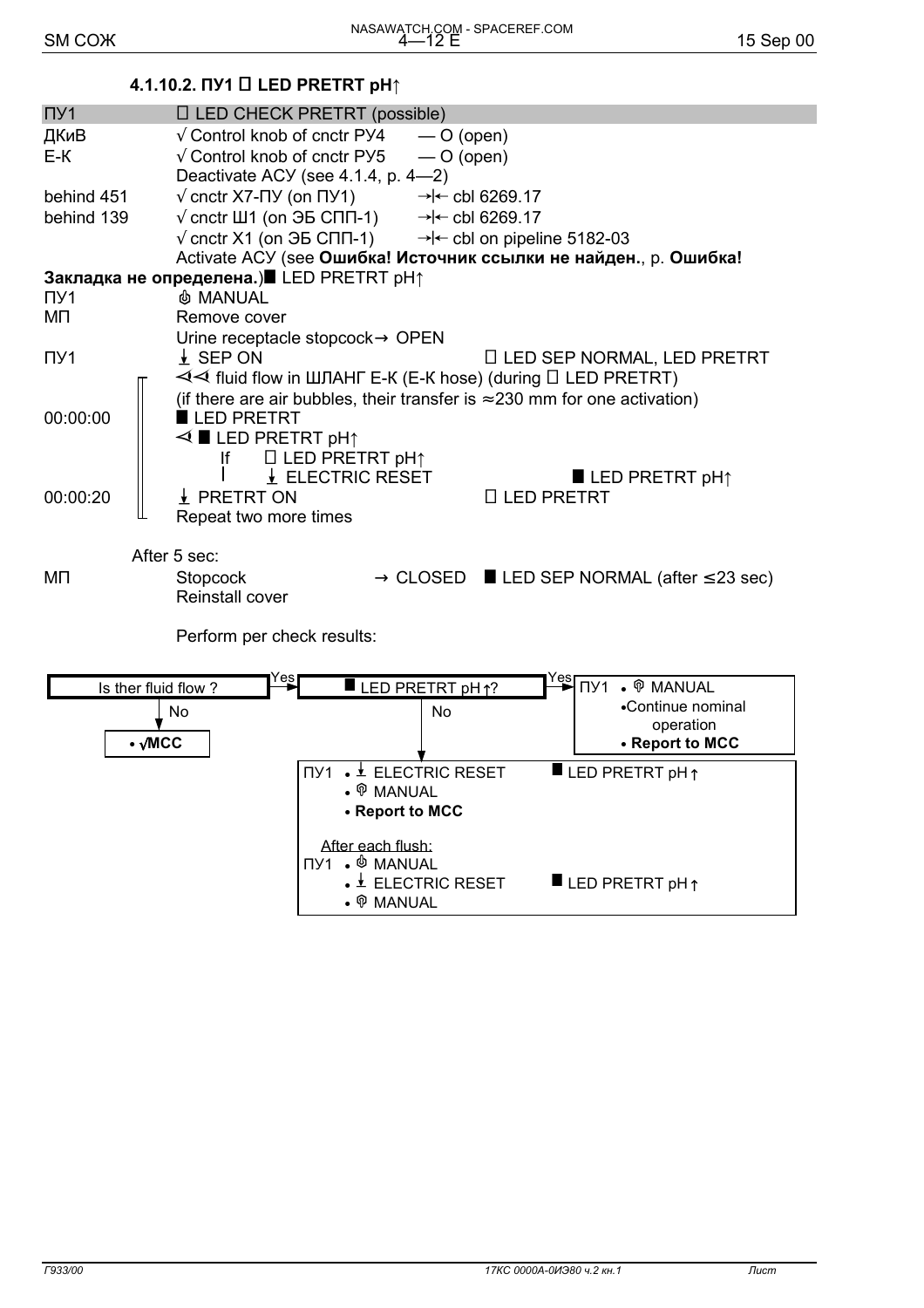## **4.1.10.3. ПУ1** ! **LED CHECK SEP AND** ! **LED UR TK FULL**

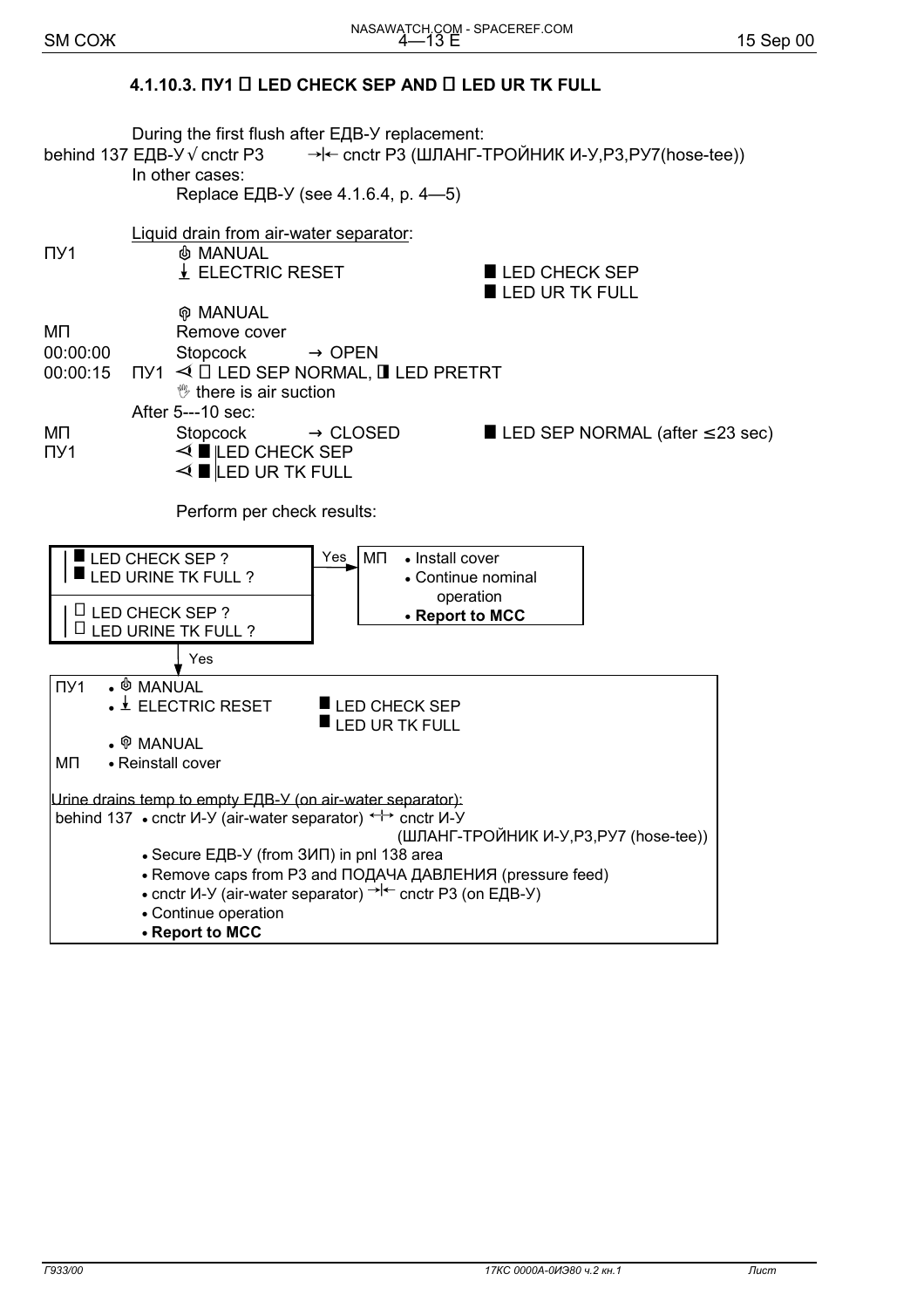#### 4.1.10.4. ПУ1 □ LED CHECK SEP

1. EMPTY EДВ-У INSTALLATION behind cnctr  $M$ -Y (hose ШЛАНГ-ТРОЙНИК И-У, P3, PY7 (hose-tee))  $\leftrightarrow$  cnctr  $M$ -Y 137 (air-water separator) Secure EДВ-У (from 3ИП) in pnl 138 area Remove caps from P3 and ПОДАЧА ДАВЛЕНИЯ (pressure feed) cnctr  $V - V$  (air-water separator)  $\rightarrow$   $\leftarrow$  cnctr P3 (on EIB-Y) 2. LIQUID DRAIN FROM AIR-WATER SEPARATOR TO EMPTY EДВ-У  $\Pi$ <sup>1</sup> **& MANUAL** LELECTRIC RESET LED CHECK SEP MП Remove cover **Stopcock**  $\rightarrow$  OPEN 00:00:00  $\Pi$ <sup>y</sup>1  $\pm$  SEP ON □ LED SEP NORMAL, ■ LED PRETRT <sup>\*\*</sup> there is air suction Air-water separator is operating, there are no unwanted sounds (creak, grind) For 40 sec during air-water separator operation:  $\triangleleft$   $\triangleleft$   $\Box$  LED SEP NORMAL  $\Pi V1$  $\triangleleft$   $\triangleleft$   $\blacksquare$  LED CHECK SEP Stopcock  $\rightarrow$  CLOSED MП LED SEP NORMAL (after  $\leq$  23 sec)  $\triangleleft$  **I** LED CHECK SEP  $\Pi$ <sup>1</sup> Reinstall cover Perform per check results: **No** Is air-water separator operating  $\cdot \sqrt{\text{MCC}}$ without unwanted sounds? Yes ⁄es LED CHECK SEP?  $\Pi$ <sup>1</sup> • ® MANUAL • Continue operation  $No$ During flushes for the first 24 hours: \* Report to MCC  $\cdot \sqrt{\text{MCC}}$ ΠΥ1 • ± ELECTRIC RESET  $\blacksquare$  LED CHECK SEP • ® MANUAL

 $\cdot$   $\sqrt{MCC}$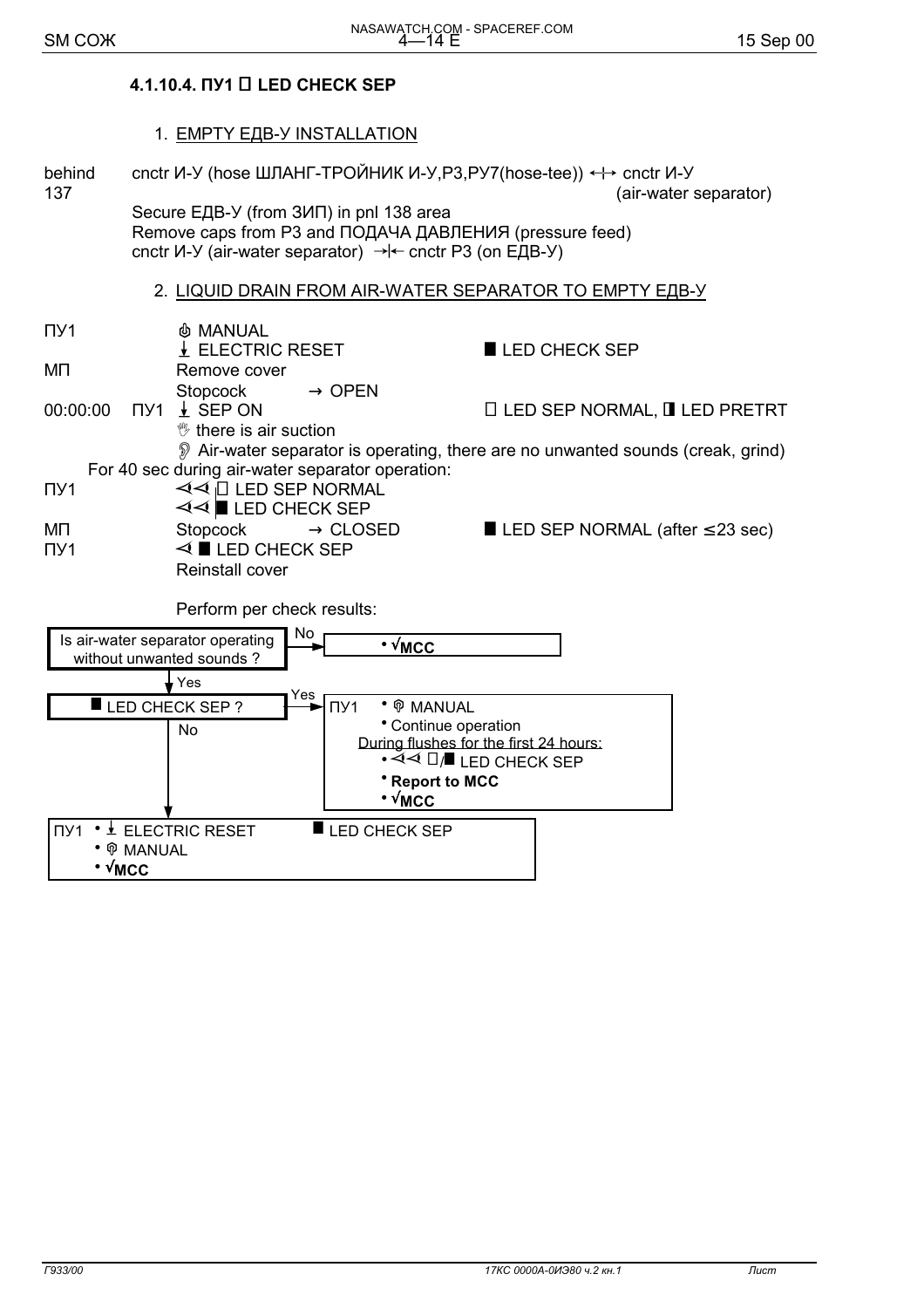**Report to MCC** 

 $\bullet$ 

## 4.1.10.5. ΠУ1 □ LED LIQUID CARRYOVER

| behind 137               |                                                                                      |
|--------------------------|--------------------------------------------------------------------------------------|
| Annunciator              | $\Box$ LED (red)                                                                     |
|                          | Deactivate ACY (see $4.1.4$ , p. $4-2$ )                                             |
|                          | Replace wring collector (see RODF: IFM IVA SM)                                       |
|                          | cnctr BbIXO $\Box$ (outlet) $\longleftrightarrow$ cnctr A7 (hose A8A-9060-1490)      |
|                          | Wipe dry the internal side of the annunciator                                        |
|                          | (from cnctr ВЫХОД (outlet))                                                          |
|                          | cnctr BbIXO $\Box$ (outlet) $\rightarrow$ $\leftarrow$ cnctr A7 (hose A8A-9060-1490) |
|                          | Activate ACУ (see Ошибка! Источник ссылки не найден., р. Ошибка!                     |
| Закладка не определена.) |                                                                                      |
| MП                       | Remove cover                                                                         |
|                          | $\rightarrow$ OPEN<br>Stopcock                                                       |
| Annunciator              | $\pm$ pb (on housing)<br>$\blacksquare$ LED (red)                                    |
|                          | $\Box$ LED (green)                                                                   |
| $\Pi$ <sup>1</sup>       | $\triangleleft$ LED LIQUID CARRYOVER                                                 |
| ΜП                       | $\rightarrow$ CLOSED<br>Stopcock                                                     |
|                          | Install cover                                                                        |
|                          | <b>Report to MCC-M</b>                                                               |
|                          |                                                                                      |

## 4.1.10.6. WEAK AIR SUCTION THROUGHT URINE RECEPTACLE



#### 4.1.10.7. UNPLEASANT ODOR APPEARANCE

Replace ФИЛЬТР ВОЗДУШНЫЙ (air filter) (see 4.1.6.6, p. 4-6) **Report to MCC-M**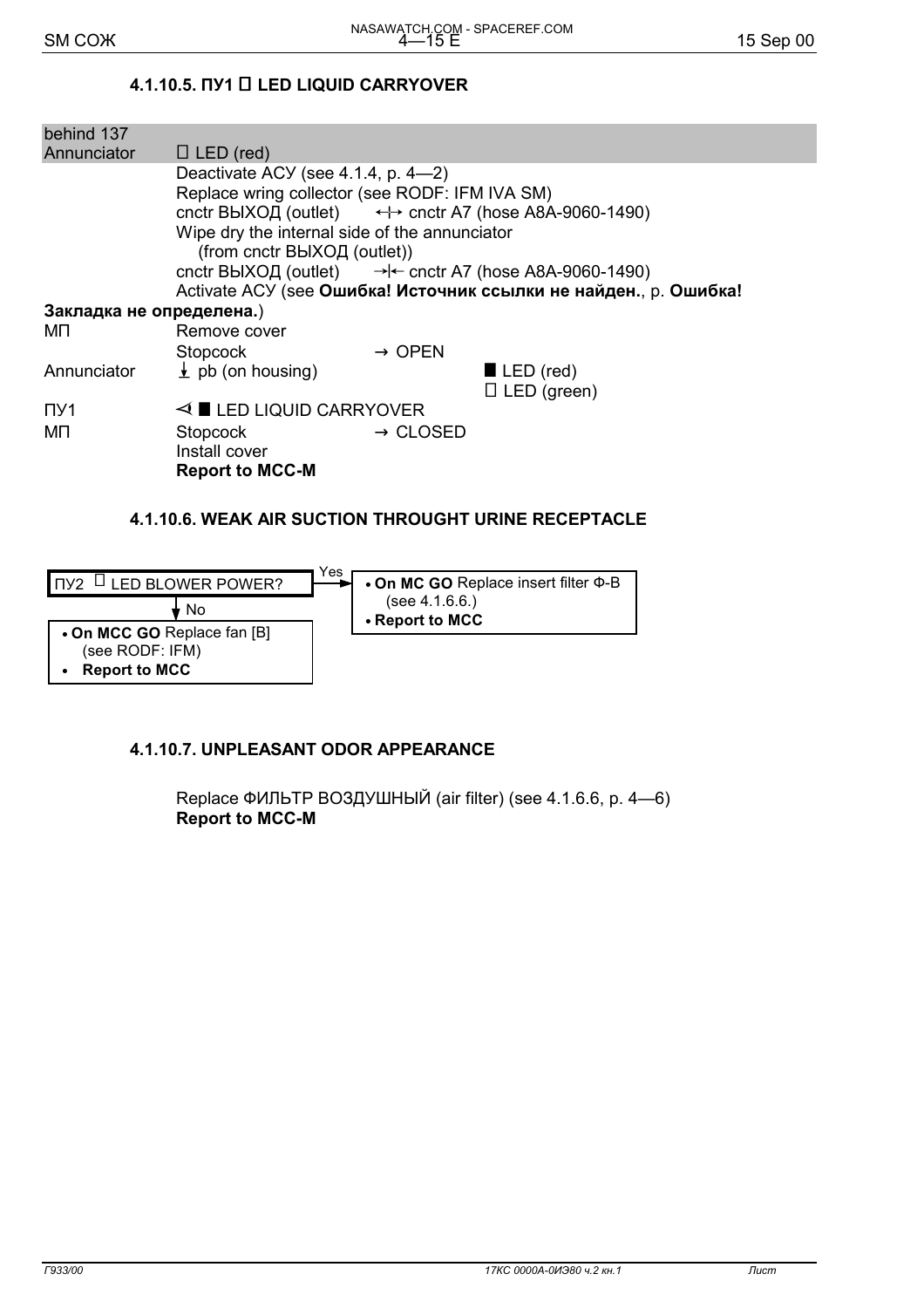#### 4.1.10.8. ACY ELECTRIC SCHEMATIC